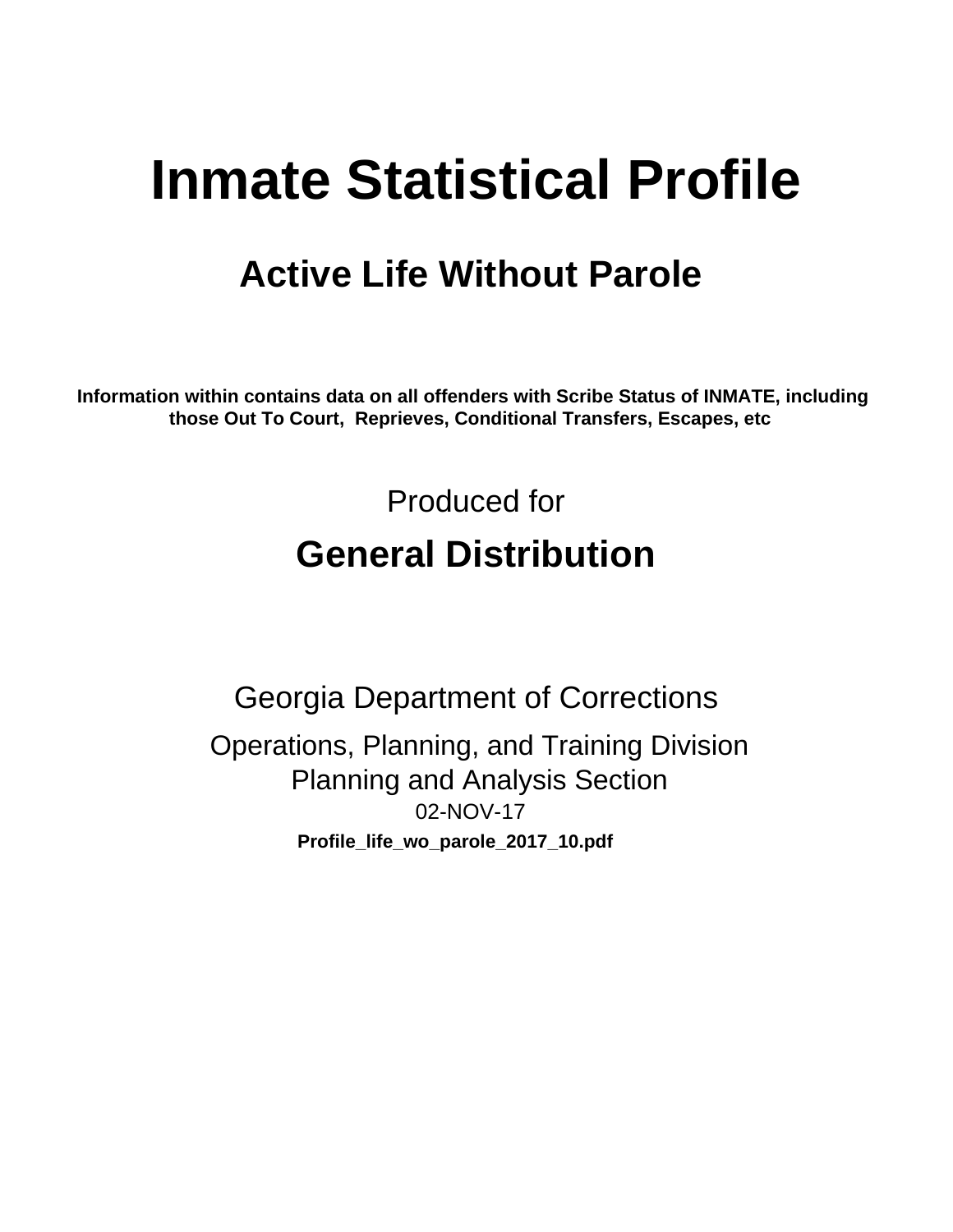#### **Inmate Statistical Profile 02-NOV-17** Contents

**Active Life Without Parole** 

Produced for General Distribution

# **Table of Contents**

|    | <b>Demographic information</b>                                        |
|----|-----------------------------------------------------------------------|
|    | 4 Current age, broken out in ten year age groups                      |
|    | 5 Race group                                                          |
|    | 6 Marital status, self-reported at entry to prison                    |
|    | 7 Number of Inmates with Dependents, self-reported at entry to prison |
|    | 8 Religious affiliation, self-reported at entry to prison             |
|    | 9 Home county - self-reported at entry to prison                      |
|    | 12 Employment status before prison, self-reported at entry to prison  |
|    | 13 Age at admission                                                   |
|    | 15 Height, measured at entry to prison                                |
|    | 16 Weight, measured at entry to prison                                |
|    | 17 Military service                                                   |
|    | <b>Correctional information</b>                                       |
|    | 18 Type of admission to prison                                        |
|    | 19 Current / last supervision level                                   |
|    | 20 Current / last institution type                                    |
|    | 21 Institution type - transitional centers                            |
|    | 22 Institution type - county prisons                                  |
|    | 23 Institution type - state prisons                                   |
|    | 24 Institution type - private prisons                                 |
|    | 25 Institution type - inmate boot camp                                |
|    | 26 Number of disciplinary reports                                     |
|    | 27 Number of transfers                                                |
|    | 28 Number of escapes                                                  |
|    | 29 Time served in current (or last) institution                       |
|    | Educational, psychological and physical information                   |
|    | 30 Highest grade level attained                                       |
| 31 | Culture fair IQ scores                                                |
|    | 32 Wide Range Achievement Test (WRAT) reading score                   |
|    | 33 Wide Range Achievement Test (WRAT) math score                      |
|    | 34 Wide Range Achievement Test (WRAT) spelling score                  |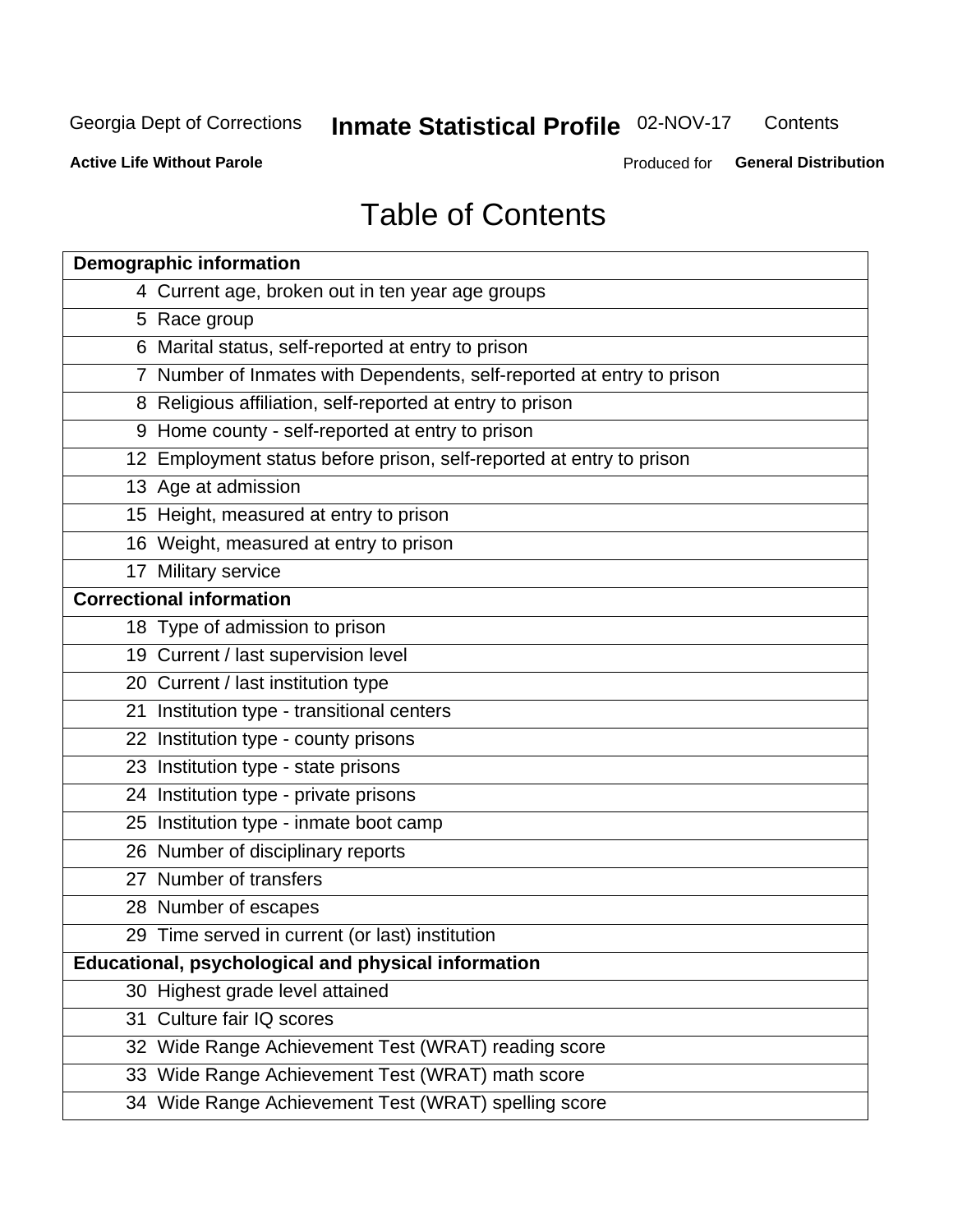# **Inmate Statistical Profile 02-NOV-17**

Contents

**Active Life Without Parole** 

Produced for General Distribution

# **Table of Contents**

| Educational, psychological and physical information              |
|------------------------------------------------------------------|
| 35 Current / last mental health treatment level                  |
| 36 PULHESDWIT medical scale - 'P' overall condition ('P'hysical) |
| 37 PULHESDWIT medical scale - 'U' upper body                     |
| 38 PULHESDWIT medical scale - 'L' lower body                     |
| 39 PULHESDWIT medical scale - 'H' hearing                        |
| 40 PULHESDWIT medical scale - 'E' vision                         |
| 41 PULHESDWIT medical scale -'S' psychiatric                     |
| 42 PULHESDWIT medical scale - 'D' dental                         |
| 43 PULHESDWIT medical scale - 'W' work ability                   |
| 44 PULHESDWIT medical scale - 'I' impairment                     |
| 45 PULHESDWIT medical scale - 'T' transportability               |
| <b>Crimes and criminal history information</b>                   |
| 46 Number of prior Georgia incarcerations                        |
| 47 Prison sentence in years                                      |
| 48 Primary offense, broken out into felonies vs misdemeanors     |
| 49 Primary offense, broken out into six broad crime categories   |
| 50 Primary offense, detailed offense code                        |
| 51 County of conviction of primary offense                       |
| 54 Circuit of conviction of primary offense                      |
| 56 Years served (jail + prison) in this incarceration            |
| <b>Medical information</b>                                       |
| 57 Results of most recent HIV test                               |
| 58 Results of most recent tuberculosis test                      |
| 59 Results of most recent syphilis test                          |
| 60 Results of most recent Hepatitis-C test                       |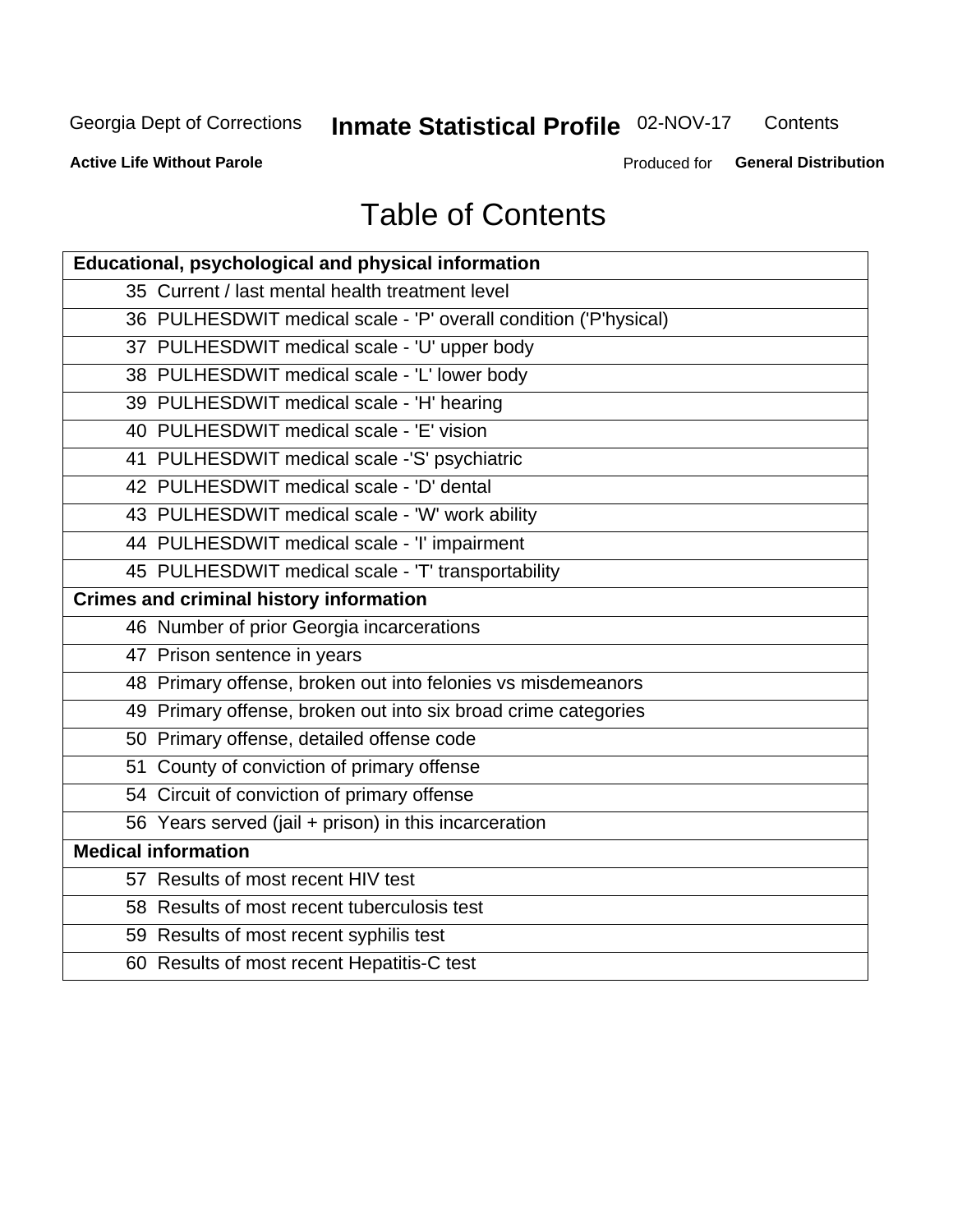#### **Active Life Without Parole**

#### Produced for General Distribution

## Current age, broken out in ten-year age groups

COL % - percent each COUNT is of its particular column

|                          | <b>Male</b>  |        |           | <b>Female</b> |          |          | <b>Total</b> |        |
|--------------------------|--------------|--------|-----------|---------------|----------|----------|--------------|--------|
| <b>Current Age</b>       | <b>Count</b> | Col %  | Row %     | <b>Count</b>  | Col %    | Row %    | <b>Total</b> | Col %  |
| <b>Teens (1-19)</b>      |              | 0.20%  | 100.00%   |               |          |          |              | 0.18%  |
| <b>Twenties (20-29)</b>  | 135          | 26.52% | 94.41%    | 8             | 22.22%   | $5.59\%$ | 143          | 26.24% |
| <b>Thirties (30-39)</b>  | 160          | 31.43% | 93.57%    | 11            | 30.56%   | $6.43\%$ | 171          | 31.38% |
| <b>Forties (40-49)</b>   | 115          | 22.59% | 90.55%    | 12            | 33.33%   | 9.45%    | 127          | 23.30% |
| <b>Fifties (50-59)</b>   | 761          | 14.93% | 96.20%    | 3             | 8.33%    | 3.80%    | 79           | 14.50% |
| <b>Sixties (60-69)</b>   | 21           | 4.13%  | 91.30%    | 2             | $5.56\%$ | 8.70%    | 23           | 4.22%  |
| Seventy + (70 and above) |              | 0.20%  | 100.00%   |               |          |          |              | 0.18%  |
| <b>Total Reported</b>    | 509          | 100%   | $93.39\%$ | 36            | 100%     | 6.61%    | 545          | 100%   |

| ______ | <b>EOO</b><br>ວບວ | ^'<br>vu | 545 |
|--------|-------------------|----------|-----|

| <b>Mean</b><br>(average) | 38.32    | 38.92 | 38.36 |
|--------------------------|----------|-------|-------|
| Median (middle)          | 36       | 38.5  | 36    |
| Mode<br>(most frequent)  | 25<br>vu | 28    | 35    |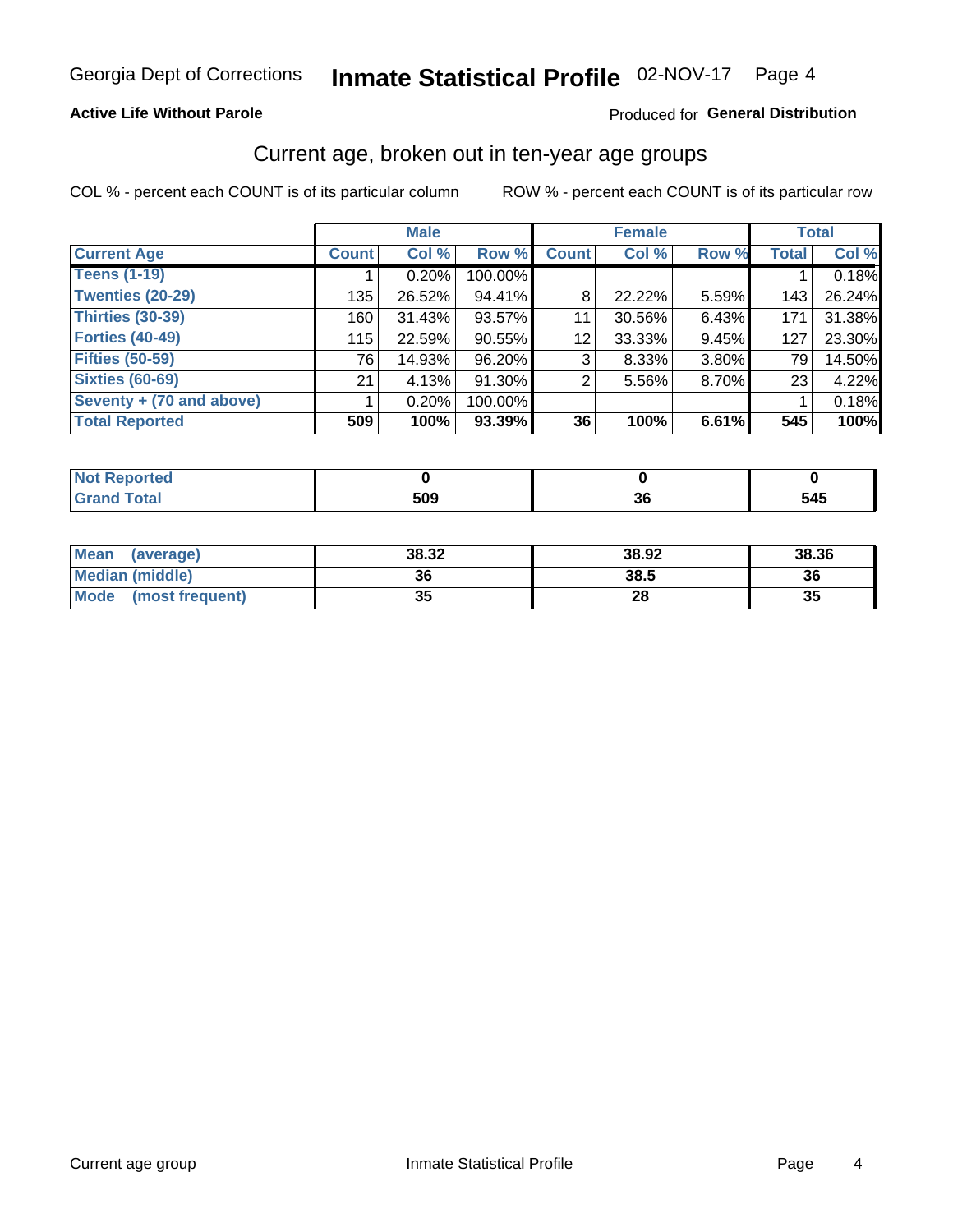#### Inmate Statistical Profile 02-NOV-17 Page 5

### **Active Life Without Parole**

Produced for General Distribution

## Race group

COL % - percent each COUNT is of its particular column

|                              | <b>Male</b>     |         |           | <b>Female</b>      |        |        | <b>Total</b> |         |
|------------------------------|-----------------|---------|-----------|--------------------|--------|--------|--------------|---------|
| <b>Race Group</b>            | <b>Count</b>    | Col %   |           | <b>Row % Count</b> | Col %  | Row %  | Total        | Col %   |
| <b>White</b>                 | 121             | 23.77%  | $90.98\%$ | 12                 | 33.33% | 9.02%  | 133          | 24.40%  |
| <b>Black</b><br>$\mathbf{2}$ | 369             | 72.50%  | 94.37%    | 22                 | 61.11% | 5.63%  | 391          | 71.74%  |
| <b>Other</b><br>5.           |                 | $.20\%$ | 100.00%   |                    |        |        |              | .18%    |
| <b>Asian</b><br>6            |                 | .39%    | 100.00%   |                    |        |        | 2            | $.37\%$ |
| <b>Hispanic</b><br>10        | 16 <sub>1</sub> | 3.14%   | 88.89%    | 2                  | 5.56%  | 11.11% | 18           | 3.30%   |
| <b>Total Reported</b>        | 509             | 100%    | $93.39\%$ | 36                 | 100%   | 6.61%  | 545          | 100%    |

| د مي<br>teo                     |              |          |              |
|---------------------------------|--------------|----------|--------------|
| $f \wedge f \wedge f$<br>______ | 509<br>- - - | ^^<br>კნ | - - -<br>O40 |

| маст |  | M |  |  |  |
|------|--|---|--|--|--|
|------|--|---|--|--|--|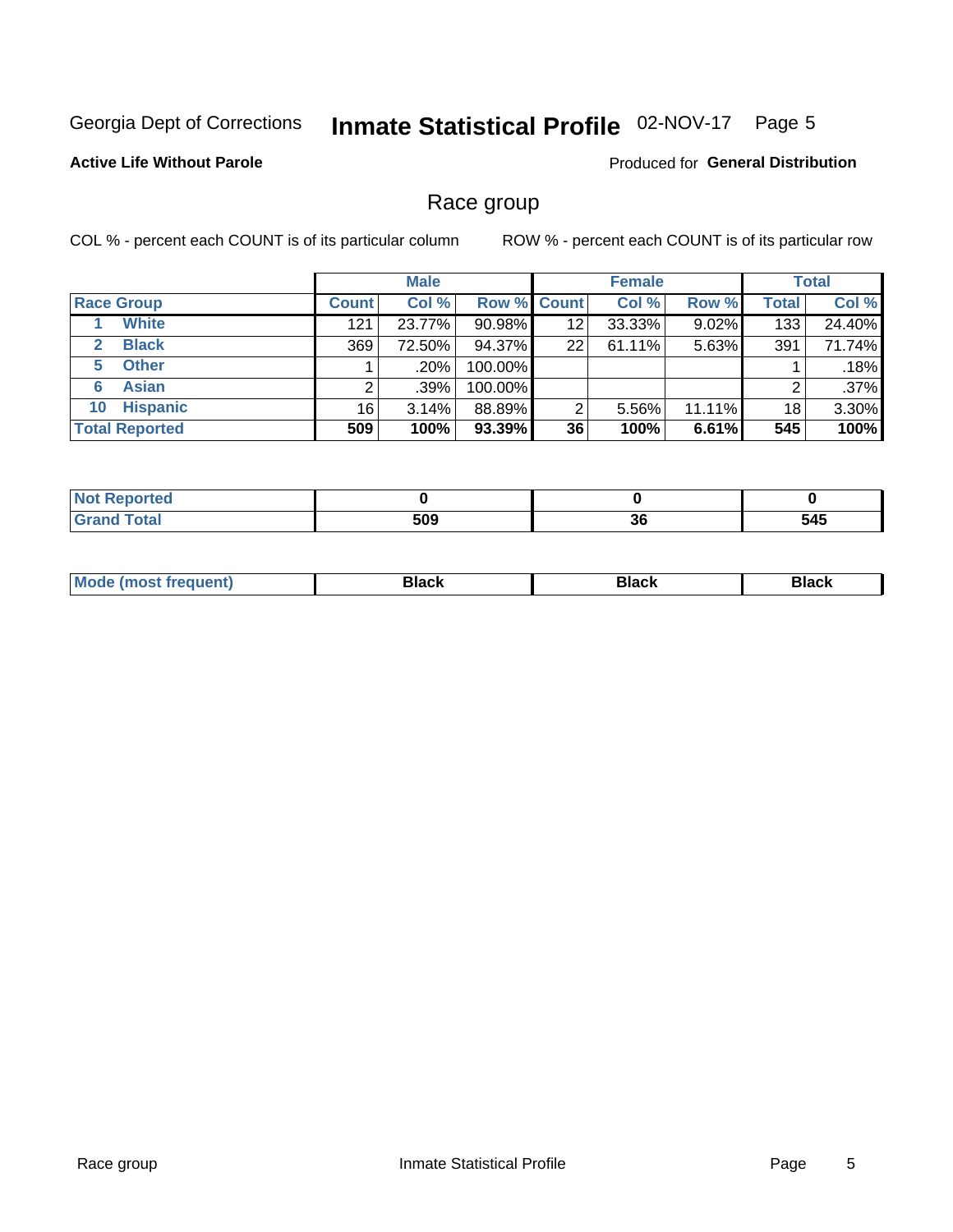## Inmate Statistical Profile 02-NOV-17 Page 6

#### **Active Life Without Parole**

### Produced for General Distribution

## Marital status, self-reported at entry to prison

COL % - percent each COUNT is of its particular column

|                            |                 | <b>Male</b> |        |              | <b>Female</b> |        |              | <b>Total</b> |
|----------------------------|-----------------|-------------|--------|--------------|---------------|--------|--------------|--------------|
| <b>Marital Status</b>      | <b>Count</b>    | Col %       | Row %  | <b>Count</b> | Col %         | Row %  | <b>Total</b> | Col %        |
| <b>Unknown</b><br>$\bf{0}$ | 10              | $1.96\%$    | 90.91% |              | 2.78%         | 9.09%  | 11           | 2.02%        |
| <b>Divorced</b><br>D       | 49              | 9.63%       | 98.00% |              | 2.78%         | 2.00%  | 50           | 9.17%        |
| <b>Married</b><br>М        | 60              | 11.79%      | 93.75% | 4            | 11.11%        | 6.25%  | 64           | 11.74%       |
| <b>S</b> Separated         | 23 <sub>1</sub> | 4.52%       | 82.14% | 5            | 13.89%        | 17.86% | 28           | 5.14%        |
| <b>Unmarried</b><br>U      | 345             | 67.78%      | 94.78% | 19           | 52.78%        | 5.22%  | 364          | 66.79%       |
| <b>Widow</b><br>W          | 22              | 4.32%       | 78.57% | 6            | 16.67%        | 21.43% | 28           | 5.14%        |
| <b>Total Reported</b>      | 509             | 100%        | 93.39% | 36           | 100%          | 6.61%  | 545          | 100%         |

| ortea<br>NOT<br>. <b>.</b> |     |    |     |
|----------------------------|-----|----|-----|
| $T_{n+1}$                  | rno | ^^ | 545 |
| υιαι                       | ວບະ | υc |     |

| <b>Mode</b><br>(most frequent)<br>Jnmarried | <b>Unmarried</b> | Unmarried |
|---------------------------------------------|------------------|-----------|
|---------------------------------------------|------------------|-----------|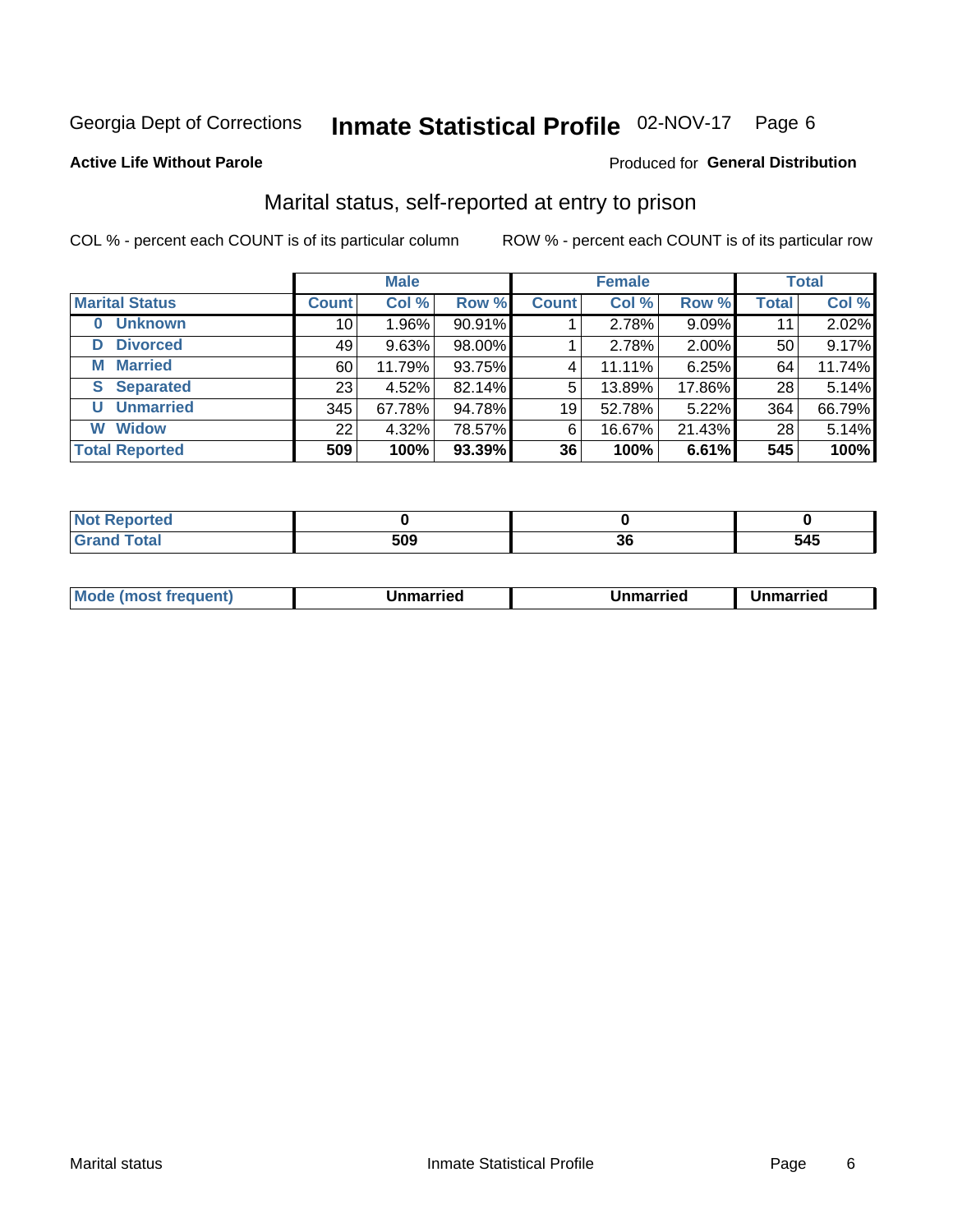#### Inmate Statistical Profile 02-NOV-17 Page 7

#### **Active Life Without Parole**

#### Produced for General Distribution

## Number of Inmates with Dependents, Self-Reported at Entry to Prison

COL % - percent each COUNT is of its particular column

|                             |              | <b>Male</b> |         |              | <b>Female</b> |        |              | <b>Total</b> |
|-----------------------------|--------------|-------------|---------|--------------|---------------|--------|--------------|--------------|
| <b>Number of dependents</b> | <b>Count</b> | Col %       | Row %   | <b>Count</b> | Col %         | Row %  | <b>Total</b> | Col %        |
| $\bf{0}$                    | 135          | 29.74%      | 90.60%  | 14           | 42.42%        | 9.40%  | 149          | 30.60%       |
|                             | 102          | 22.47%      | 96.23%  | 4            | 12.12%        | 3.77%  | 106          | 21.77%       |
| $\overline{2}$              | 83           | 18.28%      | 94.32%  | 5            | 15.15%        | 5.68%  | 88           | 18.07%       |
| 3                           | 58           | 12.78%      | 89.23%  | 7            | 21.21%        | 10.77% | 65           | 13.35%       |
| 4                           | 39           | 8.59%       | 100.00% |              |               |        | 39           | 8.01%        |
| 5                           | 13           | 2.86%       | 86.67%  | 2            | 6.06%         | 13.33% | 15           | 3.08%        |
| $6\phantom{1}6$             | 13           | 2.86%       | 92.86%  |              | 3.03%         | 7.14%  | 14           | 2.87%        |
| 7                           | 4            | 0.88%       | 100.00% |              |               |        | 4            | 0.82%        |
| 8                           | 2            | 0.44%       | 100.00% |              |               |        | 2            | 0.41%        |
| 10                          |              | 0.22%       | 100.00% |              |               |        |              | 0.21%        |
| Over 10                     | 4            | 0.88%       | 100.00% |              |               |        | 4            | 0.82%        |
| <b>Total Reported</b>       | 454          | 100%        | 93.22%  | 33           | 100%          | 6.78%  | 487          | 100.0%       |

| --<br>Ju    |             | ჯ                 |
|-------------|-------------|-------------------|
| EOO<br>ົບບະ | $\sim$<br>◡ | <b>EAE</b><br>ว4ว |

| <b>Mean</b><br>(average) | . 87 | 1.55 | 1.85 |
|--------------------------|------|------|------|
| <b>Median (middle)</b>   |      |      |      |
| Mode (most frequent)     |      |      |      |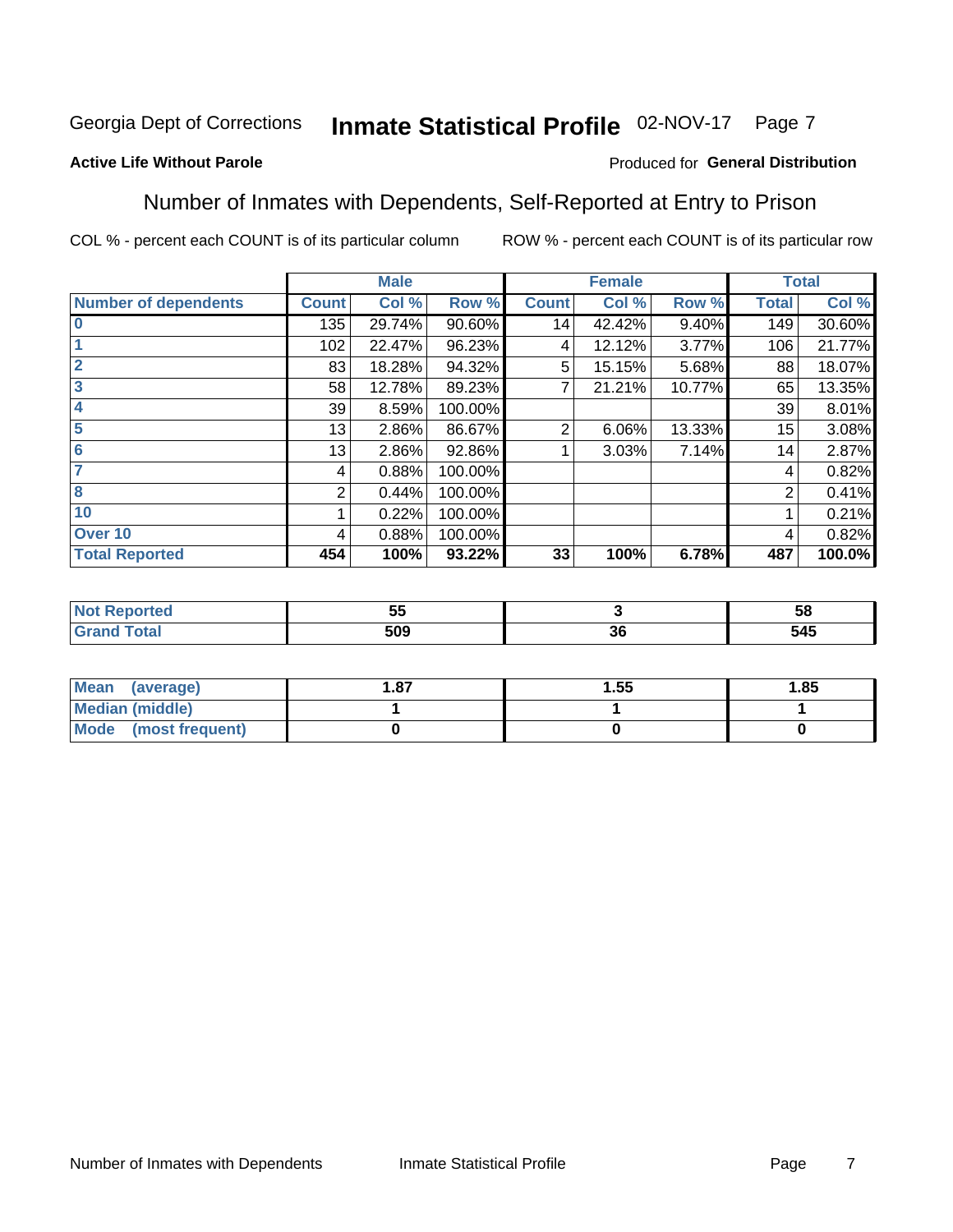#### Inmate Statistical Profile 02-NOV-17 Page 8

#### **Active Life Without Parole**

#### Produced for General Distribution

## Religious affiliation, self-reported at entry to prison

COL % - percent each COUNT is of its particular column

|              |                              | <b>Male</b>     |        |         |              | <b>Female</b> |        |        | <b>Total</b> |
|--------------|------------------------------|-----------------|--------|---------|--------------|---------------|--------|--------|--------------|
|              | <b>Religious Affiliation</b> | <b>Count</b>    | Col %  | Row %   | <b>Count</b> | Col %         | Row %  | Total  | Col %        |
|              | Islam                        | 15              | 10.79% | 100.00% |              |               |        | 15     | 9.38%        |
| 2            | <b>Catholic</b>              | 3               | 2.16%  | 60.00%  | 2            | 9.52%         | 40.00% | 5      | 3.13%        |
| $\mathbf{3}$ | <b>Baptist</b>               | 93              | 66.91% | 86.11%  | 15           | 71.43%        | 13.89% | 108    | 67.50%       |
| 4            | <b>Methodist</b>             | 2               | 1.44%  | 66.67%  |              | 4.76%         | 33.33% | ົ<br>3 | 1.88%        |
| 8            | <b>Holiness</b>              |                 | 5.04%  | 70.00%  | 3            | 14.29%        | 30.00% | 10     | 6.25%        |
| 17           | <b>Jehovah Wt</b>            | 2               | 1.44%  | 100.00% |              |               |        | 2      | 1.25%        |
| 20           | <b>Other Prot</b>            | 13 <sub>1</sub> | 9.35%  | 100.00% |              |               |        | 13     | 8.13%        |
| 96           | <b>None</b>                  | 4               | 2.88%  | 100.00% |              |               |        | 4      | 2.50%        |
|              | <b>Total Reported</b>        | 139             | 100%   | 86.88%  | 21           | 100%          | 13.13% | 160    | 100%         |

| rreto | $\sim$<br>ט וע | 1 J                | 385 |
|-------|----------------|--------------------|-----|
|       | 509            | $\mathbf{z}$<br>οu | 545 |

| <b>Mo</b><br>าptist<br><b>'a</b> ptist<br>3aptis'<br>frequent)<br>re imost i. |  |  |
|-------------------------------------------------------------------------------|--|--|
|                                                                               |  |  |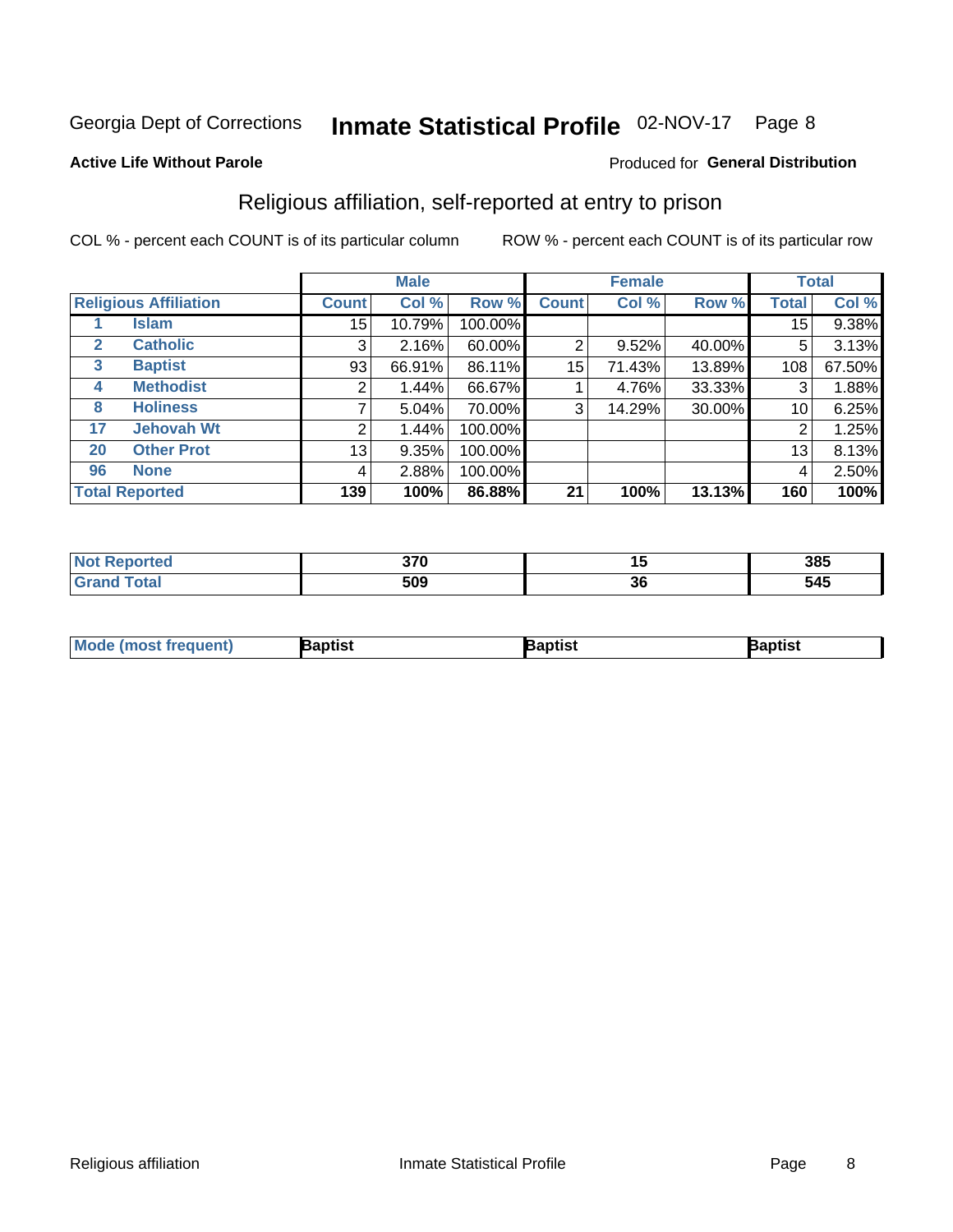#### Inmate Statistical Profile 02-NOV-17 Page 9

#### **Active Life Without Parole**

#### Produced for General Distribution

## Home county, self-reported at entry to prison

COL % - percent each COUNT is of its particular column

|     |                         |                  | <b>Male</b> |         |                | <b>Female</b> |         | <b>Total</b>            |        |
|-----|-------------------------|------------------|-------------|---------|----------------|---------------|---------|-------------------------|--------|
|     | <b>Home County</b>      | <b>Count</b>     | Col %       | Row %   | <b>Count</b>   | Col %         | Row %   | <b>Total</b>            | Col %  |
| 000 | <b>Unknown</b>          | $\overline{171}$ | 33.60%      | 90.48%  | 18             | 50.00%        | 9.52%   | 189                     | 34.68% |
| 001 | <b>Appling County</b>   | 3                | .59%        | 100.00% |                |               |         | 3                       | .55%   |
| 007 | <b>Barrow County</b>    | 4                | .79%        | 100.00% |                |               |         | 4                       | .73%   |
| 008 | <b>Bartow County</b>    | 1                | .20%        | 100.00% |                |               |         | 1                       | .18%   |
| 011 | <b>Bibb County</b>      | 10               | 1.96%       | 83.33%  | $\overline{2}$ | 5.56%         | 16.67%  | 12                      | 2.20%  |
| 013 | <b>Brantley County</b>  | 1                | .20%        | 100.00% |                |               |         | 1                       | .18%   |
| 016 | <b>Bulloch County</b>   | 1                | .20%        | 100.00% |                |               |         | 1                       | .18%   |
| 017 | <b>Burke County</b>     | 2                | .39%        | 100.00% |                |               |         | $\overline{c}$          | .37%   |
| 020 | <b>Camden County</b>    | $\mathbf 1$      | .20%        | 100.00% |                |               |         | 1                       | .18%   |
| 021 | <b>Candler County</b>   | 2                | .39%        | 100.00% |                |               |         | $\overline{c}$          | .37%   |
| 023 | <b>Catoosa County</b>   | 1                | .20%        | 100.00% |                |               |         | 1                       | .18%   |
| 025 | <b>Chatham County</b>   | 11               | 2.16%       | 100.00% |                |               |         | 11                      | 2.02%  |
| 027 | <b>Chattooga County</b> |                  |             |         | 1              | 2.78%         | 100.00% | 1                       | .18%   |
| 028 | <b>Cherokee County</b>  | 3                | .59%        | 100.00% |                |               |         | 3                       | .55%   |
| 029 | <b>Clarke County</b>    | 3                | .59%        | 100.00% |                |               |         | 3                       | .55%   |
| 030 | <b>Clay County</b>      | $\overline{2}$   | .39%        | 100.00% |                |               |         | $\overline{2}$          | .37%   |
| 031 | <b>Clayton County</b>   | 13               | 2.55%       | 100.00% |                |               |         | 13                      | 2.39%  |
| 033 | <b>Cobb County</b>      | 16               | 3.14%       | 100.00% |                |               |         | 16                      | 2.94%  |
| 034 | <b>Coffee County</b>    | 1                | .20%        | 100.00% |                |               |         | 1                       | .18%   |
| 035 | <b>Colquitt County</b>  | 1                | .20%        | 100.00% |                |               |         | 1                       | .18%   |
| 036 | <b>Columbia County</b>  | $\mathbf 1$      | .20%        | 100.00% |                |               |         | 1                       | .18%   |
| 038 | <b>Coweta County</b>    | $\overline{c}$   | .39%        | 66.67%  | 1              | 2.78%         | 33.33%  | 3                       | .55%   |
| 040 | <b>Crisp County</b>     | $\mathbf 1$      | .20%        | 100.00% |                |               |         | 1                       | .18%   |
| 043 | <b>Decatur County</b>   | 3                | .59%        | 100.00% |                |               |         | 3                       | .55%   |
| 044 | <b>Dekalb County</b>    | 28               | 5.50%       | 100.00% |                |               |         | 28                      | 5.14%  |
| 047 | <b>Dougherty County</b> | 3                | .59%        | 60.00%  | $\overline{2}$ | 5.56%         | 40.00%  | 5                       | .92%   |
| 048 | <b>Douglas County</b>   | 6                | 1.18%       | 100.00% |                |               |         | 6                       | 1.10%  |
| 049 | <b>Early County</b>     | 1                | .20%        | 100.00% |                |               |         | 1                       | .18%   |
| 051 | <b>Effingham County</b> | 2                | .39%        | 100.00% |                |               |         | 2                       | .37%   |
| 053 | <b>Emanuel County</b>   | 4                | .79%        | 100.00% |                |               |         | 4                       | .73%   |
| 056 | <b>Fayette County</b>   | $\overline{2}$   | .39%        | 100.00% |                |               |         | $\overline{2}$          | .37%   |
| 057 | <b>Floyd County</b>     | 8                | 1.57%       | 80.00%  | 2              | 5.56%         | 20.00%  | 10                      | 1.83%  |
| 058 | <b>Forsyth County</b>   | 1                | .20%        | 100.00% |                |               |         | 1                       | .18%   |
| 059 | <b>Franklin County</b>  | 1                | .20%        | 50.00%  | 1              | 2.78%         | 50.00%  | $\overline{2}$          | .37%   |
| 060 | <b>Fulton County</b>    | 62               | 12.18%      | 98.41%  | 1              | 2.78%         | 1.59%   | 63                      | 11.56% |
| 061 | <b>Gilmer County</b>    | $\overline{2}$   | .39%        | 100.00% |                |               |         | $\overline{2}$          | .37%   |
| 063 | <b>Glynn County</b>     | 4                | .79%        | 100.00% |                |               |         | $\overline{\mathbf{4}}$ | .73%   |
| 064 | <b>Gordon County</b>    | $\mathbf{1}$     | .20%        | 100.00% |                |               |         | 1                       | .18%   |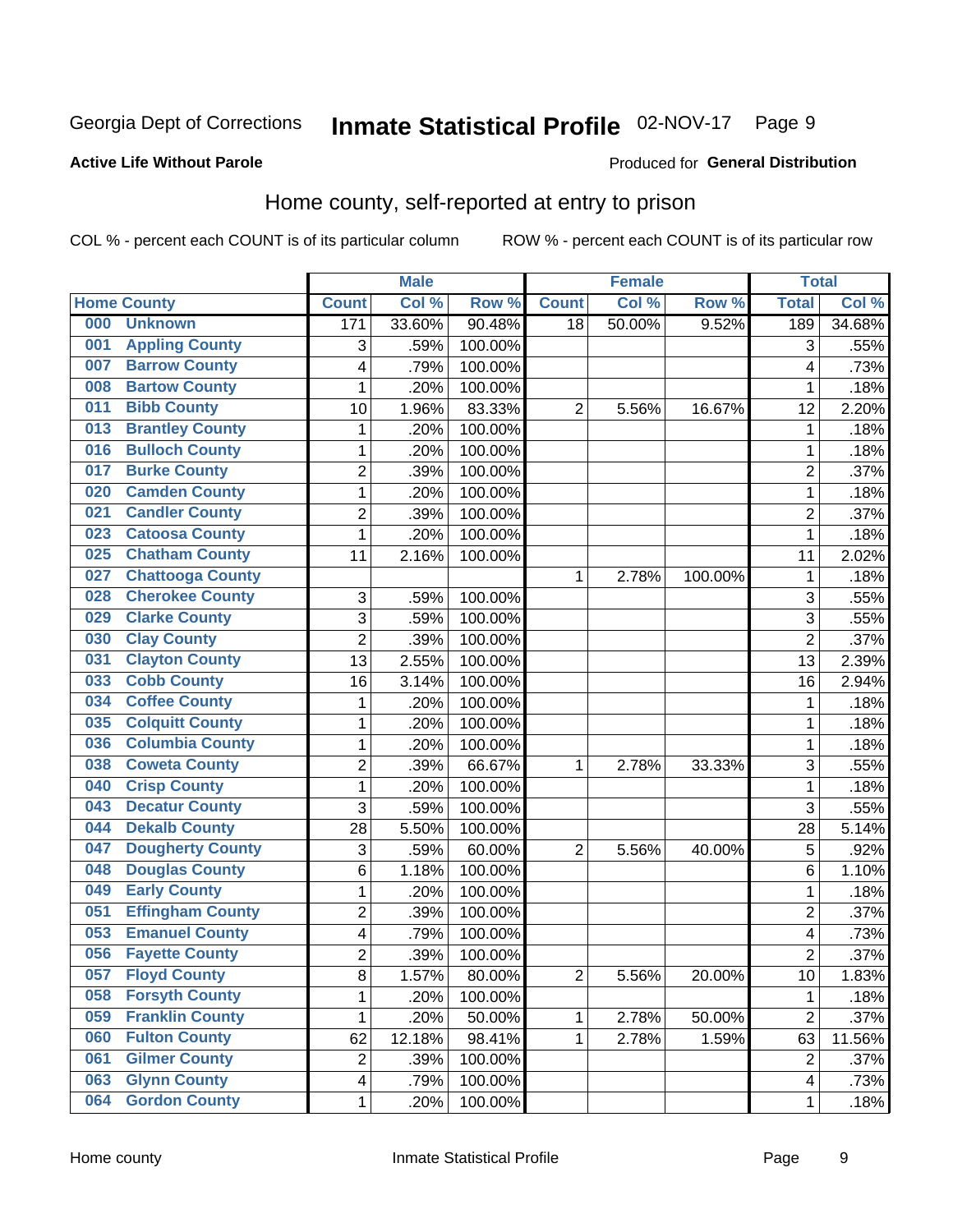## Inmate Statistical Profile 02-NOV-17 Page 10

#### **Active Life Without Parole**

### Produced for General Distribution

## Home county, self-reported at entry to prison

COL % - percent each COUNT is of its particular column

|                  |                          |                | <b>Male</b> |                  |                | <b>Female</b> |        | <b>Total</b>    |       |
|------------------|--------------------------|----------------|-------------|------------------|----------------|---------------|--------|-----------------|-------|
|                  | <b>Home County</b>       | <b>Count</b>   | Col %       | Row <sup>%</sup> | <b>Count</b>   | Col %         | Row %  | <b>Total</b>    | Col % |
| 067              | <b>Gwinnett County</b>   | 11             | 2.16%       | 84.62%           | 2              | 5.56%         | 15.38% | $\overline{13}$ | 2.39% |
| 069              | <b>Hall County</b>       | 3              | .59%        | 100.00%          |                |               |        | 3               | .55%  |
| 075              | <b>Henry County</b>      | $\overline{7}$ | 1.38%       | 87.50%           | 1              | 2.78%         | 12.50% | 8               | 1.47% |
| 076              | <b>Houston County</b>    | 6              | 1.18%       | 85.71%           | 1              | 2.78%         | 14.29% | 7               | 1.28% |
| 078              | <b>Jackson County</b>    | 3              | .59%        | 100.00%          |                |               |        | 3               | .55%  |
| 079              | <b>Jasper County</b>     | $\mathbf 1$    | .20%        | 100.00%          |                |               |        | 1               | .18%  |
| 080              | <b>Jeff Davis County</b> | $\mathbf 1$    | .20%        | 100.00%          |                |               |        | 1               | .18%  |
| 081              | <b>Jefferson County</b>  | 4              | .79%        | 100.00%          |                |               |        | 4               | .73%  |
| 082              | <b>Jenkins County</b>    | 1              | .20%        | 100.00%          |                |               |        | 1               | .18%  |
| 083              | <b>Johnson County</b>    | 1              | .20%        | 100.00%          |                |               |        | 1               | .18%  |
| 084              | <b>Jones County</b>      | $\mathbf 1$    | .20%        | 100.00%          |                |               |        | 1               | .18%  |
| 087              | <b>Laurens County</b>    | $\overline{c}$ | .39%        | 100.00%          |                |               |        | $\overline{c}$  | .37%  |
| 089              | <b>Liberty County</b>    | $\overline{2}$ | .39%        | 66.67%           | 1              | 2.78%         | 33.33% | 3               | .55%  |
| 092              | <b>Lowndes County</b>    | $\mathbf 1$    | .20%        | 100.00%          |                |               |        | 1               | .18%  |
| 094              | <b>Macon County</b>      | $\mathbf 1$    | .20%        | 100.00%          |                |               |        | 1               | .18%  |
| 100              | <b>Miller County</b>     | 1              | .20%        | 100.00%          |                |               |        | 1               | .18%  |
| 101              | <b>Mitchell County</b>   | $\mathbf 1$    | .20%        | 100.00%          |                |               |        | 1               | .18%  |
| 102              | <b>Monroe County</b>     | $\mathbf 1$    | .20%        | 100.00%          |                |               |        | 1               | .18%  |
| 103              | <b>Montgomery County</b> | $\mathbf 1$    | .20%        | 100.00%          |                |               |        | 1               | .18%  |
| 106              | <b>Muscogee County</b>   | 5              | .98%        | 100.00%          |                |               |        | 5               | .92%  |
| 107              | <b>Newton County</b>     | $\mathbf 1$    | .20%        | 100.00%          |                |               |        | 1               | .18%  |
| 109              | <b>Oglethorpe County</b> | $\overline{2}$ | .39%        | 100.00%          |                |               |        | $\overline{2}$  | .37%  |
| 110              | <b>Paulding County</b>   | 4              | .79%        | 100.00%          |                |               |        | 4               | .73%  |
| 113              | <b>Pierce County</b>     | 1              | .20%        | 100.00%          |                |               |        | 1               | .18%  |
| $\overline{115}$ | <b>Polk County</b>       | $\overline{2}$ | .39%        | 100.00%          |                |               |        | $\overline{2}$  | .37%  |
| 121              | <b>Richmond County</b>   | 23             | 4.52%       | 92.00%           | $\overline{2}$ | 5.56%         | 8.00%  | 25              | 4.59% |
| 122              | <b>Rockdale County</b>   | 4              | .79%        | 100.00%          |                |               |        | 4               | .73%  |
| 124              | <b>Screven County</b>    | 1              | .20%        | 100.00%          |                |               |        | 1               | .18%  |
| 125              | <b>Seminole County</b>   | $\mathbf 1$    | .20%        | 100.00%          |                |               |        | 1               | .18%  |
| 126              | <b>Spalding County</b>   | 3              | .59%        | 100.00%          |                |               |        | 3               | .55%  |
| 129              | <b>Sumter County</b>     | $\mathbf 1$    | .20%        | 100.00%          |                |               |        | 1               | .18%  |
| 132              | <b>Tattnall County</b>   | 1              | .20%        | 50.00%           | 1              | 2.78%         | 50.00% | $\overline{2}$  | .37%  |
| 136              | <b>Thomas County</b>     | $\overline{2}$ | .39%        | 100.00%          |                |               |        | $\overline{2}$  | .37%  |
| 137              | <b>Tift County</b>       | $\overline{3}$ | .59%        | 100.00%          |                |               |        | $\overline{3}$  | .55%  |
| 138              | <b>Toombs County</b>     | $\overline{2}$ | .39%        | 100.00%          |                |               |        | $\overline{2}$  | .37%  |
| 141              | <b>Troup County</b>      | 1              | .20%        | 100.00%          |                |               |        | 1               | .18%  |
| 143              | <b>Twiggs County</b>     | $\overline{c}$ | .39%        | 100.00%          |                |               |        | 2               | .37%  |
| 145              | <b>Upson County</b>      | 1              | .20%        | 100.00%          |                |               |        | 1               | .18%  |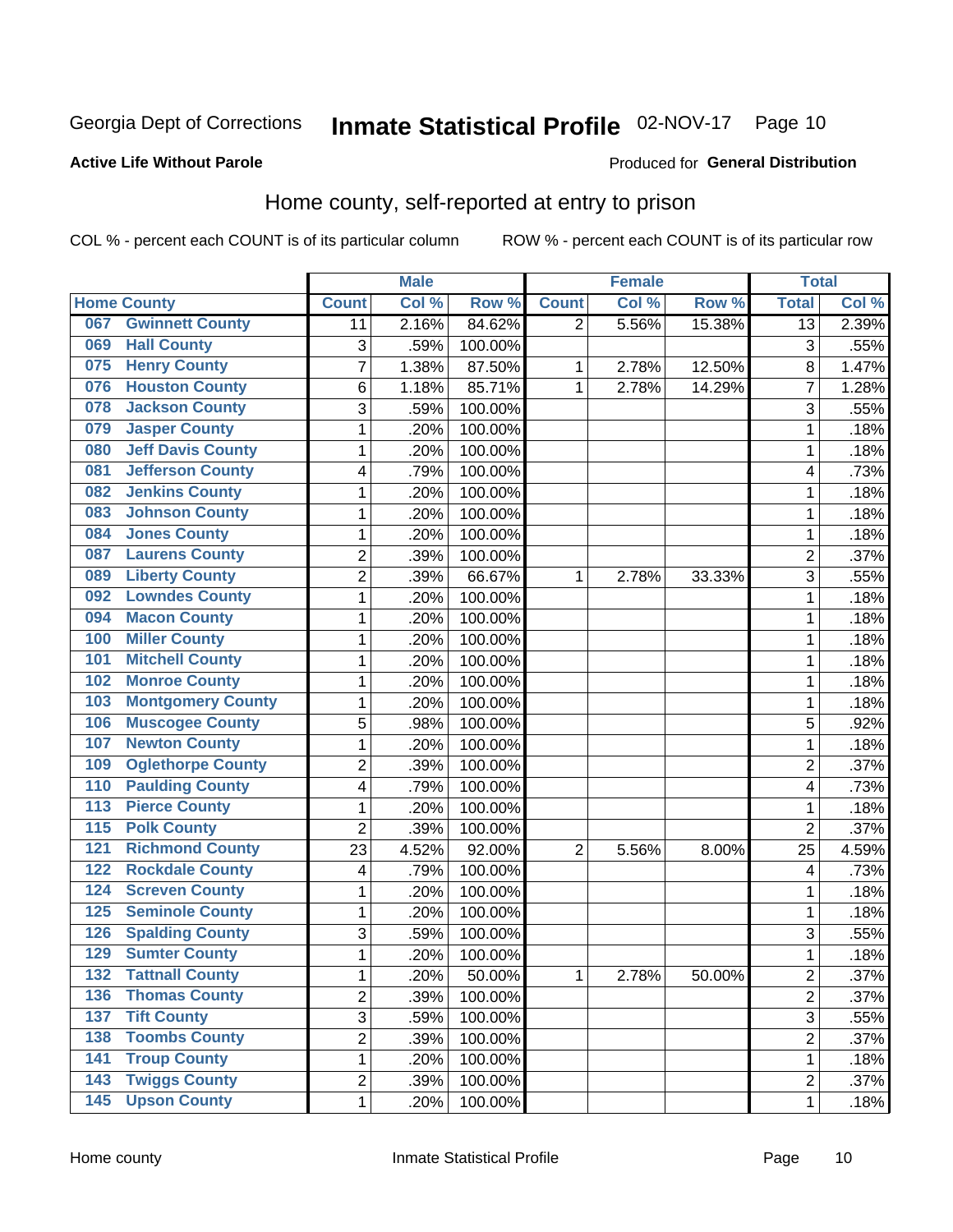# Inmate Statistical Profile 02-NOV-17 Page 11

#### **Active Life Without Parole**

### Produced for General Distribution

## Home county, self-reported at entry to prison

COL % - percent each COUNT is of its particular column

|                                |              | <b>Male</b> |         |              | <b>Female</b> |       | <b>Total</b> |       |
|--------------------------------|--------------|-------------|---------|--------------|---------------|-------|--------------|-------|
| <b>Home County</b>             | <b>Count</b> | Col %       | Row %   | <b>Count</b> | Col %         | Row % | <b>Total</b> | Col % |
| <b>Walker County</b><br>146    | 2            | .39%        | 100.00% |              |               |       |              | .37%  |
| <b>Walton County</b><br>147    | 5            | .98%        | 100.00% |              |               |       | 5            | .92%  |
| <b>Ware County</b><br>148      |              | .20%        | 100.00% |              |               |       |              | .18%  |
| <b>Warren County</b><br>149    |              | .20%        | 100.00% |              |               |       |              | .18%  |
| <b>Wayne County</b><br>151     |              | 1.38%       | 100.00% |              |               |       |              | 1.28% |
| <b>Webster County</b><br>152   |              | .20%        | 100.00% |              |               |       |              | .18%  |
| <b>Whitfield County</b><br>155 | 3            | .59%        | 100.00% |              |               |       | 3            | .55%  |
| <b>Wilkes County</b><br>157    |              | .20%        | 100.00% |              |               |       |              | .18%  |
| <b>Total Rported</b>           | 509          | 100%        | 93.39%  | 36           | 100%          | 6.61% | 545          | 100%  |

| A (÷I O    |     |    |                   |
|------------|-----|----|-------------------|
| Total<br>- | 509 | Jυ | <b>GAF</b><br>J4J |

| <b>Mode</b> | (most frequent) | <b>Fulton County</b> | <b>Gwinnett County</b> | <b>Fulton County</b> |
|-------------|-----------------|----------------------|------------------------|----------------------|
|             |                 |                      |                        |                      |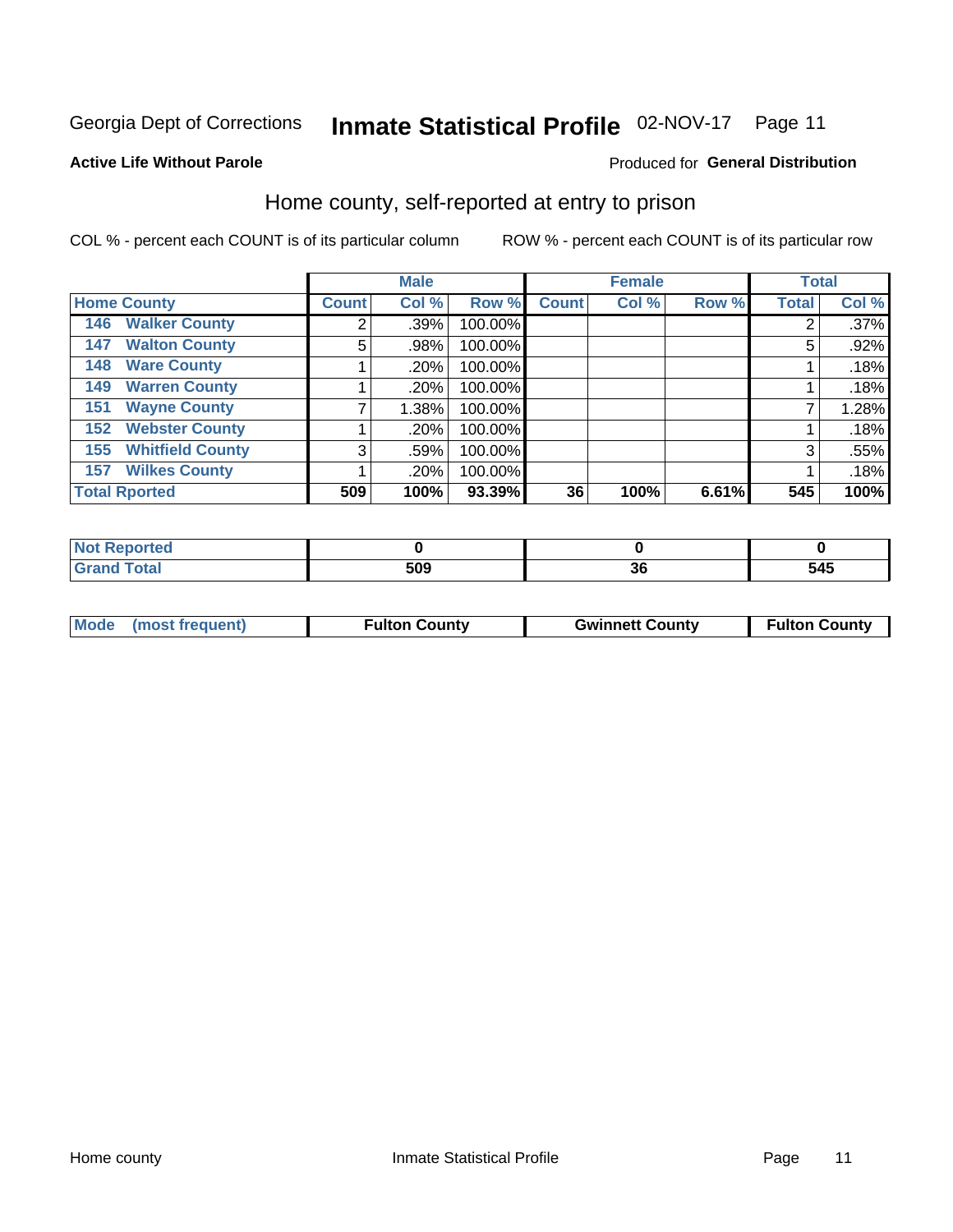#### Inmate Statistical Profile 02-NOV-17 Page 12

### **Active Life Without Parole**

#### Produced for General Distribution

## Employment status before prison, self-reported at entry to prison

COL % - percent each COUNT is of its particular column

|                                      |                     |                 | <b>Male</b> |         |                 | <b>Female</b> |        |       | <b>Total</b> |
|--------------------------------------|---------------------|-----------------|-------------|---------|-----------------|---------------|--------|-------|--------------|
| <b>Employment Status</b>             |                     | <b>Count</b>    | Col %       | Row %   | <b>Count</b>    | Col %         | Row %  | Total | Col %        |
| 01                                   | <b>Full Time</b>    | 163             | 43.01%      | 92.09%  | 14 <sub>1</sub> | 42.42%        | 7.91%  | 177   | 42.96%       |
| 02                                   | <b>Part Time</b>    | 22              | 5.80%       | 100.00% |                 |               |        | 22    | 5.34%        |
| 03                                   | Unempl $<$ 6M       | 14              | 3.69%       | 100.00% |                 |               |        | 14    | 3.40%        |
| 04                                   | Unempl > 6M         | 100             | 26.39%      | 88.50%  | 13              | 39.39%        | 11.50% | 113   | 27.43%       |
| 05                                   | <b>Never Worked</b> | 33              | 8.71%       | 100.00% |                 |               |        | 33    | 8.01%        |
| 06                                   | <b>Student</b>      | 20 <sub>1</sub> | 5.28%       | 100.00% |                 |               |        | 20    | 4.85%        |
| 07                                   | <b>Incapable</b>    | 27              | 7.12%       | 81.82%  | 6               | 18.18%        | 18.18% | 33    | 8.01%        |
| <b>Total Reported</b><br>379<br>100% |                     | 91.99%          | 33          | 100%    | 8.01%           | 412           | 100%   |       |              |

| ™e. | 130<br>$ -$ |    | ィっへ<br>၊ ၁၁ |
|-----|-------------|----|-------------|
|     | 509         | 36 | 545         |

| Mc | ∴ull | ----<br>ıme<br>w |
|----|------|------------------|
|    |      |                  |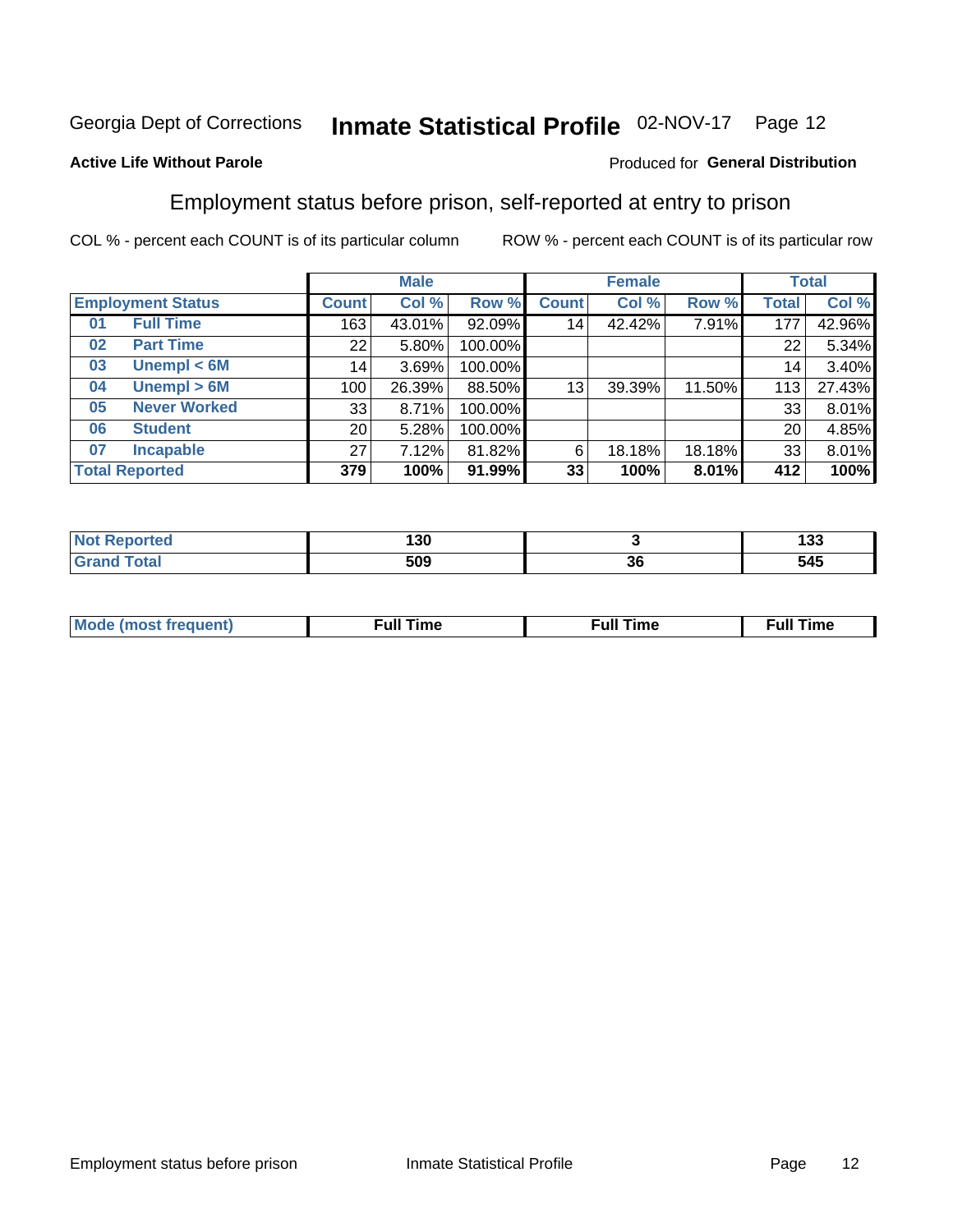### **Active Life Without Parole**

Produced for General Distribution

## Age at admission

COL % - percent each COUNT is of its particular column

|                         |                | <b>Male</b> |         |                | <b>Female</b> |        |                  | <b>Total</b> |
|-------------------------|----------------|-------------|---------|----------------|---------------|--------|------------------|--------------|
| <b>Age At Admission</b> | <b>Count</b>   | Col %       | Row %   | <b>Count</b>   | Col %         | Row %  | <b>Total</b>     | Col %        |
| 15                      | 1              | 0.20%       | 100.00% |                |               |        | 1                | 0.18%        |
| $\overline{17}$         | 3              | 0.59%       | 100.00% |                |               |        | 3                | 0.55%        |
| 18                      | 4              | 0.79%       | 100.00% |                |               |        | 4                | 0.73%        |
| 19                      | 9              | 1.77%       | 100.00% |                |               |        | 9                | 1.65%        |
| 20                      | 13             | 2.55%       | 100.00% |                |               |        | 13               | 2.39%        |
| $\overline{21}$         | $\overline{7}$ | 1.38%       | 87.50%  | 1              | 2.78%         | 12.50% | 8                | 1.47%        |
| 22                      | 23             | 4.52%       | 95.83%  | 1              | 2.78%         | 4.17%  | 24               | 4.40%        |
| 23                      | 20             | 3.93%       | 100.00% |                |               |        | 20               | 3.67%        |
| $\overline{24}$         | 20             | 3.93%       | 95.24%  | 1              | 2.78%         | 4.76%  | 21               | 3.85%        |
| $\overline{25}$         | 23             | 4.52%       | 92.00%  | $\overline{2}$ | 5.56%         | 8.00%  | 25               | 4.59%        |
| 26                      | 19             | 3.73%       | 90.48%  | $\overline{2}$ | 5.56%         | 9.52%  | 21               | 3.85%        |
| 27                      | 20             | 3.93%       | 83.33%  | 4              | 11.11%        | 16.67% | 24               | 4.40%        |
| 28                      | 21             | 4.13%       | 95.45%  | 1              | 2.78%         | 4.55%  | 22               | 4.04%        |
| 29                      | 21             | 4.13%       | 95.45%  | 1              | 2.78%         | 4.55%  | 22               | 4.04%        |
| 30                      | 15             | 2.95%       | 100.00% |                |               |        | 15               | 2.75%        |
| 31                      | 22             | 4.32%       | 100.00% |                |               |        | 22               | 4.04%        |
| 32                      | 16             | 3.14%       | 84.21%  | 3              | 8.33%         | 15.79% | 19               | 3.49%        |
| 33                      | 19             | 3.73%       | 100.00% |                |               |        | 19               | 3.49%        |
| 34                      | 10             | 1.96%       | 83.33%  | $\overline{c}$ | 5.56%         | 16.67% | 12               | 2.20%        |
| 35                      | 12             | 2.36%       | 92.31%  | 1              | 2.78%         | 7.69%  | 13               | 2.39%        |
| 36                      | 10             | 1.96%       | 90.91%  | 1              | 2.78%         | 9.09%  | 11               | 2.02%        |
| 37                      | 11             | 2.16%       | 100.00% |                |               |        | 11               | 2.02%        |
| 38                      | 14             | 2.75%       | 100.00% |                |               |        | 14               | 2.57%        |
| 39                      | 10             | 1.96%       | 66.67%  | 5              | 13.89%        | 33.33% | 15               | 2.75%        |
| 40                      | 11             | 2.16%       | 91.67%  | 1              | 2.78%         | 8.33%  | 12               | 2.20%        |
| 41                      | 13             | 2.55%       | 86.67%  | $\overline{2}$ | 5.56%         | 13.33% | 15               | 2.75%        |
| 42                      | 16             | 3.14%       | 100.00% |                |               |        | 16               | 2.94%        |
| 43                      | 9              | 1.77%       | 90.00%  | 1              | 2.78%         | 10.00% | 10               | 1.83%        |
| 44                      | 9              | 1.77%       | 90.00%  | 1              | 2.78%         | 10.00% | 10               | 1.83%        |
| 45                      | 10             | 1.96%       | 100.00% |                |               |        | 10               | 1.83%        |
| 46                      | 10             | 1.96%       | 90.91%  | 1              | 2.78%         | 9.09%  | 11               | 2.02%        |
| 47                      | 10             | 1.96%       | 100.00% |                |               |        | 10               | 1.83%        |
| 48                      | 10             | 1.96%       | 76.92%  | 3              | 8.33%         | 23.08% | 13               | 2.39%        |
| 49                      | 9              | 1.77%       | 100.00% |                |               |        | $\boldsymbol{9}$ | 1.65%        |
| 50                      | 13             | 2.55%       | 100.00% |                |               |        | 13               | 2.39%        |
| 51                      | 1              | 0.20%       | 100.00% |                |               |        | 1                | 0.18%        |
| 52                      | 5              | 0.98%       | 100.00% |                |               |        | 5                | 0.92%        |
| 53                      | 11             | 2.16%       | 91.67%  | 1              | 2.78%         | 8.33%  | 12               | 2.20%        |
| 54                      | $\overline{c}$ | 0.39%       | 100.00% |                |               |        | $\mathbf 2$      | 0.37%        |
| 55                      | $\overline{7}$ | 1.38%       | 87.50%  | 1              | 2.78%         | 12.50% | 8                | 1.47%        |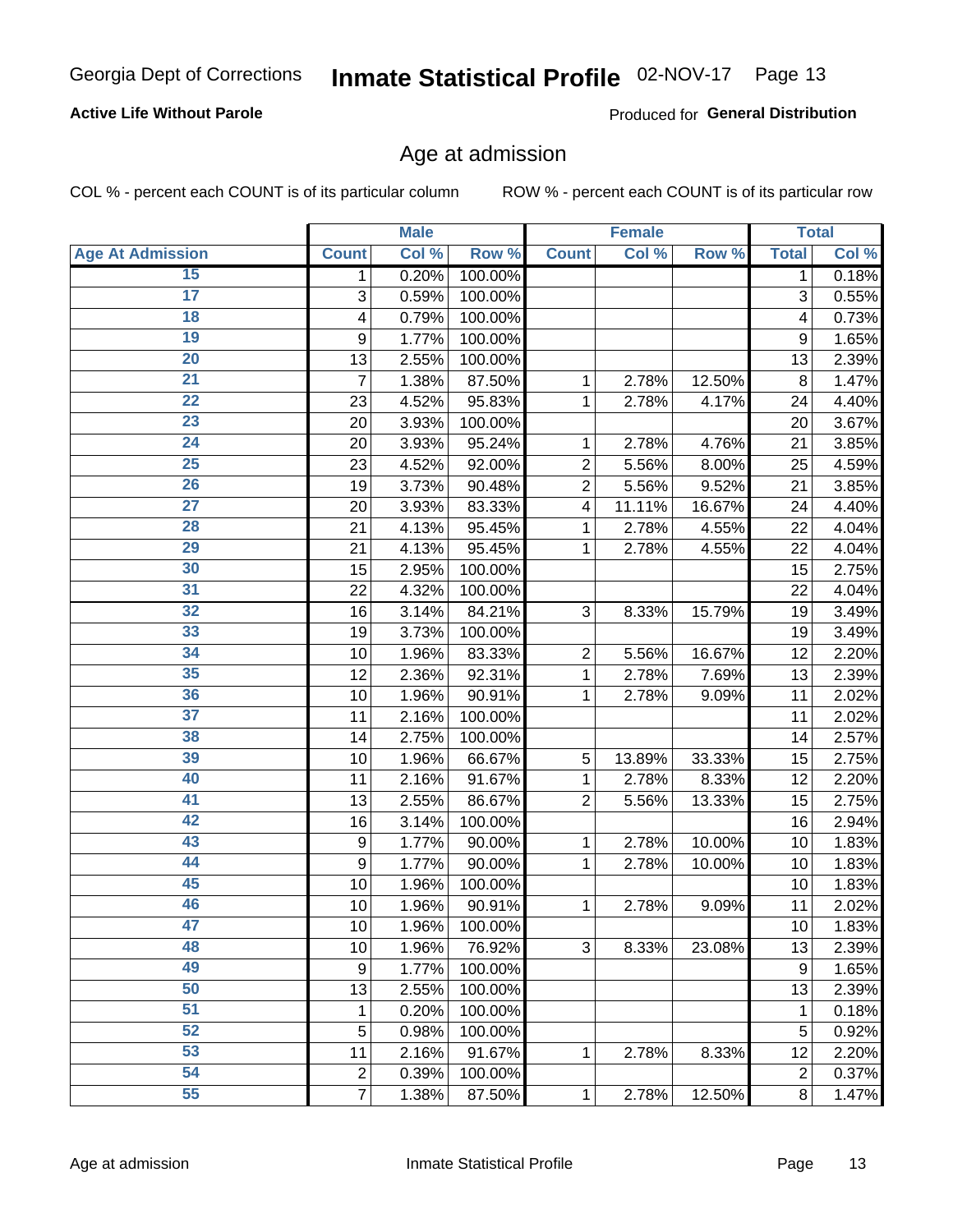## Inmate Statistical Profile 02-NOV-17 Page 14

### **Active Life Without Parole**

Produced for General Distribution

## Age at admission

COL % - percent each COUNT is of its particular column

|                         |              | <b>Male</b> |         |              | <b>Female</b> |       |              | <b>Total</b> |
|-------------------------|--------------|-------------|---------|--------------|---------------|-------|--------------|--------------|
| <b>Age At Admission</b> | <b>Count</b> | Col %       | Row %   | <b>Count</b> | Col %         | Row % | <b>Total</b> | Col %        |
| 56                      | 6            | 1.18%       | 100.00% |              |               |       | 6            | 1.10%        |
| 57                      |              | 0.20%       | 100.00% |              |               |       |              | 0.18%        |
| 58                      |              | 0.20%       | 100.00% |              |               |       |              | 0.18%        |
| 59                      | 2            | 0.39%       | 100.00% |              |               |       | 2            | 0.37%        |
| 60                      | 3            | 0.59%       | 100.00% |              |               |       | 3            | 0.55%        |
| 62                      | 3            | 0.59%       | 100.00% |              |               |       | 3            | 0.55%        |
| 64                      |              | 0.20%       | 100.00% |              |               |       |              | 0.18%        |
| 67                      |              | 0.20%       | 100.00% |              |               |       |              | 0.18%        |
| 69                      | 2            | 0.39%       | 100.00% |              |               |       | 2            | 0.37%        |
| <b>Total Reported</b>   | 509          | 100%        | 93.39%  | 36           | 100%          | 6.61% | 545          | 100%         |

| <b>Not Reported</b> |     |          |     |
|---------------------|-----|----------|-----|
| <b>Total</b>        | 509 | ^^<br>კხ | 545 |

| Mean (average)       | 34.69 | 35.31 | 34.73   |
|----------------------|-------|-------|---------|
| Median (middle)      | JZ    | 34.5  | …<br>∡ت |
| Mode (most frequent) | "     | 39    | 25      |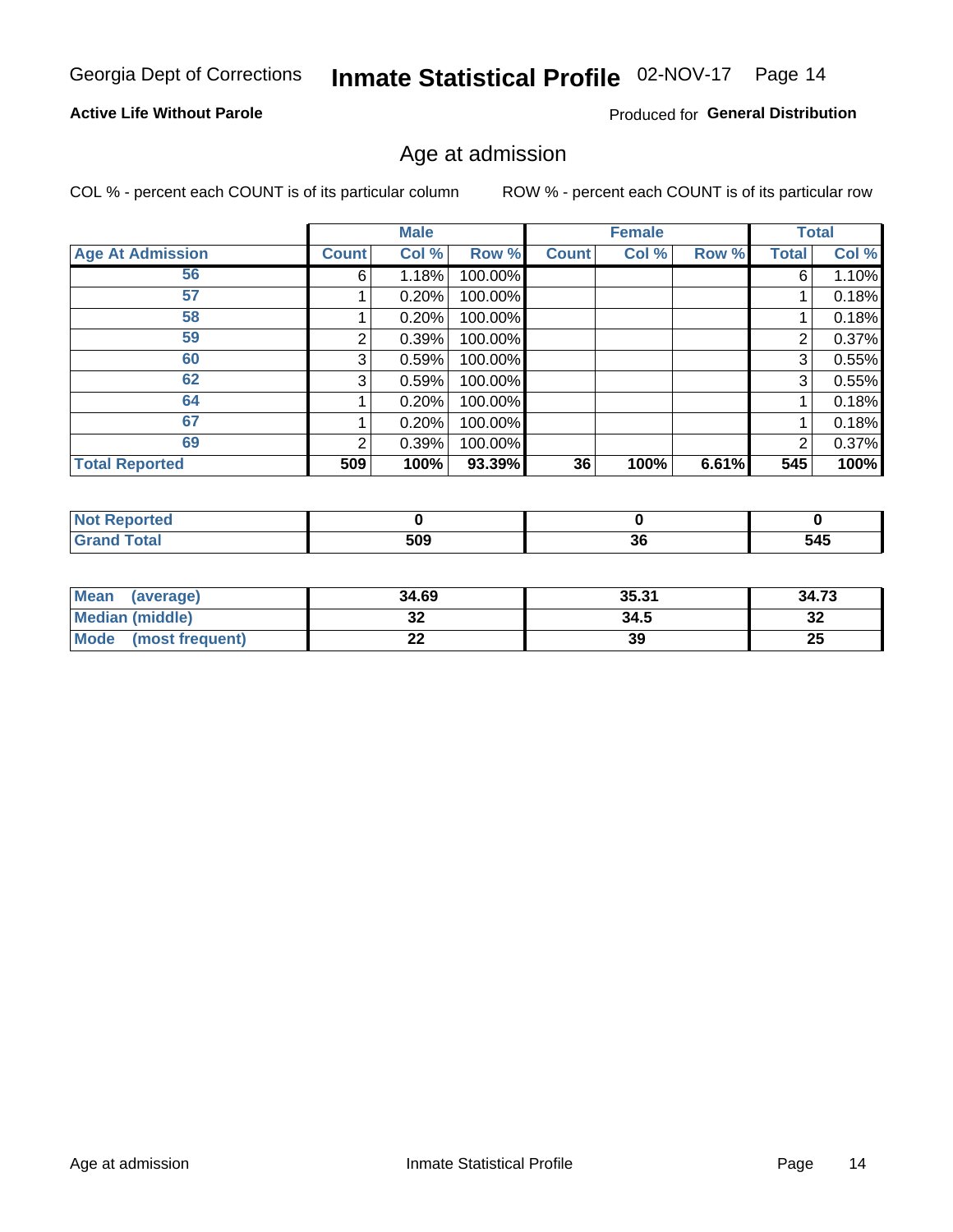### **Active Life Without Parole**

#### Produced for General Distribution

## Height, measured at entry to prison

COL % - percent each COUNT is of its particular column

|                         |                | <b>Male</b> |         |              | <b>Female</b> |         |                         | <b>Total</b> |
|-------------------------|----------------|-------------|---------|--------------|---------------|---------|-------------------------|--------------|
| <b>Height</b>           | <b>Count</b>   | Col %       | Row %   | <b>Count</b> | Col %         | Row %   | <b>Total</b>            | Col %        |
| $\overline{\mathbf{0}}$ | 4              | 0.79%       | 100.00% |              |               |         | $\overline{\mathbf{4}}$ | 0.73%        |
| 4'10''                  |                |             |         | $\mathbf{1}$ | 2.78%         | 100.00% | 1                       | 0.18%        |
| 5'00''                  | 1              | 0.20%       | 100.00% |              |               |         | 1                       | 0.18%        |
| 5'01"                   | 1              | 0.20%       | 50.00%  | 1            | 2.78%         | 50.00%  | $\overline{2}$          | 0.37%        |
| 5'02"                   | $\overline{2}$ | 0.39%       | 66.67%  | 1            | 2.78%         | 33.33%  | 3                       | 0.55%        |
| 5'03''                  | 8              | 1.57%       | 57.14%  | 6            | 16.67%        | 42.86%  | 14                      | 2.57%        |
| 5'04"                   | $\,6$          | 1.18%       | 35.29%  | 11           | 30.56%        | 64.71%  | 17                      | 3.12%        |
| 5'05"                   | 18             | 3.54%       | 81.82%  | 4            | 11.11%        | 18.18%  | 22                      | 4.04%        |
| 5'06''                  | 43             | 8.45%       | 89.58%  | 5            | 13.89%        | 10.42%  | 48                      | 8.81%        |
| 5'07''                  | 28             | 5.50%       | 87.50%  | 4            | 11.11%        | 12.50%  | 32                      | 5.87%        |
| 5'08''                  | 42             | 8.25%       | 97.67%  | 1            | 2.78%         | 2.33%   | 43                      | 7.89%        |
| 5'09"                   | 79             | 15.52%      | 98.75%  | 1            | 2.78%         | 1.25%   | 80                      | 14.68%       |
| 5'10''                  | 51             | 10.02%      | 100.00% |              |               |         | 51                      | 9.36%        |
| 5'11''                  | 58             | 11.39%      | 100.00% |              |               |         | 58                      | 10.64%       |
| 6'00''                  | 54             | 10.61%      | 100.00% |              |               |         | 54                      | 9.91%        |
| 6'01''                  | 42             | 8.25%       | 100.00% |              |               |         | 42                      | 7.71%        |
| 6'02"                   | 39             | 7.66%       | 100.00% |              |               |         | 39                      | 7.16%        |
| 6'03''                  | 16             | 3.14%       | 94.12%  | 1            | 2.78%         | 5.88%   | 17                      | 3.12%        |
| 6'04"                   | 13             | 2.55%       | 100.00% |              |               |         | 13                      | 2.39%        |
| 6'05"                   | 1              | 0.20%       | 100.00% |              |               |         | 1                       | 0.18%        |
| 6'06''                  | $\overline{2}$ | 0.39%       | 100.00% |              |               |         | $\overline{2}$          | 0.37%        |
| 6'07''                  |                | 0.20%       | 100.00% |              |               |         |                         | 0.18%        |
| <b>Total Reported</b>   | 509            | 100%        | 93.39%  | 36           | 100%          | 6.61%   | 545                     | 100%         |

| rtea<br>$\cdots$<br>$\sim$ |     |          |                    |
|----------------------------|-----|----------|--------------------|
| _____                      | 509 | ^'<br>კნ | - - -<br>34J<br>__ |

| Mean        | (average)       | 5'10" | 5'05" | 5'10"<br>J |
|-------------|-----------------|-------|-------|------------|
|             |                 |       |       |            |
| <b>Mode</b> | (most frequent) | 5'09" | 5'04" | 5'09"      |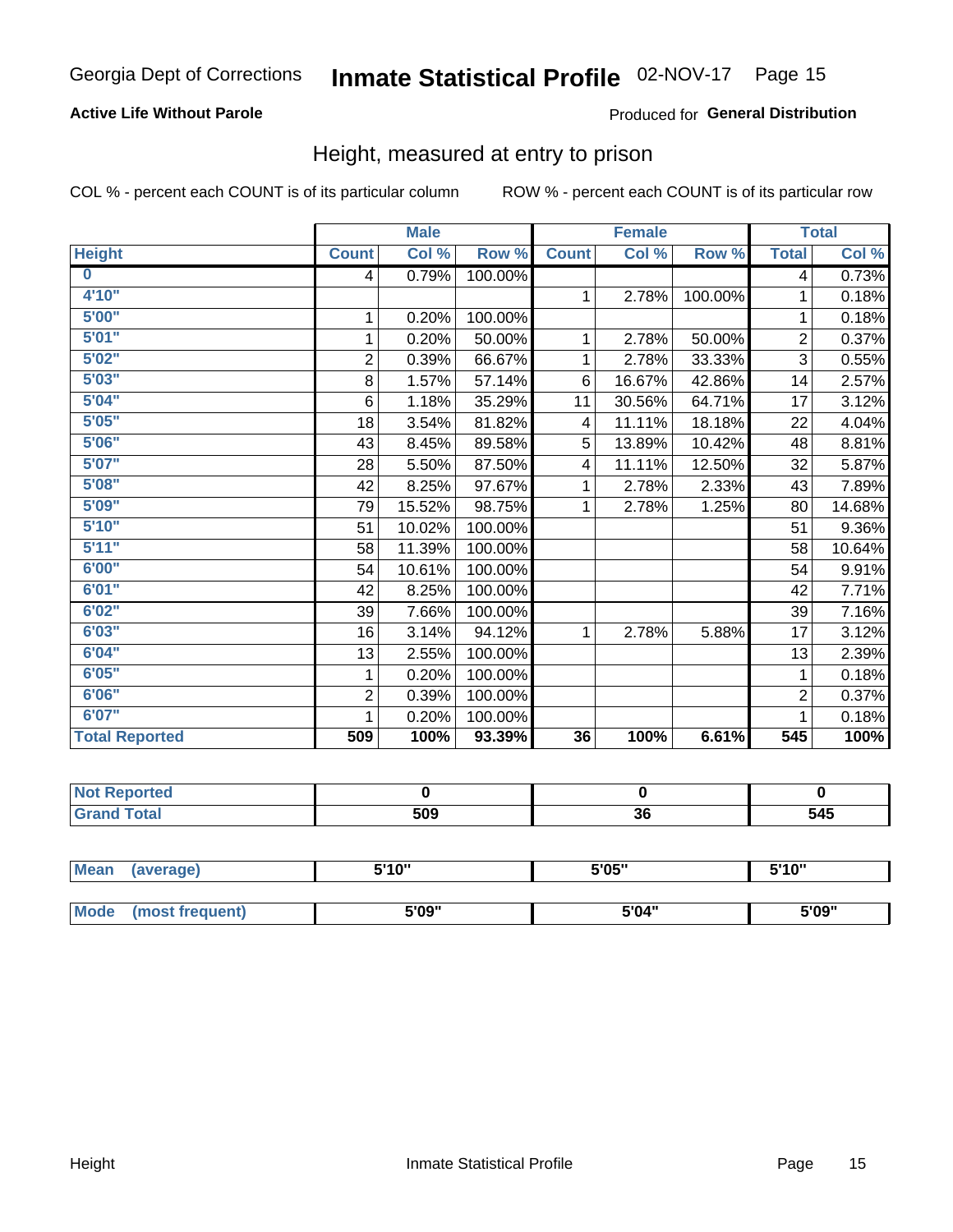#### **Active Life Without Parole**

Produced for General Distribution

## Weight, measured at entry to prison

COL % - percent each COUNT is of its particular column

|                                |                         | <b>Male</b> |         |                         | <b>Female</b>   |                  |                         | <b>Total</b>            |
|--------------------------------|-------------------------|-------------|---------|-------------------------|-----------------|------------------|-------------------------|-------------------------|
| Weight                         | <b>Count</b>            | Col %       | Row %   | <b>Count</b>            | Col %           | Row <sup>%</sup> | <b>Total</b>            | Col %                   |
| 100 - 109 pounds               |                         |             |         | 1                       | 2.78%           | 100.00%          | $\mathbf 1$             | 0.18%                   |
| 110 - 119 pounds               | 1                       | 0.20%       | 50.00%  | $\mathbf{1}$            | 2.78%           | 50.00%           | $\overline{2}$          | 0.37%                   |
| 120 - 129 pounds               | $\overline{3}$          | 0.59%       | 60.00%  | $\overline{2}$          | 5.56%           | 40.00%           | 5                       | 0.92%                   |
| 130 - 139 pounds               | 20                      | 3.95%       | 90.91%  | $\overline{2}$          | 5.56%           | 9.09%            | 22                      | 4.06%                   |
| 140 - 149 pounds               | 34                      | 6.72%       | 85.00%  | 6                       | 16.67%          | 15.00%           | 40                      | 7.38%                   |
| 150 - 159 pounds               | 44                      | 8.70%       | 91.67%  | $\overline{\mathbf{4}}$ | 11.11%          | 8.33%            | 48                      | 8.86%                   |
| 160 - 169 pounds               | 53                      | 10.47%      | 94.64%  | $\overline{3}$          | 8.33%           | 5.36%            | 56                      | 10.33%                  |
| 170 - 179 pounds               | 68                      | 13.44%      | 97.14%  | $\overline{2}$          | 5.56%           | 2.86%            | 70                      | 12.92%                  |
| 180 - 189 pounds               | 65                      | 12.85%      | 95.59%  | $\overline{3}$          | 8.33%           | 4.41%            | 68                      | 12.55%                  |
| 190 - 199 pounds               | 47                      | 9.29%       | 95.92%  | $\overline{2}$          | 5.56%           | 4.08%            | 49                      | 9.04%                   |
| 200 - 209 pounds               | 45                      | 8.89%       | 93.75%  | $\overline{3}$          | 8.33%           | 6.25%            | 48                      | 8.86%                   |
| 210 - 219 pounds               | 27                      | 5.34%       | 93.10%  | $\overline{2}$          | 5.56%           | 6.90%            | 29                      | 5.35%                   |
| 220 - 229 pounds               | 28                      | 5.53%       | 96.55%  | $\mathbf{1}$            | 2.78%           | 3.45%            | 29                      | 5.35%                   |
| 230 - 239 pounds               | 19                      | 3.75%       | 90.48%  | $\overline{2}$          | 5.56%           | 9.52%            | 21                      | 3.87%                   |
| 240 - 249 pounds               | 14                      | 2.77%       | 100.00% |                         |                 |                  | 14                      | 2.58%                   |
| 250 - 259 pounds               | 15                      | 2.96%       | 100.00% |                         |                 |                  | 15                      | 2.77%                   |
| 260 - 269 pounds               | 5                       | 0.99%       | 83.33%  | $\mathbf{1}$            | 2.78%           | 16.67%           | $\,6$                   | 1.11%                   |
| 270 - 279 pounds               | $\overline{5}$          | 0.99%       | 100.00% |                         |                 |                  | $\overline{5}$          | 0.92%                   |
| 280 - 289 pounds               | $\overline{\mathbf{4}}$ | 0.79%       | 100.00% |                         |                 |                  | $\overline{\mathbf{4}}$ | 0.74%                   |
| 290 - 299 pounds               | 4                       | 0.79%       | 80.00%  | $\mathbf{1}$            | 2.78%           | 20.00%           | 5                       | 0.92%                   |
| 300 - 309 pounds               | $\overline{2}$          | 0.40%       | 100.00% |                         |                 |                  | $\overline{2}$          | 0.37%                   |
| 330 - 339 pounds               | 1                       | 0.20%       | 100.00% |                         |                 |                  | $\mathbf{1}$            | 0.18%                   |
| 360 - 369 pounds               | $\mathbf 1$             | 0.20%       | 100.00% |                         |                 |                  | 1                       | 0.18%                   |
| 400 pounds and over            | $\mathbf{1}$            | 0.20%       | 100.00% |                         |                 |                  | $\mathbf{1}$            | 0.18%                   |
| <b>Total Reported</b>          | 506                     | 100%        | 93.36%  | $\overline{36}$         | 100%            | 6.64%            | 542                     | 100%                    |
|                                |                         |             |         |                         |                 |                  |                         |                         |
| <b>Not Reported</b>            |                         | 3           |         |                         | $\mathbf 0$     |                  |                         | $\overline{\mathbf{3}}$ |
| <b>Grand Total</b>             |                         | 509         |         |                         | $\overline{36}$ |                  |                         | 545                     |
|                                |                         |             |         |                         |                 |                  |                         |                         |
| <b>Mean</b><br>(average)       |                         | 189         |         |                         | 173             |                  |                         | 188                     |
| <b>Median (middle)</b>         |                         | 180         |         |                         | 166             |                  |                         | 180                     |
| <b>Mode</b><br>(most frequent) |                         | 180         |         |                         | 180             |                  |                         | <b>180</b>              |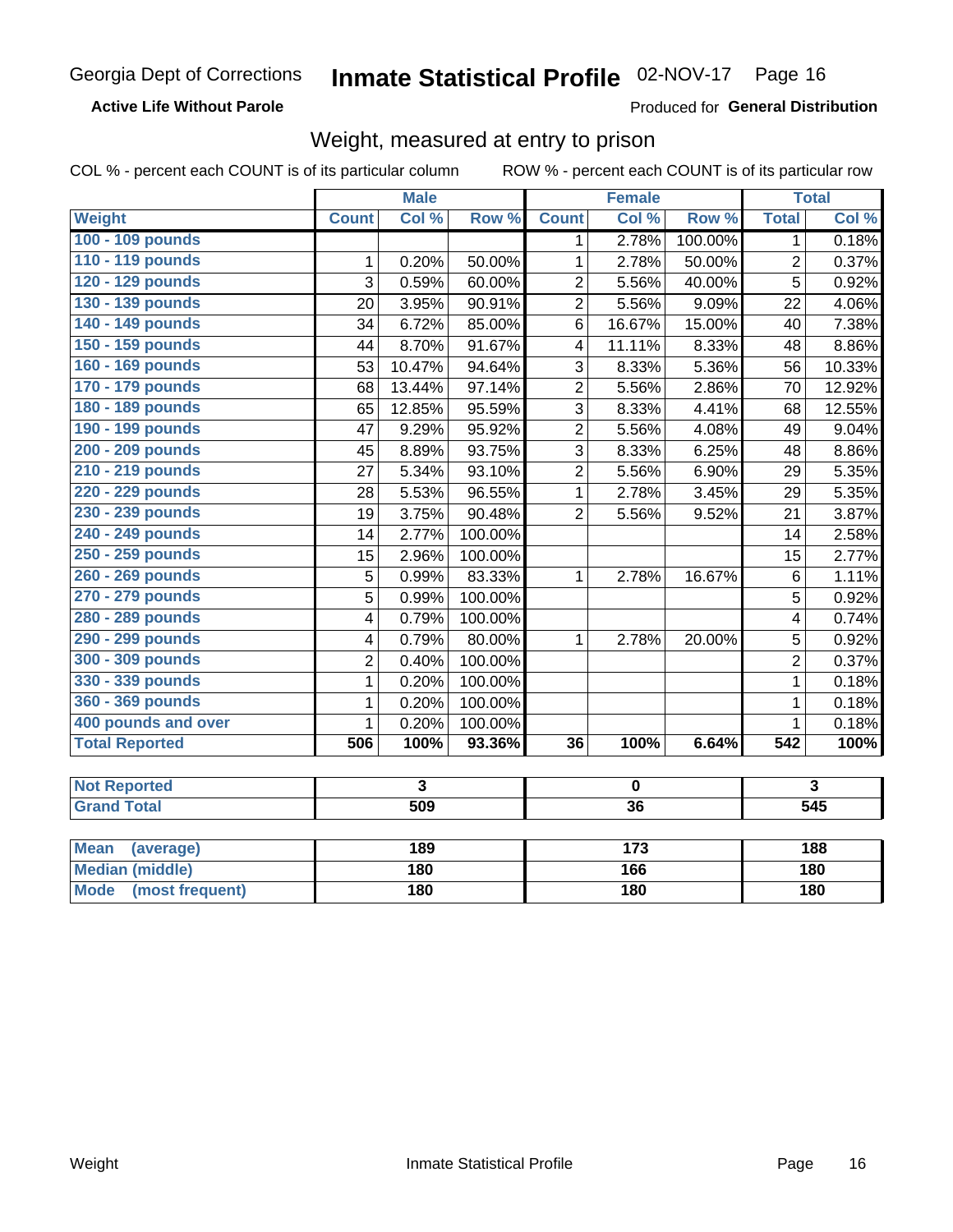## Inmate Statistical Profile 02-NOV-17 Page 17

#### **Active Life Without Parole**

#### Produced for General Distribution

## Veterans validated by Veteran's Administration

COL % - percent each COUNT is of its particular column

|                             |              | <b>Male</b> |                    | <b>Female</b> |       |              | <b>Total</b> |
|-----------------------------|--------------|-------------|--------------------|---------------|-------|--------------|--------------|
| <b>Military service</b>     | <b>Count</b> | Col %       | <b>Row % Count</b> | Col %         | Row % | <b>Total</b> | Col %        |
| <b>Others</b>               | 26           | $52.00\%$   | 100.00%            |               |       | 26           | 50.98%       |
| <b>Air Force</b>            | 15           | 30.00%      | 93.75%             | 100.00%       | 6.25% | 16           | 31.37%       |
| $\mathbf{2}$<br><b>Army</b> |              | 4.00%       | 100.00%            |               |       |              | 3.92%        |
| <b>Navy</b><br>3            |              | 4.00%       | 100.00%            |               |       | ົ            | 3.92%        |
| <b>Coast Guard</b><br>5.    | 5            | 10.00%      | 100.00%            |               |       | 5            | 9.80%        |
| <b>Total Reported</b>       | 50           | 100%        | 98.04%             | 100%          | 1.96% | 51           | 100%         |

| $\overline{\phantom{a}}$<br>10F | Ju  | $\overline{\phantom{a}}$<br>474<br>____ |
|---------------------------------|-----|-----------------------------------------|
| 509                             | . . | 545                                     |
| - - -                           | ად  | __                                      |

| ____<br>____ |
|--------------|
|--------------|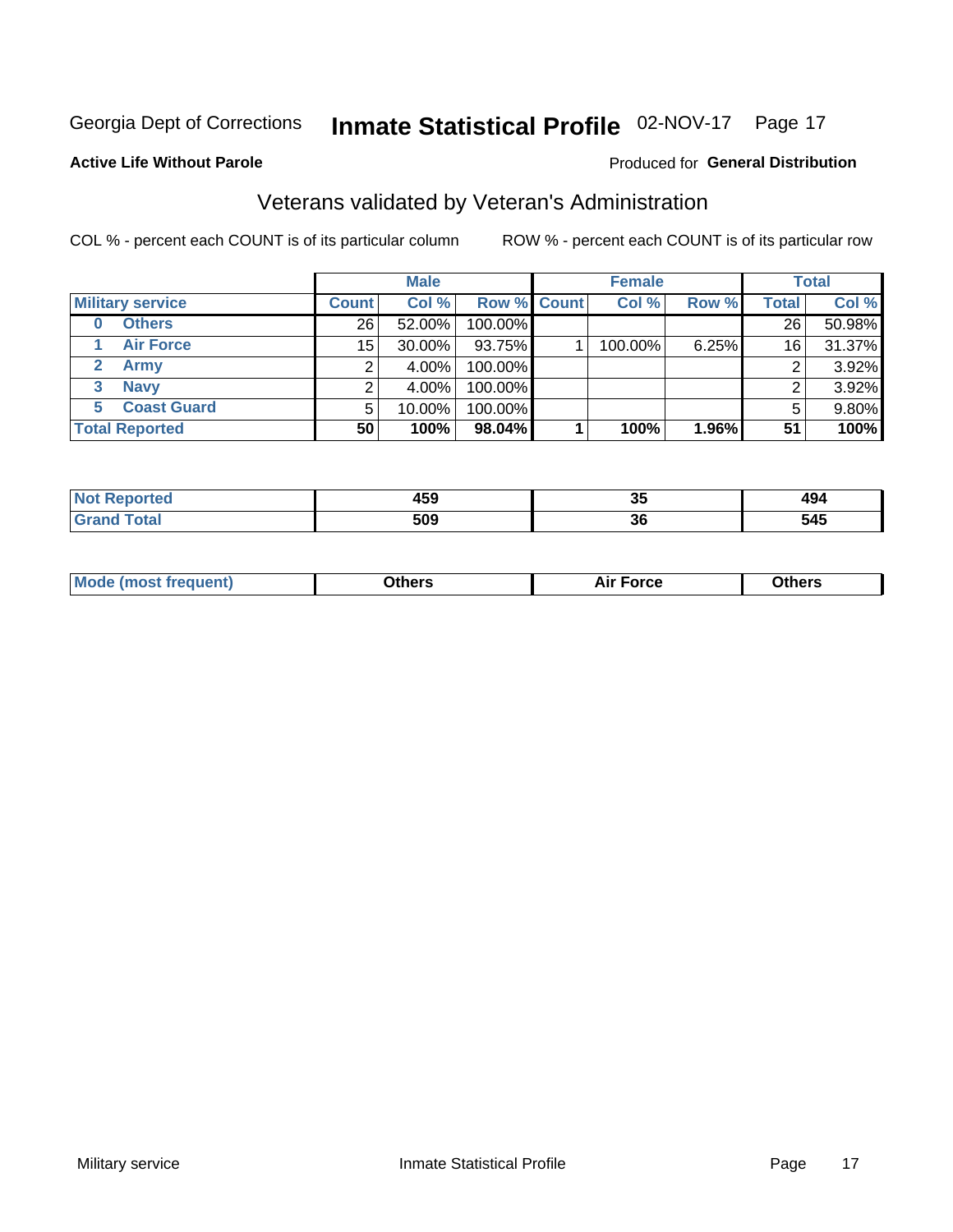## Inmate Statistical Profile 02-NOV-17 Page 18

**Active Life Without Parole** 

Produced for General Distribution

## Type of admission to prison

COL % - percent each COUNT is of its particular column

|                            |              | <b>Male</b> |                    |    | <b>Female</b> |          |       | Total   |
|----------------------------|--------------|-------------|--------------------|----|---------------|----------|-------|---------|
| <b>Type of Admission</b>   | <b>Count</b> | Col %       | <b>Row % Count</b> |    | Col %         | Row %    | Total | Col %   |
| <b>New Sentence</b><br>52  | 504          | $99.02\%$   | 93.33%             | 36 | $100.00\%$    | $6.67\%$ | 540   | 99.08%  |
| 55 Parole Rev New Sentence | 2            | $.39\%$     | 100.00%            |    |               |          |       | $.37\%$ |
| 56 Parole Rev No New       | 3            | .59%        | 100.00%            |    |               |          |       | .55%    |
| <b>Sentence</b>            |              |             |                    |    |               |          |       |         |
| <b>Total Reported</b>      | 509          | 100%        | 93.39%             | 36 | 100%          | 6.61%    | 545   | 100%    |

| $-1 - 1$<br>N<br>prted<br>$   -$ |             |                    |                    |
|----------------------------------|-------------|--------------------|--------------------|
| $int^{\bullet}$<br>_____         | cnn.<br>JVJ | $\sim$<br>v<br>- - | - - -<br>545<br>__ |

| Mode (most frequent) | <b>New Sentence</b> | <b>New Sentence</b> | <b>New Sentence</b> |
|----------------------|---------------------|---------------------|---------------------|
|                      |                     |                     |                     |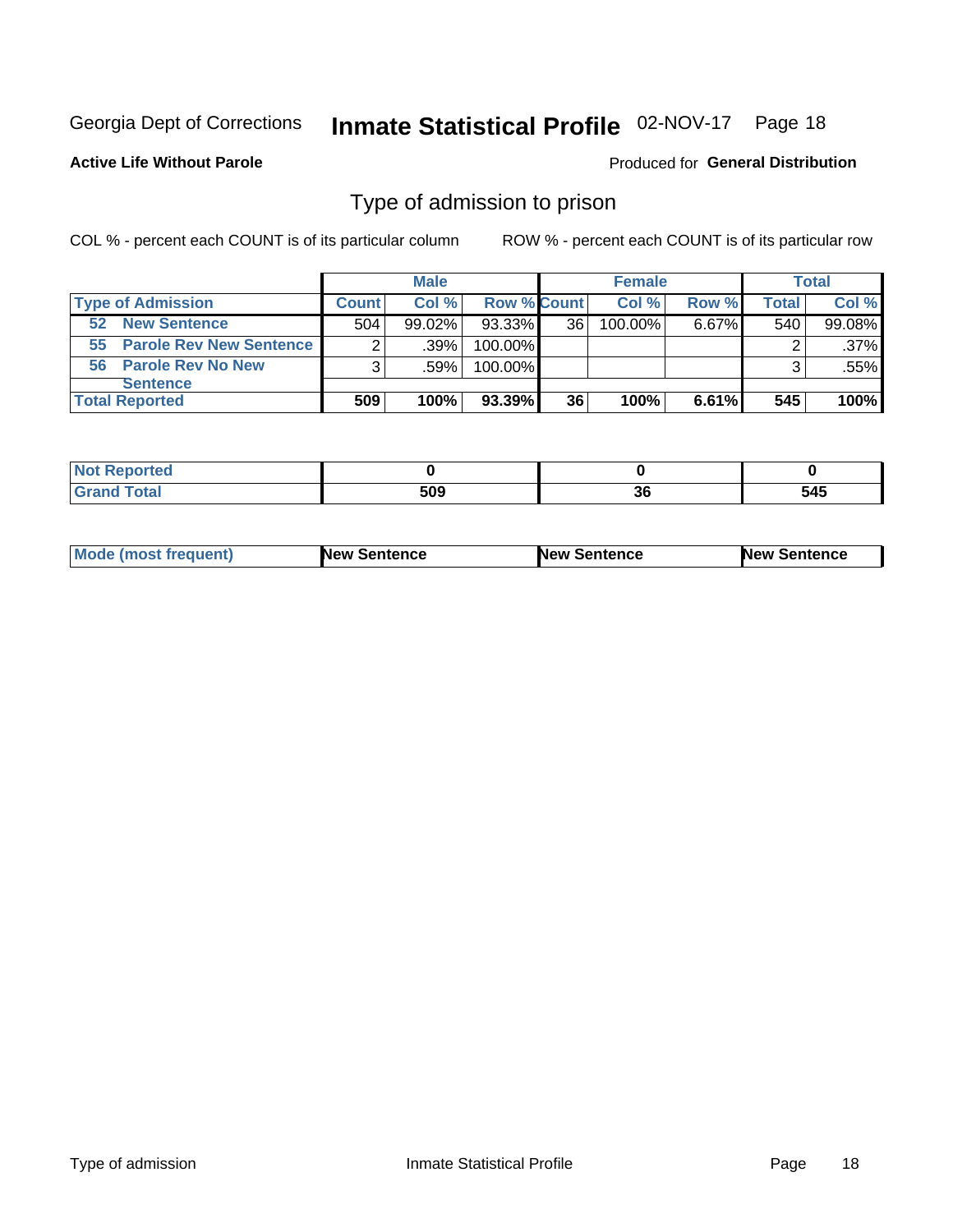## Inmate Statistical Profile 02-NOV-17 Page 19

**Active Life Without Parole** 

#### Produced for General Distribution

## Current / last supervision level

COL % - percent each COUNT is of its particular column

|                        | <b>Male</b>     |        |                    | <b>Female</b> |        |          | <b>Total</b> |          |
|------------------------|-----------------|--------|--------------------|---------------|--------|----------|--------------|----------|
| <b>Security Status</b> | <b>Count</b>    | Col %  | <b>Row % Count</b> |               | Col %  | Row %    | Total        | Col %    |
| 4 Medium               | 13 <sub>1</sub> | 2.55%  | 76.47%             |               | 11.11% | 23.53%   | 17           | $3.12\%$ |
| 5 Close                | 496             | 97.45% | $93.94\%$          | 32            | 88.89% | $6.06\%$ | 528          | 96.88%   |
| <b>Total Reported</b>  | 509             | 100%   | 93.39%             | 36            | 100%   | $6.61\%$ | 545          | 100%     |

| <b>Still being diagnosed</b> |     |    |     |
|------------------------------|-----|----|-----|
| <b>Not Reported</b>          |     |    |     |
| <b>Grand Total</b>           | 509 | 36 | 545 |

| <b>Mode</b><br><b>frequent)</b><br><b>IMASTI</b> | Close<br>- - - - | Close<br>- - - - | Close |
|--------------------------------------------------|------------------|------------------|-------|
|                                                  |                  |                  |       |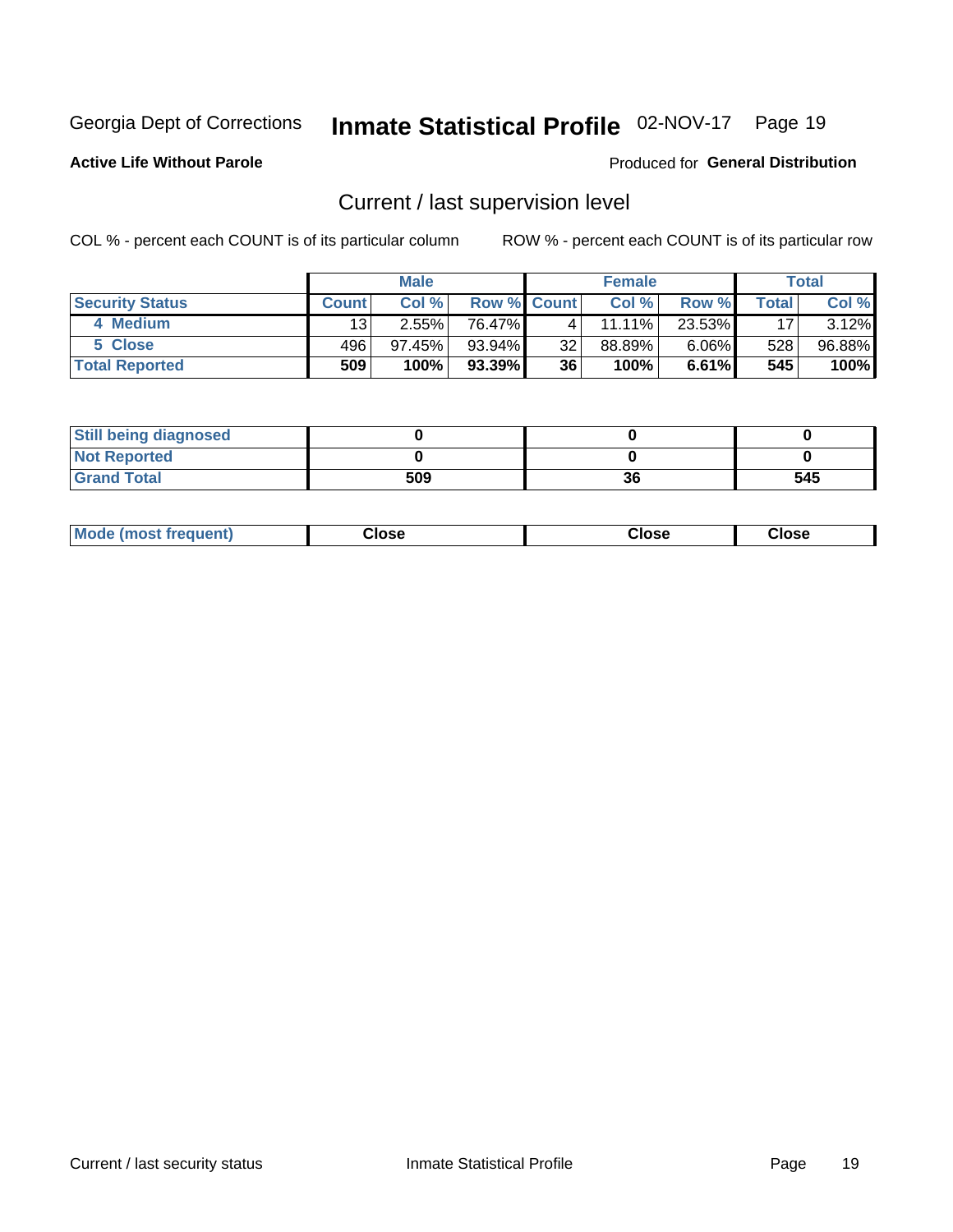## Inmate Statistical Profile 02-NOV-17 Page 20

**Active Life Without Parole** 

#### Produced for General Distribution

## Current / last type of institution

COL % - percent each COUNT is of its particular column

|                            |              | <b>Male</b> |                    |                 | <b>Female</b> |       |       | <b>Total</b> |
|----------------------------|--------------|-------------|--------------------|-----------------|---------------|-------|-------|--------------|
| <b>Type of Institution</b> | <b>Count</b> | Col %       | <b>Row % Count</b> |                 | Col %         | Row % | Total | Col %        |
| <b>State Prison</b>        | 508          | 99.80%      | 93.38%             | 36 <sup>1</sup> | 100.00%       | 6.62% | 544   | 99.82%       |
| <b>Private Prison</b>      |              | .20%        | 100.00%            |                 |               |       |       | $.18\%$      |
| <b>Total Reported</b>      | 509          | 100%        | $93.39\%$          | 36              | 100%          | 6.61% | 545   | 100%         |

| rtea |     |          |                    |
|------|-----|----------|--------------------|
|      | 509 | ^^<br>ად | $\sim$ $\sim$<br>≖ |

| <b>Mode (most frequent)</b> | State Prison | <b>State Prison</b> | State<br>⊦Prisonl |
|-----------------------------|--------------|---------------------|-------------------|
|                             |              |                     |                   |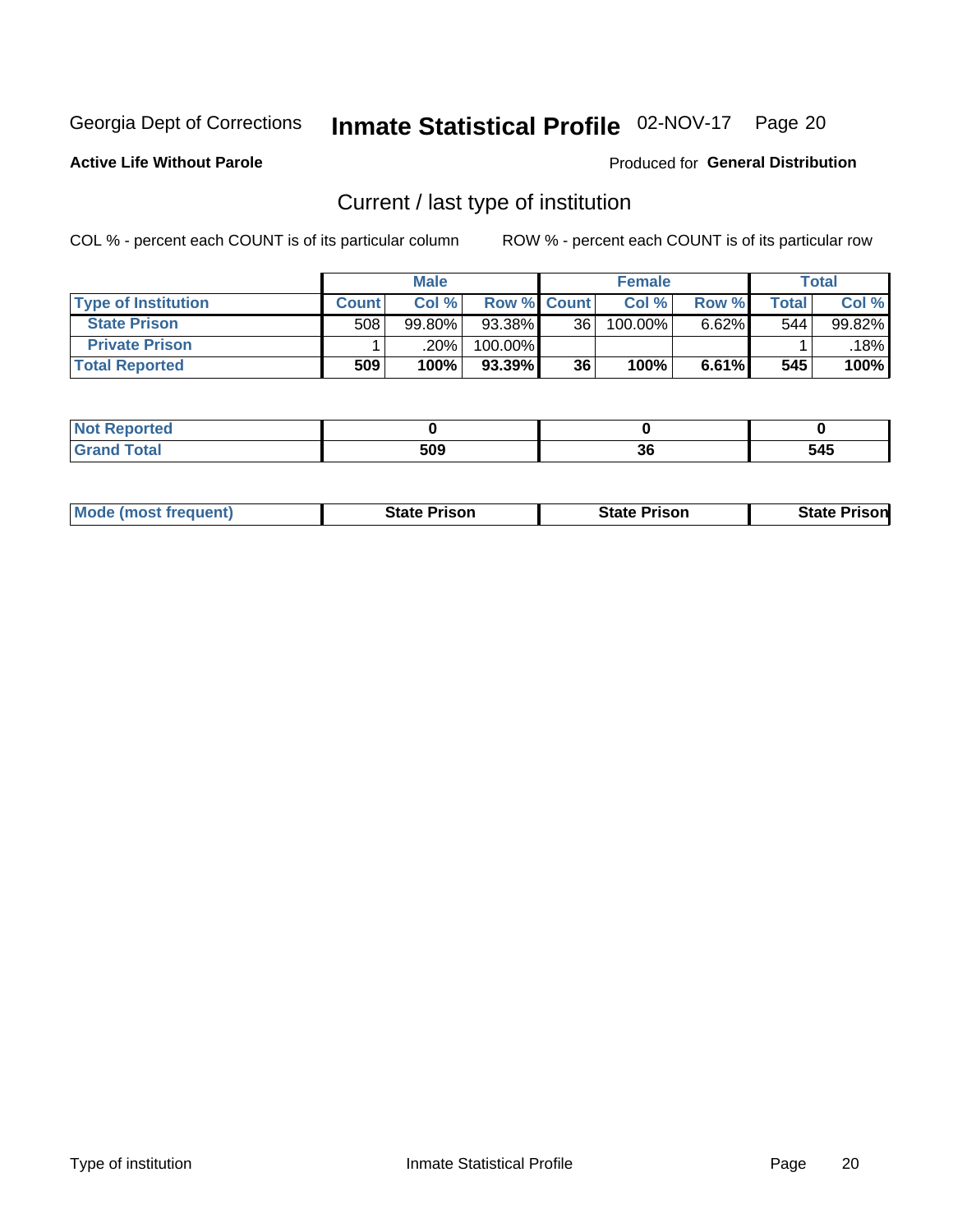## Inmate Statistical Profile 02-NOV-17 Page 21

### **Active Life Without Parole**

#### Produced for General Distribution

## Institution type - transitional centers

COL % - percent each COUNT is of its particular column

|                                                | Male  |                    | <b>Female</b> |                   | Total |
|------------------------------------------------|-------|--------------------|---------------|-------------------|-------|
| <b>Institution Type - Trans. Centers Count</b> | Col % | <b>Row % Count</b> |               | Col % Row % Total | Col % |
| <b>Total Reported</b>                          |       |                    |               |                   |       |

| <b>Reported</b><br><b>NOT</b><br>$\sim$            |  |  |
|----------------------------------------------------|--|--|
| $f$ $f \circ f \circ f$<br>$C = 1$<br><b>TULAI</b> |  |  |

| Mode (most frequent) | <b>Null</b> | <b>Null</b> | <b>Null</b> |
|----------------------|-------------|-------------|-------------|
|                      |             |             |             |
|                      |             |             |             |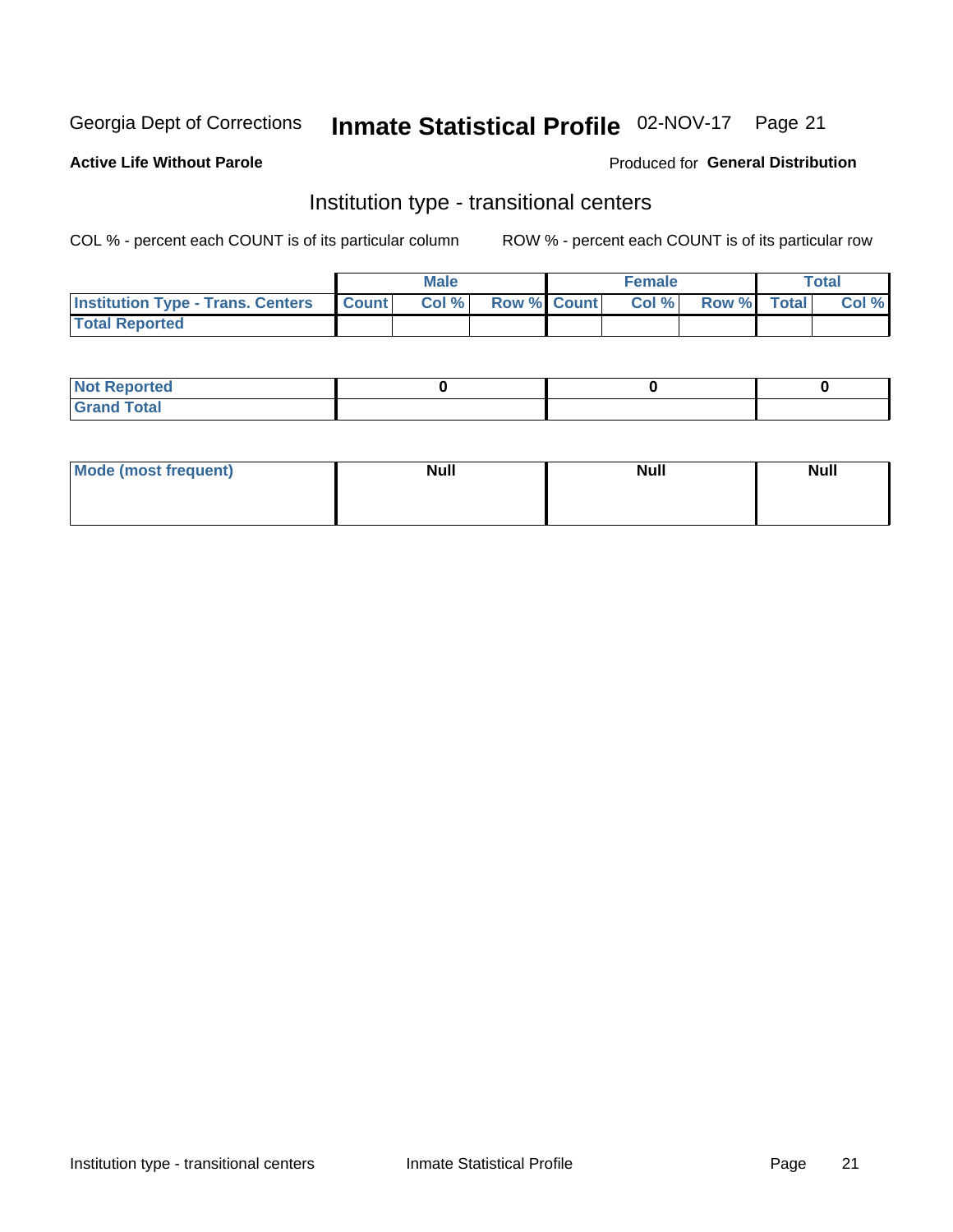## Inmate Statistical Profile 02-NOV-17 Page 22

**Active Life Without Parole** 

Produced for General Distribution

## Institution type - county prisons

COL % - percent each COUNT is of its particular column

|                                                    | <b>Male</b> |  | <b>Female</b>            |             | <b>Total</b> |
|----------------------------------------------------|-------------|--|--------------------------|-------------|--------------|
| <b>Institution Type - County Prisons   Count  </b> | Col %       |  | <b>Row % Count Col %</b> | Row % Total | Col %        |
| <b>Total Reported</b>                              |             |  |                          |             |              |

| <b>Not Reported</b>   |  |  |
|-----------------------|--|--|
| <b>Total</b><br>Granc |  |  |

| Mode (most frequent) | <b>Null</b> | <b>Null</b><br><b>Null</b> |
|----------------------|-------------|----------------------------|
|                      |             |                            |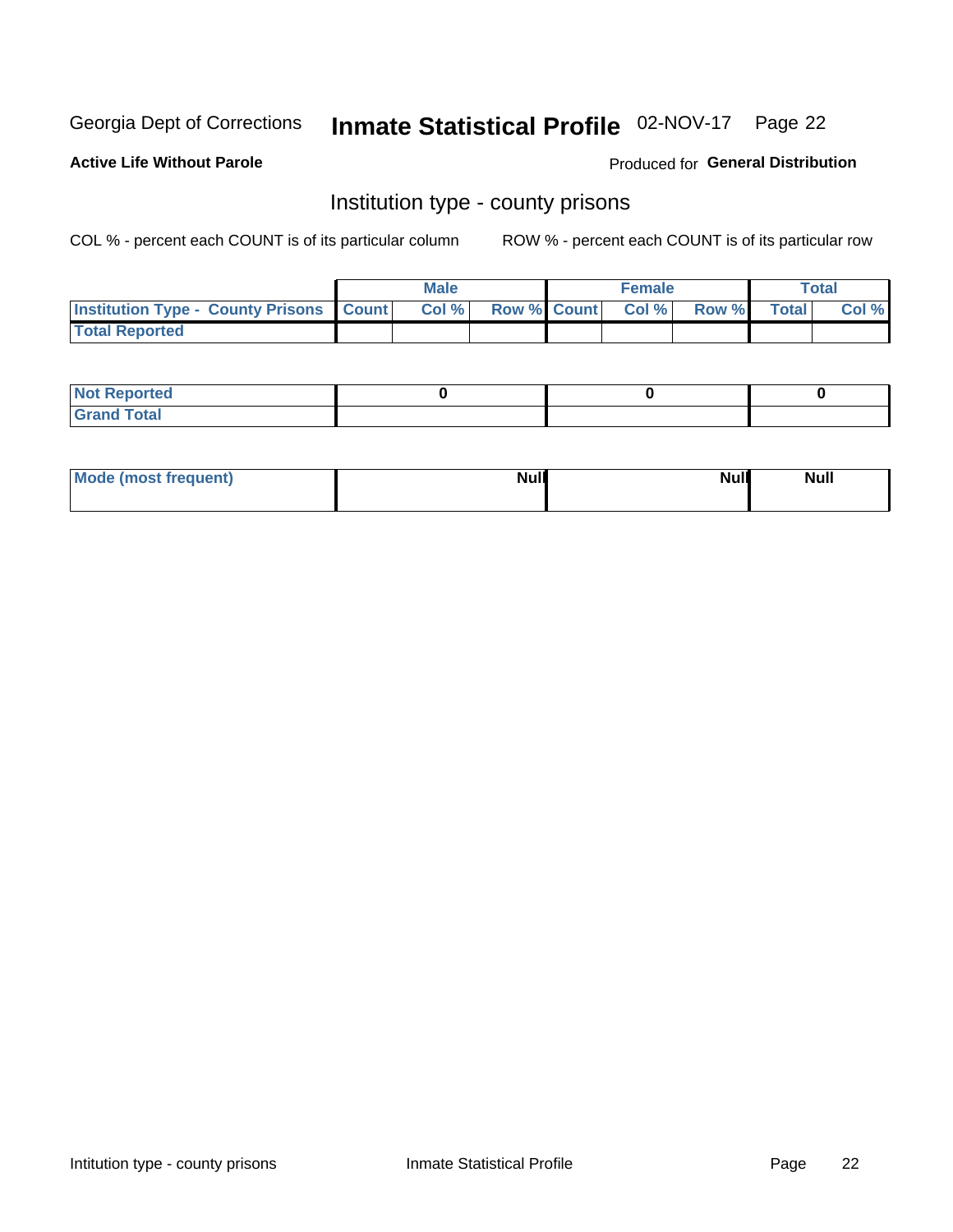# Inmate Statistical Profile 02-NOV-17 Page 23

#### **Active Life Without Parole**

### Produced for General Distribution

## Institution type - state prisons

|                                             |              | <b>Male</b>               |         |                 | <b>Female</b>               |          | <b>Total</b>                        |        |
|---------------------------------------------|--------------|---------------------------|---------|-----------------|-----------------------------|----------|-------------------------------------|--------|
| <b>Institution Type - State Prisons</b>     | <b>Count</b> | Col %                     | Row %   | <b>Count</b>    | Col %                       | Row %    | <b>Total</b>                        | Col %  |
| <b>Arrendale State Prison</b>               |              |                           |         | 17              | 47.22%                      | 100.00%  | 17                                  | 3.13%  |
| <b>Augusta State Med. Prison</b>            | 9            | 1.77%                     | 100.00% |                 |                             |          | 9                                   | 1.65%  |
| <b>Autry State Prison</b>                   | 1            | .20%                      | 100.00% |                 |                             |          | 1                                   | .18%   |
| <b>Baldwin State Prison</b>                 | 10           | 1.97%                     | 100.00% |                 |                             |          | 10                                  | 1.84%  |
| <b>Burruss Correctional Training</b><br>Ctr | 1            | .20%                      | 100.00% |                 |                             |          | 1                                   | .18%   |
| <b>Coastal State Prison</b>                 |              | .20%                      | 100.00% |                 |                             |          |                                     | .18%   |
| <b>Ga Diag Class Prison</b>                 | 33           | 6.50%                     | 100.00% |                 |                             |          | 33                                  | 6.07%  |
| <b>Ga State Prison</b>                      | 9            | 1.77%                     | 100.00% |                 |                             |          | 9                                   | 1.65%  |
| <b>Hancock State Prison</b>                 | 56           | 11.02%                    | 100.00% |                 |                             |          | 56                                  | 10.29% |
| <b>Hays State Prison</b>                    | 55           | 10.83%                    | 100.00% |                 |                             |          | 55                                  | 10.11% |
| <b>Johnson State Prison</b>                 | 1            | .20%                      | 100.00% |                 |                             |          | 1                                   | .18%   |
| <b>Macon State Prison</b>                   | 87           | 17.13%                    | 100.00% |                 |                             |          | 87                                  | 15.99% |
| <b>Phillips State Prison</b>                | 4            | .79%                      | 100.00% |                 |                             |          | 4                                   | .74%   |
| <b>Pulaski State Prison</b>                 |              |                           |         | 19              | 52.78%                      | 100.00%  | 19                                  | 3.49%  |
| <b>Rogers State Prison</b>                  | 1            | .20%                      | 100.00% |                 |                             |          |                                     | .18%   |
| <b>Rutledge State Prison</b>                | 1            | .20%                      | 100.00% |                 |                             |          | 1                                   | .18%   |
| <b>Smith State Prison</b>                   | 74           | 14.57%                    | 100.00% |                 |                             |          | 74                                  | 13.60% |
| <b>Telfair State Prison</b>                 | 64           | 12.60%                    | 100.00% |                 |                             |          | 64                                  | 11.76% |
| <b>Valdosta State Prison</b>                | 56           | 11.02%                    | 100.00% |                 |                             |          | 56                                  | 10.29% |
| <b>Ware State Prison</b>                    | 45           | 8.86%                     | 100.00% |                 |                             |          | 45                                  | 8.27%  |
| <b>Total Reported</b>                       | 508          | 100%                      | 93.38%  | 36              | 100%                        | 6.62%    | 544                                 | 100%   |
| <b>Not Reported</b>                         |              | 0                         |         | 0               |                             | $\bf{0}$ |                                     |        |
| <b>Grand Total</b>                          |              | 508                       |         | $\overline{36}$ |                             |          |                                     | 544    |
| <b>Mode (most frequent)</b>                 |              | <b>Macon State Prison</b> |         |                 | <b>Pulaski State Prison</b> |          | <b>Macon State</b><br><b>Prison</b> |        |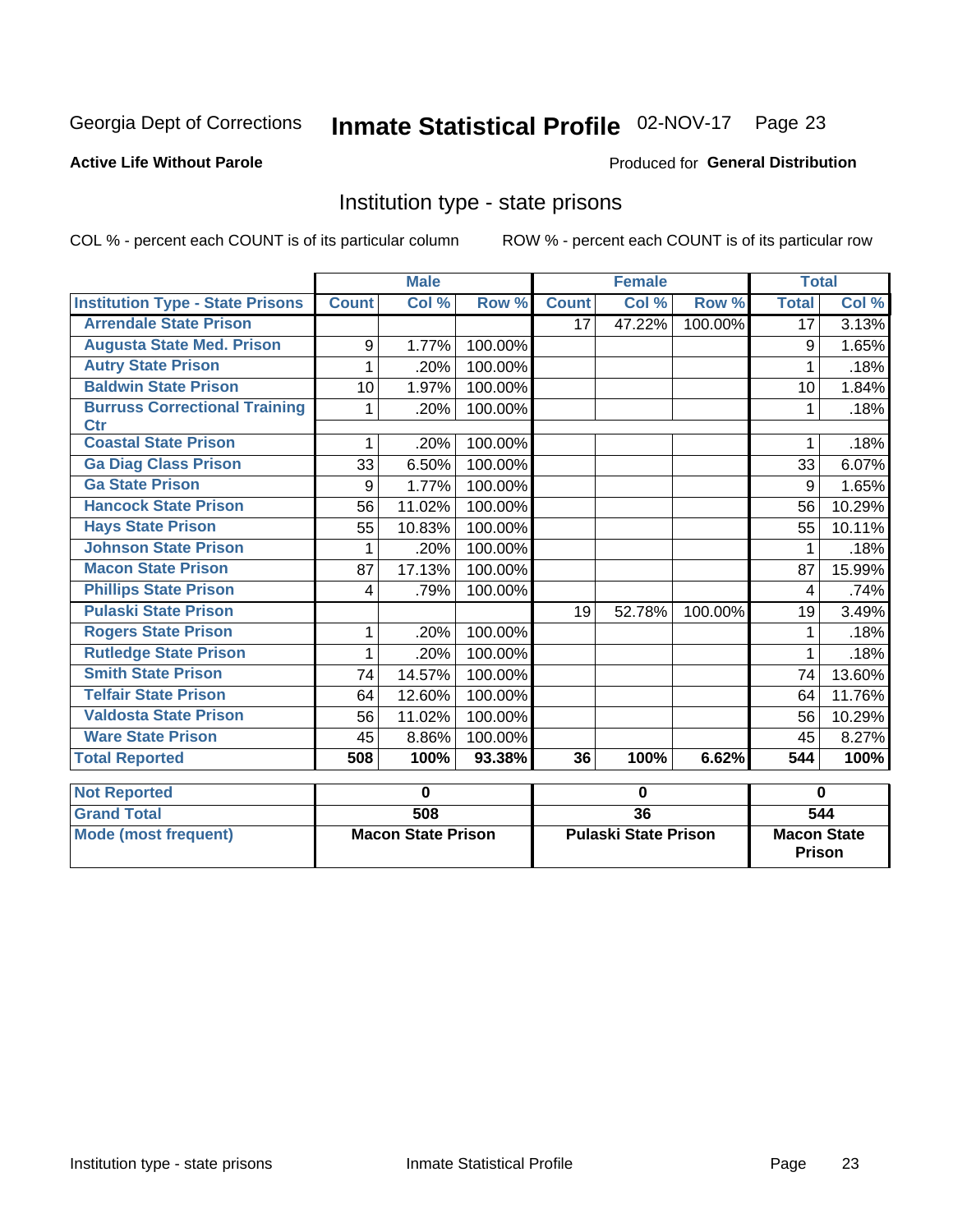## Inmate Statistical Profile 02-NOV-17 Page 24

**Active Life Without Parole** 

#### Produced for General Distribution

## Institution type - private prisons

COL % - percent each COUNT is of its particular column

|                                           |              | <b>Male</b> |                    | <b>Female</b> |       |              | Total   |
|-------------------------------------------|--------------|-------------|--------------------|---------------|-------|--------------|---------|
| <b>Institution Type - Private Prisons</b> | <b>Count</b> | Col%        | <b>Row % Count</b> | Col %         | Row % | <b>Total</b> | Col %   |
| <b>Jenkins Corr Facility</b>              |              | 100.00%     | 100.00%            |               |       |              | 100.00% |
| <b>Total Reported</b>                     |              | $100\%$     | $100\%$            |               | %\    |              | 100%    |

| <b>Not Reported</b> |  |  |
|---------------------|--|--|
| _____               |  |  |

| Mode (most frequent) | <b>Jenkins Corr Facility</b> | <b>Null</b> | <b>Jenkins Corr</b><br><b>Facility</b> |
|----------------------|------------------------------|-------------|----------------------------------------|
|----------------------|------------------------------|-------------|----------------------------------------|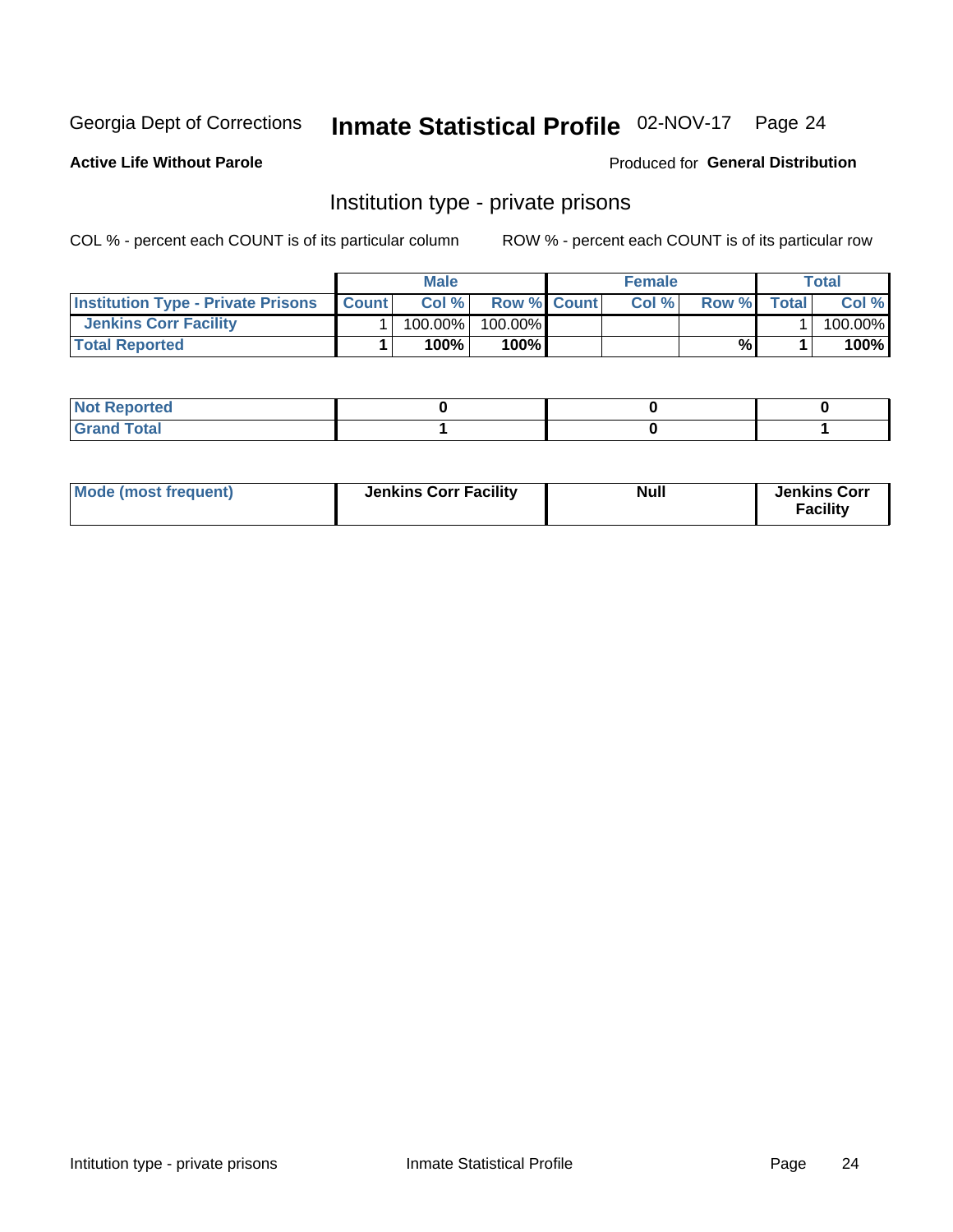# Inmate Statistical Profile 02-NOV-17 Page 25

#### **Active Life Without Parole**

#### Produced for General Distribution

## Institution type - inmate boot camp

COL % - percent each COUNT is of its particular column

|                                      |              | <b>Male</b> |               |              | <b>Female</b> |             | <b>Total</b> |
|--------------------------------------|--------------|-------------|---------------|--------------|---------------|-------------|--------------|
| <b>Institution Type - Boot Camps</b> | <b>Count</b> | Col %       | <b>Row %I</b> | <b>Count</b> | Col %         | Row % Total | Col %        |
| <b>Total Rported</b>                 |              |             |               |              |               |             |              |

| <b>Not Reported</b>            |  |  |
|--------------------------------|--|--|
| <b>Total</b><br>C <sub>r</sub> |  |  |

| Mod<br>uamo | Nul.<br>$- - - - - -$ | <b>Null</b> | . .<br>uu.<br>------ |
|-------------|-----------------------|-------------|----------------------|
|             |                       |             |                      |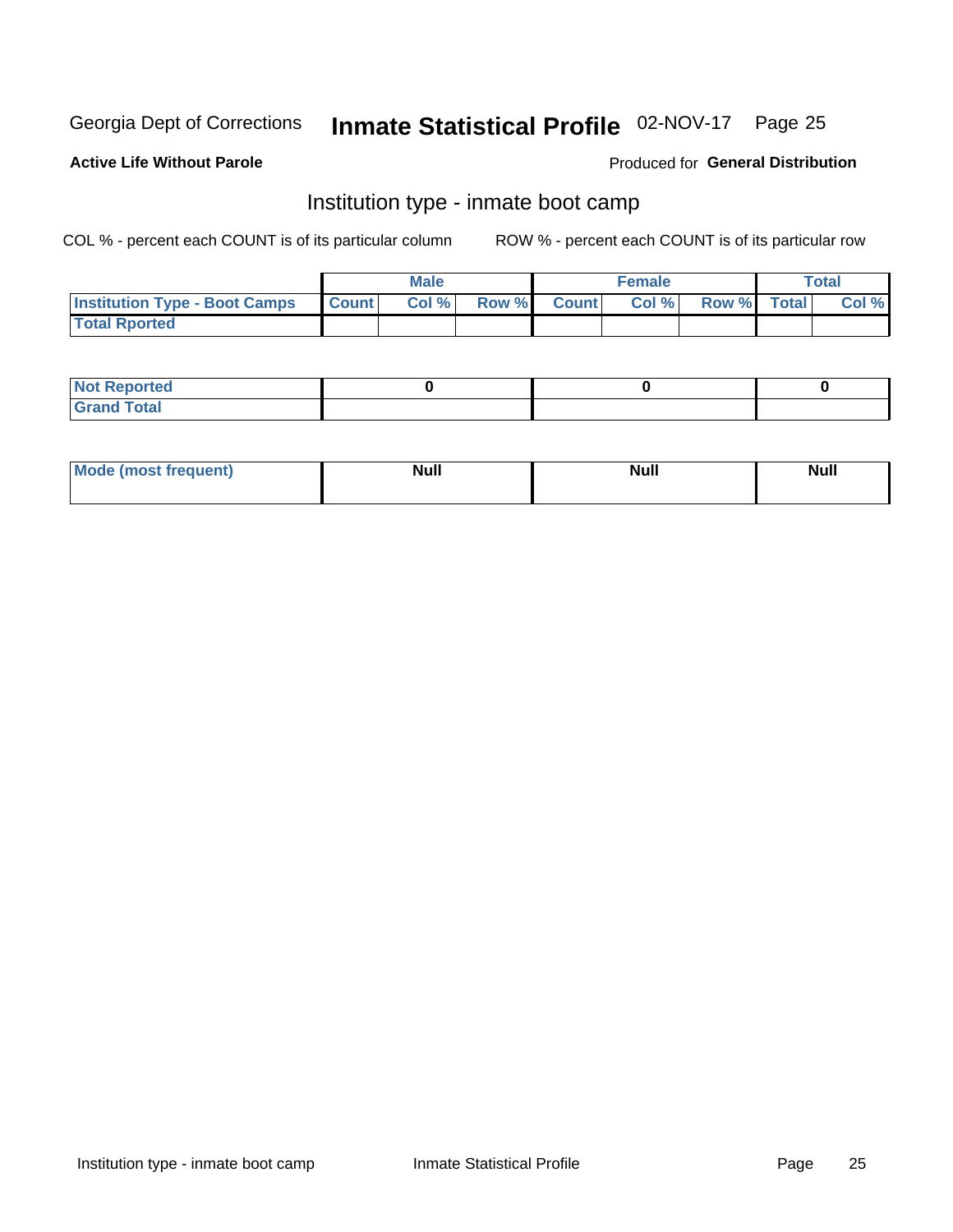## Inmate Statistical Profile 02-NOV-17 Page 26

**Active Life Without Parole** 

#### Produced for General Distribution

## Number of disciplinary reports

COL % - percent each COUNT is of its particular column

|                                       |                 | <b>Male</b> |        |              | <b>Female</b> |          |              | <b>Total</b> |
|---------------------------------------|-----------------|-------------|--------|--------------|---------------|----------|--------------|--------------|
| <b>Number of Disciplinary Reports</b> | <b>Count</b>    | Col %       | Row %  | <b>Count</b> | Col %         | Row %    | <b>Total</b> | Col %        |
|                                       | 206             | 40.47%      | 93.21% | 15           | 41.67%        | 6.79%    | 221          | 40.55%       |
|                                       | 93              | 18.27%      | 93.00% | 7            | 19.44%        | 7.00%    | 100          | 18.35%       |
| $\mathbf{2}$                          | 51              | 10.02%      | 92.73% | 4            | 11.11%        | 7.27%    | 55           | 10.09%       |
| 3                                     | 42              | 8.25%       | 95.45% | 2            | 5.56%         | 4.55%    | 44           | 8.07%        |
|                                       | 20 <sub>1</sub> | 3.93%       | 86.96% | 3            | 8.33%         | 13.04%   | 23           | 4.22%        |
| 5                                     | 21              | 4.13%       | 95.45% |              | 2.78%         | 4.55%    | 22           | 4.04%        |
| <b>More Than 5</b>                    | 76              | 14.93%      | 95.00% | 4            | 11.11%        | $5.00\%$ | 80           | 14.68%       |
| <b>Total Reported</b>                 | 509             | 100%        | 93.39% | 36           | 100%          | 6.61%    | 545          | 100%         |

| prtea<br>NO |     |          |     |
|-------------|-----|----------|-----|
| <b>otal</b> | 509 | ^^<br>ად | 545 |

| Mean (average)       | 2.44 | 2.14 | 2.42 |
|----------------------|------|------|------|
| Median (middle)      |      |      |      |
| Mode (most frequent) |      |      |      |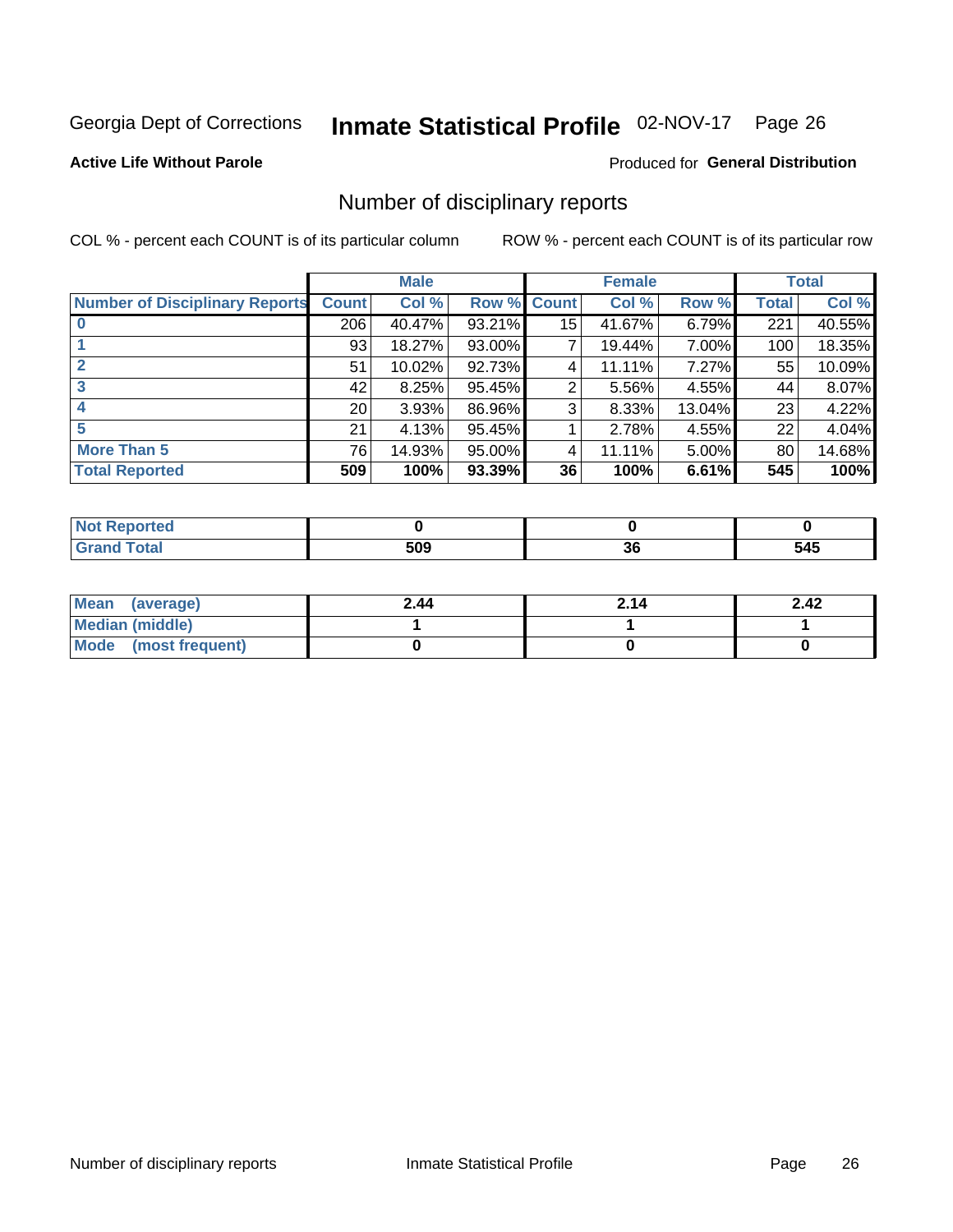## Inmate Statistical Profile 02-NOV-17 Page 27

### **Active Life Without Parole**

### **Produced for General Distribution**

## Number of transfers

COL % - percent each COUNT is of its particular column

|                            |                 | <b>Male</b> |         |              | <b>Female</b> |          |                 | <b>Total</b> |
|----------------------------|-----------------|-------------|---------|--------------|---------------|----------|-----------------|--------------|
| <b>Number of Transfers</b> | Count l         | Col %       | Row %   | <b>Count</b> | Col %         | Row %    | <b>Total</b>    | Col %        |
|                            | 28              | $5.50\%$    | 77.78%  | 8            | 22.22%        | 22.22%   | 36              | 6.61%        |
|                            | 232             | 45.58%      | 93.55%  | 16           | 44.44%        | 6.45%    | 248             | 45.50%       |
|                            | 115             | 22.59%      | 92.00%  | 10           | 27.78%        | 8.00%    | 125             | 22.94%       |
| 3                          | 55              | 10.81%      | 96.49%  | 2            | 5.56%         | $3.51\%$ | 57              | 10.46%       |
|                            | 16              | 3.14%       | 100.00% |              |               |          | 16 <sub>1</sub> | 2.94%        |
| 5                          | 20 <sub>1</sub> | 3.93%       | 100.00% |              |               |          | 20              | 3.67%        |
| <b>More Than 5</b>         | 43              | 8.45%       | 100.00% |              |               |          | 43              | 7.89%        |
| <b>Total Reported</b>      | 509             | 100%        | 93.39%  | 36           | 100%          | 6.61%    | 545             | 100.0%       |

| prtea<br>NO |     |          |     |
|-------------|-----|----------|-----|
| <b>otal</b> | 509 | ^^<br>ად | 545 |

| Mean (average)       | 2.29 | - 17 | ר ר<br>L.LL |
|----------------------|------|------|-------------|
| Median (middle)      |      |      |             |
| Mode (most frequent) |      |      |             |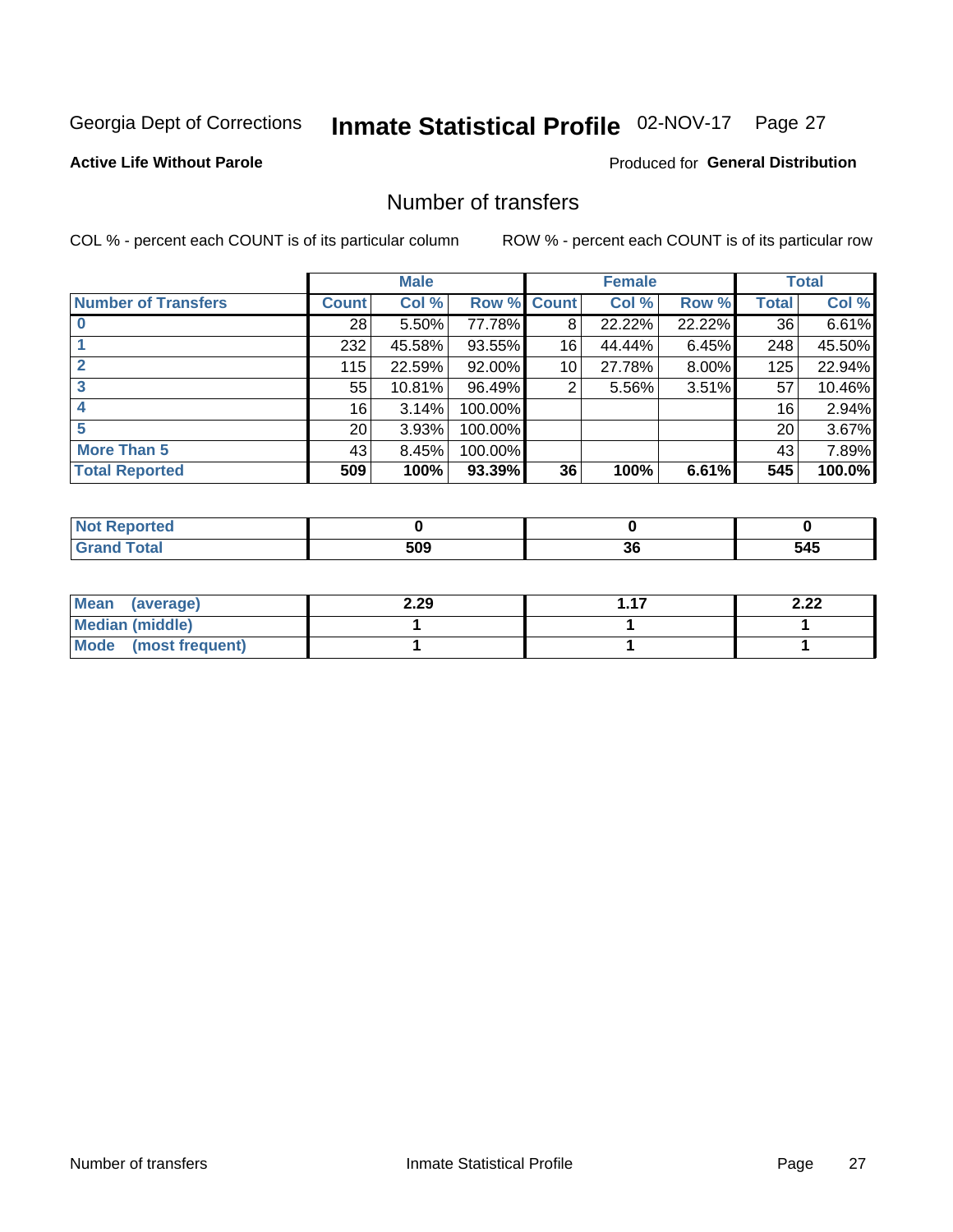## Inmate Statistical Profile 02-NOV-17 Page 28

**Active Life Without Parole** 

**Produced for General Distribution** 

## Number of escapes

COL % - percent each COUNT is of its particular column

|                          |              | <b>Male</b> |                    |                 | <b>Female</b> |          |         | <b>Total</b> |
|--------------------------|--------------|-------------|--------------------|-----------------|---------------|----------|---------|--------------|
| <b>Number of Escapes</b> | <b>Count</b> | Col %       | <b>Row % Count</b> |                 | Col %         | Row %    | Total I | Col %        |
|                          | 508          | $99.80\%$   | 93.38%             | 36 <sup>1</sup> | 100.00%       | $6.62\%$ | 544     | 99.82%       |
|                          |              | $0.20\%$    | 100.00%            |                 |               |          |         | 0.18%        |
| <b>Total Reported</b>    | 509          | 100%        | 93.39%             | 36              | 100%          | $6.61\%$ | 545     | 100%         |

| Reported<br><b>NOT</b><br>$\sim$ |     |    |     |
|----------------------------------|-----|----|-----|
| <b>cotal</b><br>$\mathsf{v}$ and | 509 | 36 | 545 |

| Mean (average)       |  |  |
|----------------------|--|--|
| Median (middle)      |  |  |
| Mode (most frequent) |  |  |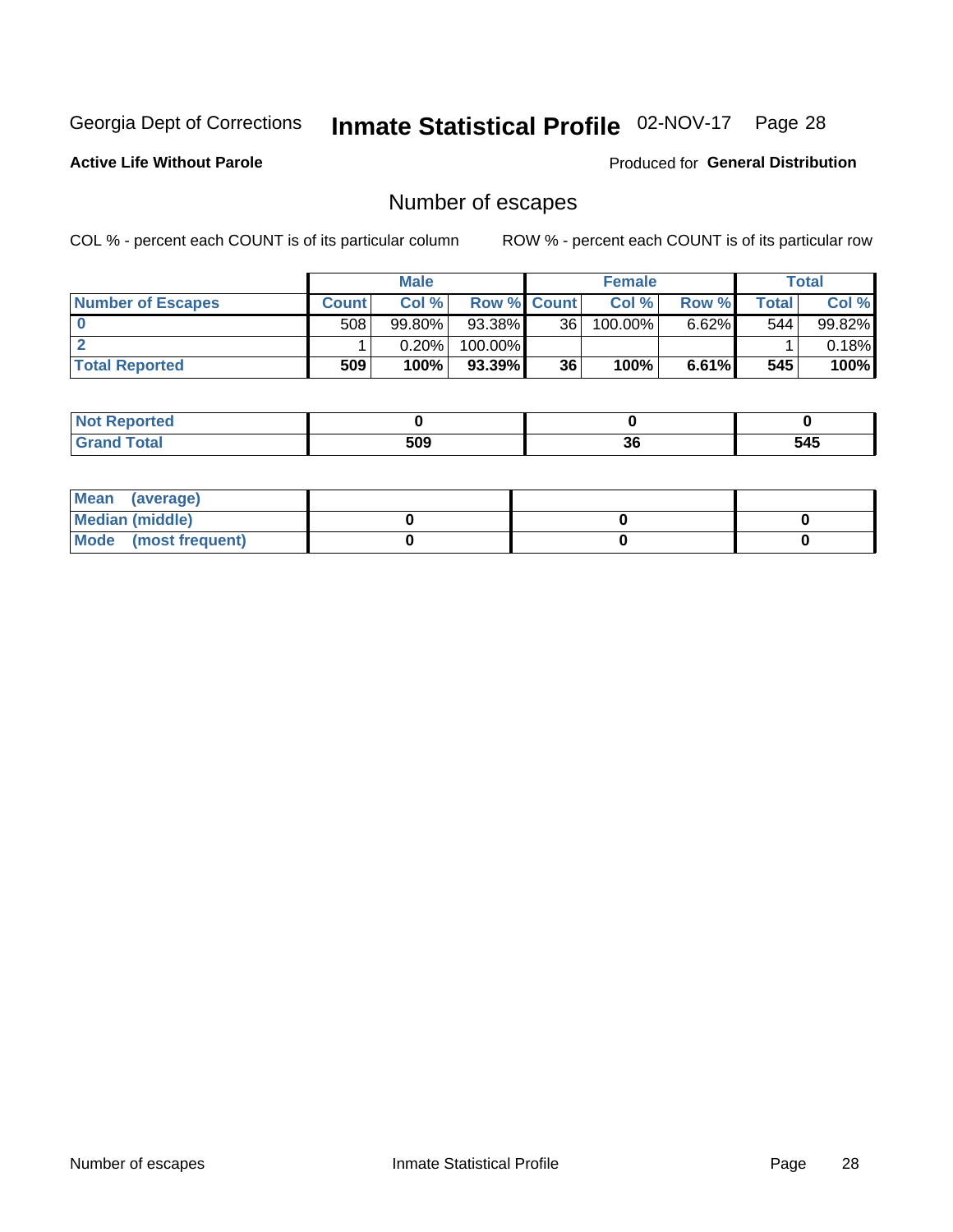### **Active Life Without Parole**

## **Produced for General Distribution**

## Time served in current (or last) institution

COL % - percent each COUNT is of its particular column

|                            |              | <b>Male</b> |         |              | <b>Female</b> |        |                  | <b>Total</b> |
|----------------------------|--------------|-------------|---------|--------------|---------------|--------|------------------|--------------|
| <b>Time In Institution</b> | <b>Count</b> | Col%        | Row %   | <b>Count</b> | Col %         | Row %  | <b>Total</b>     | Col %        |
| 0 to 3 months              | 61           | 11.98%      | 92.42%  | 5            | 13.89%        | 7.58%  | 66               | 12.11%       |
| 3.01 to 6 months           | 51           | 10.02%      | 98.08%  |              | 2.78%         | 1.92%  | 52               | 9.54%        |
| 6.01 to 9 months           | 45           | 8.84%       | 100.00% |              |               |        | 45               | 8.26%        |
| 9.01 to 12 months          | 34           | 6.68%       | 97.14%  | 1            | 2.78%         | 2.86%  | 35               | 6.42%        |
| <b>12.01 to 18 months</b>  | 44           | 8.64%       | 89.80%  | 5            | 13.89%        | 10.20% | 49               | 8.99%        |
| <b>18.01 to 24 months</b>  | 66           | 12.97%      | 91.67%  | 6            | 16.67%        | 8.33%  | 72               | 13.21%       |
| 2.01 to 3 years            | 73           | 14.34%      | 90.12%  | 8            | 22.22%        | 9.88%  | 81               | 14.86%       |
| 3.01 to 4 years            | 49           | 9.63%       | 94.23%  | 3            | 8.33%         | 5.77%  | 52               | 9.54%        |
| $4.01$ to 5 years          | 39           | 7.66%       | 86.67%  | 6            | 16.67%        | 13.33% | 45               | 8.26%        |
| 5.01 to 6 years            | 16           | 3.14%       | 100.00% |              |               |        | 16               | 2.94%        |
| $6.01$ to 7 years          | 14           | 2.75%       | 93.33%  | 1            | 2.78%         | 6.67%  | 15 <sub>15</sub> | 2.75%        |
| 7.01 to 8 years            | 15           | 2.95%       | 100.00% |              |               |        | 15               | 2.75%        |
| $8.01$ to 9 years          | 2            | 0.39%       | 100.00% |              |               |        | 2                | 0.37%        |
| <b>Total Reported</b>      | 509          | 100%        | 93.39%  | 36           | 100%          | 6.61%  | 545              | 100%         |

| المنتبط المتعاد<br>опею |     |               |              |
|-------------------------|-----|---------------|--------------|
|                         | 509 | $\sim$<br>.JU | .<br>$\cdot$ |

| <b>Mean</b><br>(average) | 25 months | 27 months | 26 months |
|--------------------------|-----------|-----------|-----------|
| Median (middle)          | 19 months | 25 months | 20 months |
| Mode<br>(most frequent)  | 0 months  | months    | months    |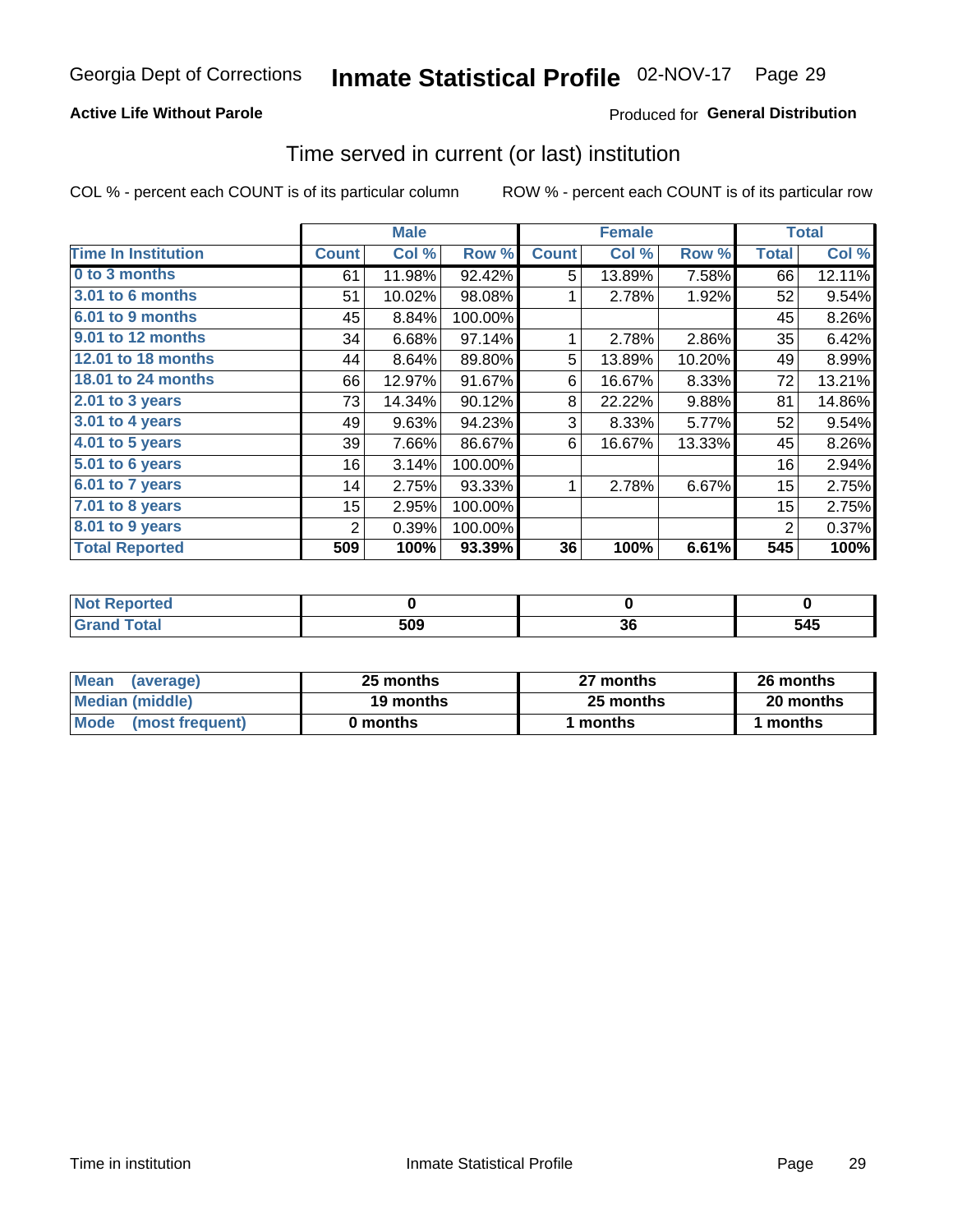## Inmate Statistical Profile 02-NOV-17 Page 30

#### **Active Life Without Parole**

#### Produced for General Distribution

## Highest grade level attained

COL % - percent each COUNT is of its particular column

|                          |              | <b>Male</b> |         |              | <b>Female</b> |         |              | <b>Total</b> |
|--------------------------|--------------|-------------|---------|--------------|---------------|---------|--------------|--------------|
| <b>Grade Level</b>       | <b>Count</b> | Col %       | Row %   | <b>Count</b> | Col %         | Row %   | <b>Total</b> | Col %        |
| <b>Grade 3</b>           |              | 0.39%       | 100.00% |              |               |         | 1            | 0.37%        |
| Grade 6                  |              | 0.39%       | 100.00% |              |               |         |              | 0.37%        |
| <b>Grade 7</b>           | 5            | 1.93%       | 100.00% |              |               |         | 5            | 1.85%        |
| <b>Grade 8</b>           | 15           | 5.79%       | 100.00% |              |               |         | 15           | 5.56%        |
| <b>Grade 9</b>           | 31           | 11.97%      | 96.88%  | 1            | 9.09%         | 3.13%   | 32           | 11.85%       |
| Grade 10                 | 43           | 16.60%      | 91.49%  | 4            | 36.36%        | 8.51%   | 47           | 17.41%       |
| Grade 11                 | 54           | 20.85%      | 100.00% |              |               |         | 54           | 20.00%       |
| <b>Grade 12 or GED</b>   | 80           | 30.89%      | 96.39%  | 3            | 27.27%        | 3.61%   | 83           | 30.74%       |
| Some tech school         |              | 0.39%       | 50.00%  | 1            | 9.09%         | 50.00%  | 2            | 0.74%        |
| College, 1 year          | 12           | 4.63%       | 92.31%  | 1            | 9.09%         | 7.69%   | 13           | 4.81%        |
| College, 2 year          | 12           | 4.63%       | 100.00% |              |               |         | 12           | 4.44%        |
| College, 3 year          |              | 0.39%       | 100.00% |              |               |         | 1            | 0.37%        |
| <b>Bachelor's degree</b> | 3            | 1.16%       | 100.00% |              |               |         | 3            | 1.11%        |
| Ph.D. degree             |              |             |         | 1            | 9.09%         | 100.00% | 1            | 0.37%        |
| <b>Total Reported</b>    | 259          | 100%        | 95.93%  | 11           | 100%          | 4.07%   | 270          | 100%         |

| חהח         | クド | $- -$           |
|-------------|----|-----------------|
| ZJU         | 20 | $\sim$ . $\sim$ |
| 500<br>ີນບພ | 36 |                 |

| <b>Mean</b><br>(average)       | 10.92           | 11.91           | 10.96           |  |
|--------------------------------|-----------------|-----------------|-----------------|--|
| Median (middle)                | Grade 11        | Grade 12 or GED | Grade 11        |  |
| <b>Mode</b><br>(most frequent) | Grade 12 or GED | Grade 10        | Grade 12 or GED |  |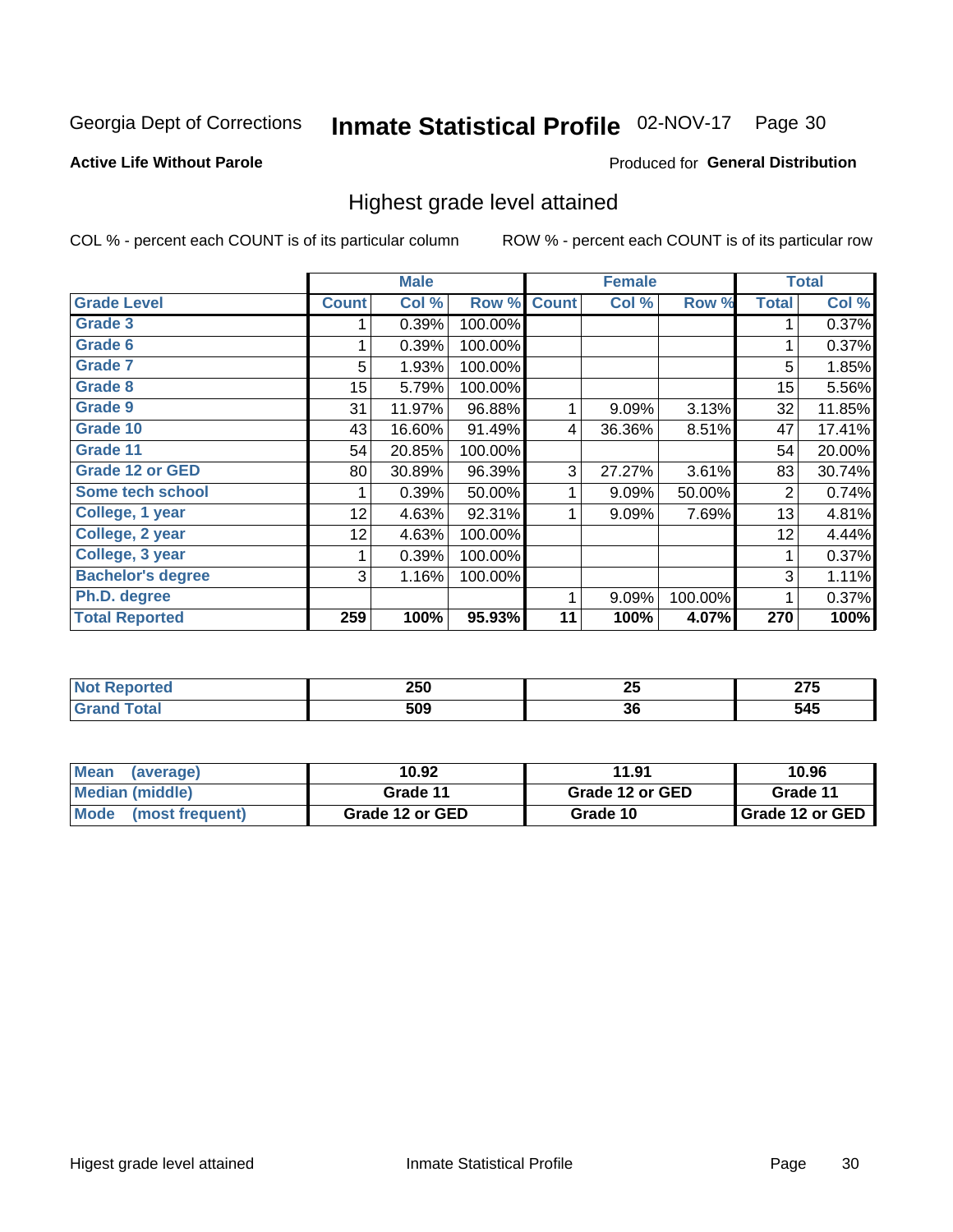## Inmate Statistical Profile 02-NOV-17 Page 31

#### **Active Life Without Parole**

### **Produced for General Distribution**

## Culture fair IQ scores

COL % - percent each COUNT is of its particular column

|                       |              | <b>Male</b> |             |                | <b>Female</b> |         |              | <b>Total</b> |
|-----------------------|--------------|-------------|-------------|----------------|---------------|---------|--------------|--------------|
| <b>IQ Scores</b>      | <b>Count</b> | Col %       | Row % Count |                | Col %         | Row %   | <b>Total</b> | Col %        |
| $60 - 69$             | 10           | 2.31%       | 100.00%     |                |               |         | 10           | 2.19%        |
| $70 - 79$             | 33           | 7.64%       | 94.29%      | $\overline{2}$ | 8.33%         | 5.71%   | 35           | 7.68%        |
| $80 - 89$             | 62           | 14.35%      | 95.38%      | 3              | 12.50%        | 4.62%   | 65           | 14.25%       |
| $90 - 99$             | 130          | 30.09%      | 90.91%      | 13             | 54.17%        | 9.09%   | 143          | 31.36%       |
| $100 - 109$           | 117          | 27.08%      | 97.50%      | 3              | 12.50%        | 2.50%   | 120          | 26.32%       |
| $110 - 119$           | 74           | 17.13%      | 98.67%      |                | 4.17%         | 1.33%   | 75           | 16.45%       |
| $120 - 129$           | 6            | 1.39%       | 85.71%      | 1              | 4.17%         | 14.29%  | 7            | 1.54%        |
| $130 - 139$           |              |             |             | 1              | 4.17%         | 100.00% |              | 0.22%        |
| <b>Total Reported</b> | 432          | 100%        | 94.74%      | 24             | 100.0%        | 5.26%   | 456          | 100.0%       |

| <b>Not Reported</b>  | 68  |    | 76  |
|----------------------|-----|----|-----|
| Not Valid (under 60) |     |    | w   |
| <b>Grand Total</b>   | 509 | 36 | 545 |

| Mean<br>(average)    | 98 |    | 98 |
|----------------------|----|----|----|
| Median (middle)      | 99 | 94 | 99 |
| Mode (most frequent) | 99 | 94 | 99 |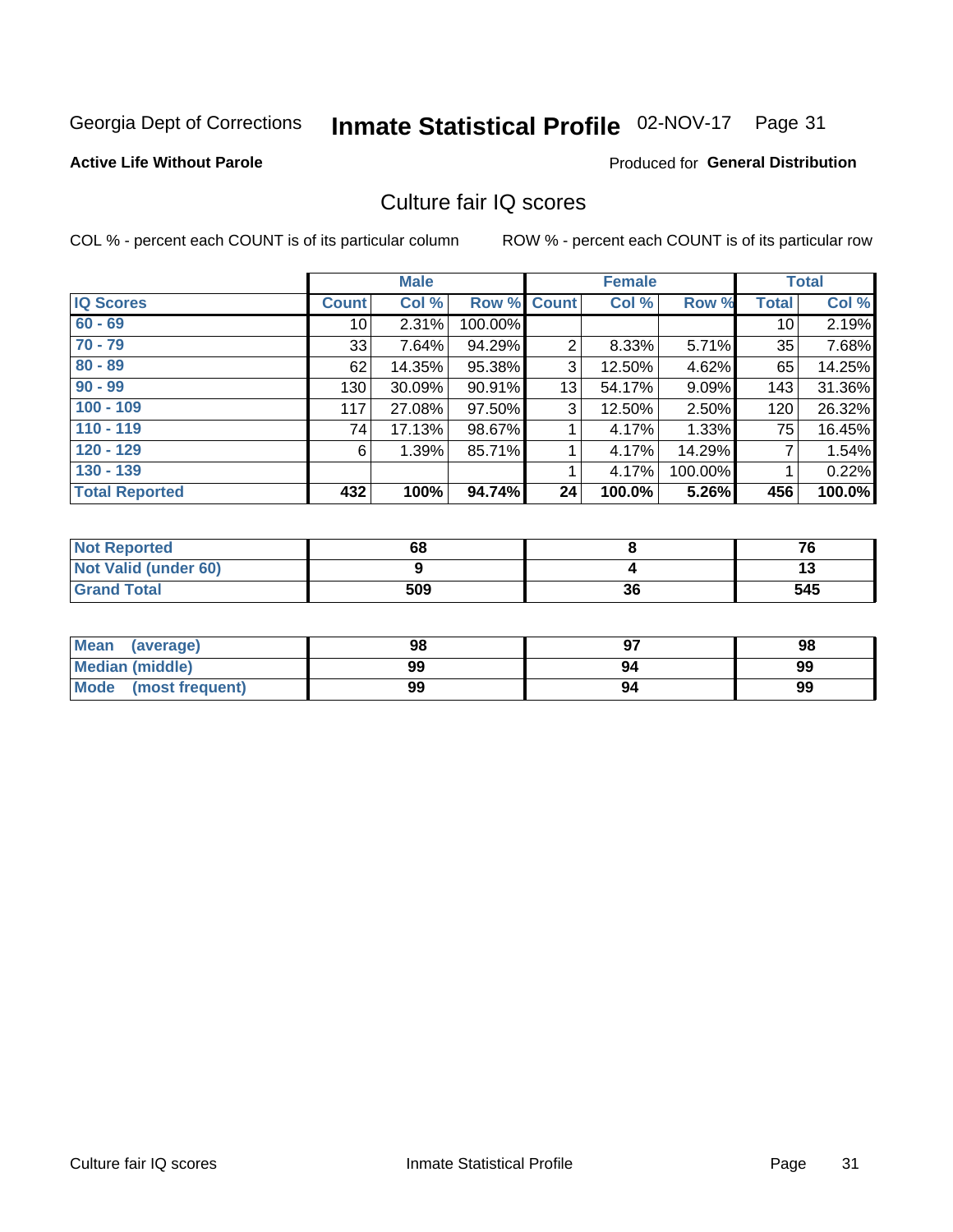# Inmate Statistical Profile 02-NOV-17 Page 32

#### **Active Life Without Parole**

### Produced for General Distribution

## Wide Range Achievement Test (WRAT) reading score

COL % - percent each COUNT is of its particular column

|                           |              | <b>Male</b> |         |                 | <b>Female</b> |        |              | <b>Total</b> |
|---------------------------|--------------|-------------|---------|-----------------|---------------|--------|--------------|--------------|
| <b>WRAT Reading Score</b> | <b>Count</b> | Col %       | Row %   | <b>Count</b>    | Col %         | Row %  | <b>Total</b> | Col %        |
| 0.1 to 0.9                | 10           | 2.16%       | 100.00% |                 |               |        | 10           | 2.04%        |
| 1.0 to 1.9                | 3            | 0.65%       | 100.00% |                 |               |        | 3            | 0.61%        |
| 2.0 to 2.9                | 9            | 1.94%       | 90.00%  |                 | 3.57%         | 10.00% | 10           | 2.04%        |
| 3.0 to 3.9                | 31           | 6.70%       | 91.18%  | 3               | 10.71%        | 8.82%  | 34           | 6.92%        |
| 4.0 to 4.9                | 32           | 6.91%       | 94.12%  | $\overline{2}$  | 7.14%         | 5.88%  | 34           | 6.92%        |
| 5.0 to 5.9                | 43           | 9.29%       | 97.73%  | 1               | 3.57%         | 2.27%  | 44           | 8.96%        |
| 6.0 to 6.9                | 44           | 9.50%       | 97.78%  | 1               | 3.57%         | 2.22%  | 45           | 9.16%        |
| 7.0 to 7.9                | 6            | 1.30%       | 100.00% |                 |               |        | 6            | 1.22%        |
| 8.0 to 8.9                | 30           | 6.48%       | 96.77%  | 1               | 3.57%         | 3.23%  | 31           | 6.31%        |
| 9.0 to 9.9                | 19           | 4.10%       | 95.00%  |                 | 3.57%         | 5.00%  | 20           | 4.07%        |
| 10.0 to 10.9              | 35           | 7.56%       | 97.22%  | 1               | 3.57%         | 2.78%  | 36           | 7.33%        |
| 11.0 to 11.9              | 55           | 11.88%      | 91.67%  | 5               | 17.86%        | 8.33%  | 60           | 12.22%       |
| 12.0 to 12.9              | 146          | 31.53%      | 92.41%  | 12 <sub>1</sub> | 42.86%        | 7.59%  | 158          | 32.18%       |
| <b>Total Reported</b>     | 463          | 100%        | 94.30%  | 28              | 100%          | 5.70%  | 491          | 100%         |

| 46<br>$\overline{\phantom{a}}$ |    | -54 |
|--------------------------------|----|-----|
| -00<br>JUL                     | აი | 545 |

| <b>Mean</b><br>(average)       | 8.94 | 9.76  | 8.99 |
|--------------------------------|------|-------|------|
| Median (middle)                | 10.2 | 11.75 | 10.2 |
| <b>Mode</b><br>(most frequent) | 12.9 | 12.9  | 12.9 |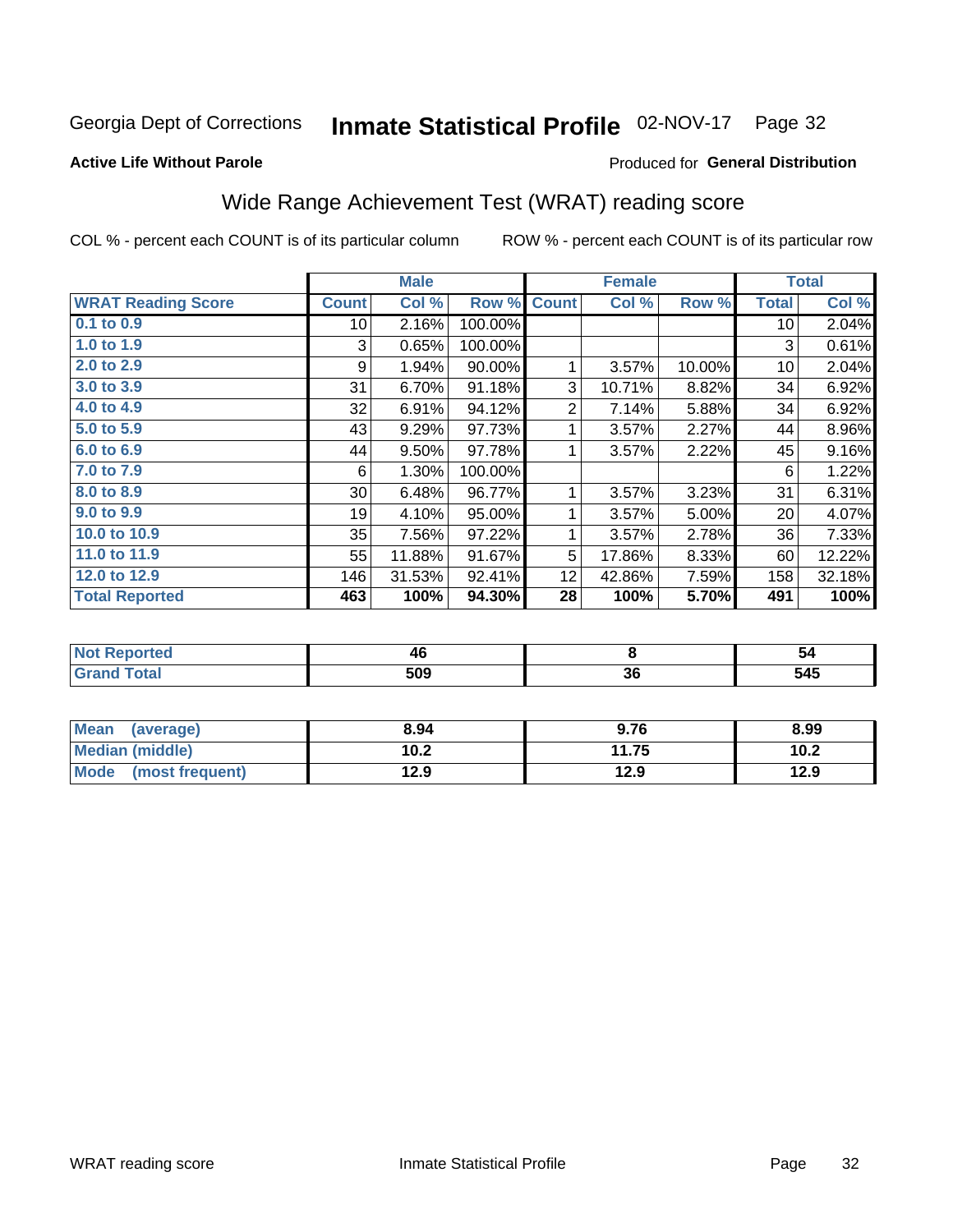## Inmate Statistical Profile 02-NOV-17 Page 33

#### **Active Life Without Parole**

#### Produced for General Distribution

## Wide Range Achievement Test (WRAT) math score

COL % - percent each COUNT is of its particular column

|                              |              | <b>Male</b> |         |              | <b>Female</b> |        |                 | <b>Total</b> |
|------------------------------|--------------|-------------|---------|--------------|---------------|--------|-----------------|--------------|
| <b>WRAT Mathematic Score</b> | <b>Count</b> | Col %       | Row %   | <b>Count</b> | Col %         | Row %  | Total           | Col %        |
| 1.0 to 1.9                   | 3            | 0.65%       | 100.00% |              |               |        | 3               | 0.61%        |
| 2.0 to 2.9                   | 5            | 1.08%       | 83.33%  |              | 3.57%         | 16.67% | 6               | 1.22%        |
| 3.0 to 3.9                   | 21           | 4.54%       | 95.45%  | 1            | 3.57%         | 4.55%  | 22              | 4.48%        |
| 4.0 to 4.9                   | 64           | 13.82%      | 95.52%  | 3            | 10.71%        | 4.48%  | 67              | 13.65%       |
| 5.0 to 5.9                   | 65           | 14.04%      | 95.59%  | 3            | 10.71%        | 4.41%  | 68              | 13.85%       |
| 6.0 to 6.9                   | 96           | 20.73%      | 94.12%  | 6            | 21.43%        | 5.88%  | 102             | 20.77%       |
| 7.0 to 7.9                   | 30           | 6.48%       | 93.75%  | 2            | 7.14%         | 6.25%  | 32              | 6.52%        |
| 8.0 to 8.9                   | 58           | 12.53%      | 98.31%  | 1            | 3.57%         | 1.69%  | 59              | 12.02%       |
| 9.0 to 9.9                   | 34           | 7.34%       | 94.44%  | 2            | 7.14%         | 5.56%  | 36 <sub>1</sub> | 7.33%        |
| 11.0 to 11.9                 | 21           | 4.54%       | 95.45%  | 1            | 3.57%         | 4.55%  | 22              | 4.48%        |
| 12.0 to 12.9                 | 66           | 14.25%      | 89.19%  | 8            | 28.57%        | 10.81% | 74              | 15.07%       |
| <b>Total Reported</b>        | 463          | 100%        | 94.30%  | 28           | 100%          | 5.70%  | 491             | 100%         |

| N<br>. | 4L           |    | 54      |
|--------|--------------|----|---------|
|        | EAN<br>- - - | ათ | .<br>ÄЛ |

| <b>Mean</b><br>(average) | 7.51 | 9.17 | 7.55 |
|--------------------------|------|------|------|
| <b>Median (middle)</b>   | 6.9  | 7.15 | 6.9  |
| Mode<br>(most frequent)  | 12.9 | 12.9 | 12.9 |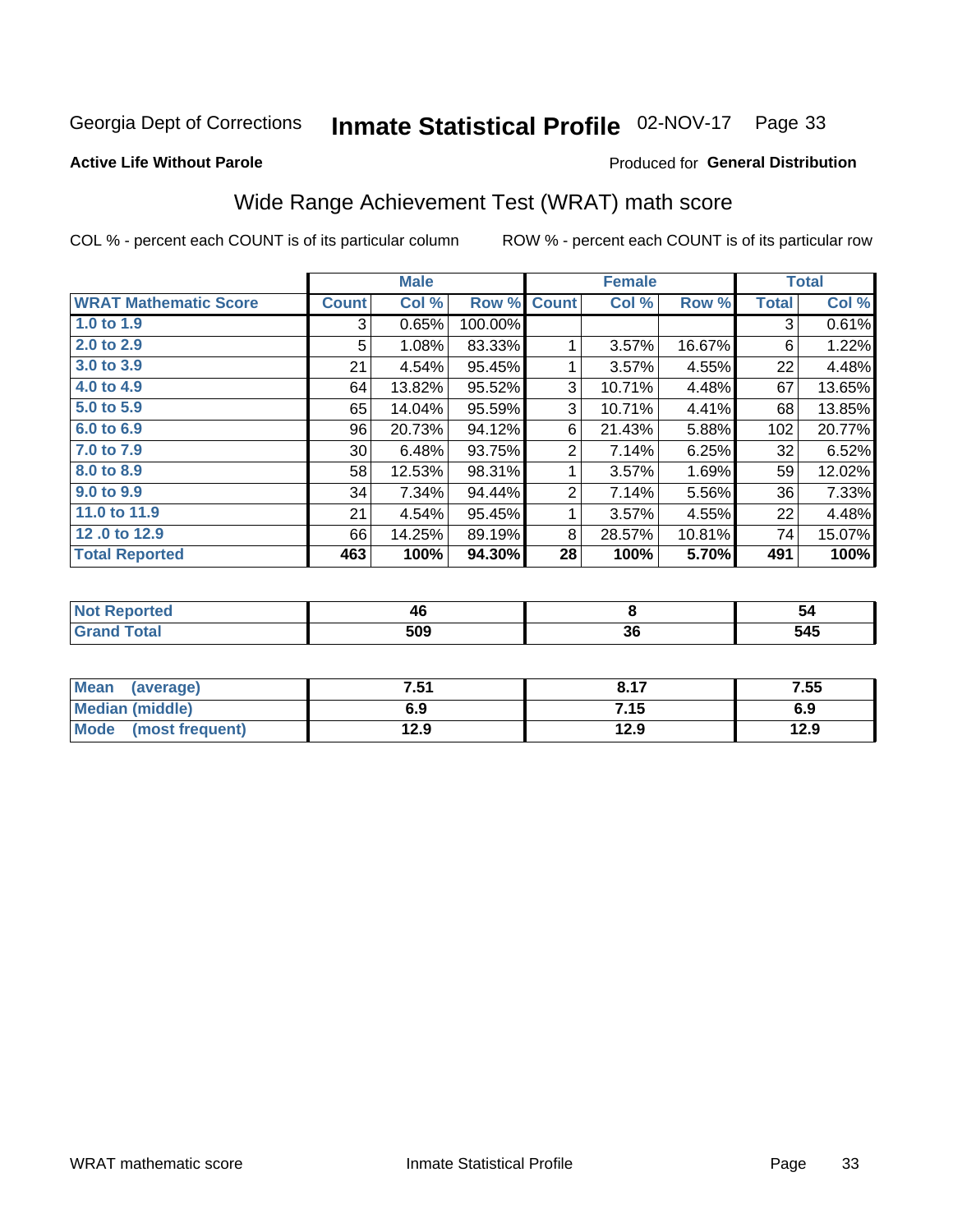#### Inmate Statistical Profile 02-NOV-17 Page 34

#### **Active Life Without Parole**

#### Produced for General Distribution

## Wide Range Achievement Test (WRAT) spelling score

COL % - percent each COUNT is of its particular column

|                            |                 | <b>Male</b> |         |                | <b>Female</b> |        |              | <b>Total</b> |
|----------------------------|-----------------|-------------|---------|----------------|---------------|--------|--------------|--------------|
| <b>WRAT Spelling Score</b> | <b>Count</b>    | Col %       | Row %   | <b>Count</b>   | Col %         | Row %  | <b>Total</b> | Col %        |
| 0.1 to 0.9                 | 7               | 1.51%       | 100.00% |                |               |        | 7            | 1.43%        |
| 1.0 to 1.9                 | 8               | 1.73%       | 100.00% |                |               |        | 8            | 1.63%        |
| 2.0 to 2.9                 | 13              | 2.81%       | 86.67%  | $\overline{2}$ | 7.14%         | 13.33% | 15           | 3.05%        |
| 3.0 to 3.9                 | 33              | 7.13%       | 94.29%  | 2              | 7.14%         | 5.71%  | 35           | 7.13%        |
| 4.0 to 4.9                 | 20 <sup>°</sup> | 4.32%       | 100.00% |                |               |        | 20           | 4.07%        |
| 5.0 to 5.9                 | 54              | 11.66%      | 98.18%  | 1              | 3.57%         | 1.82%  | 55           | 11.20%       |
| 6.0 to 6.9                 | 33              | 7.13%       | 100.00% |                |               |        | 33           | 6.72%        |
| 7.0 to 7.9                 | 49              | 10.58%      | 96.08%  | $\overline{2}$ | 7.14%         | 3.92%  | 51           | 10.39%       |
| 8.0 to 8.9                 | 35              | 7.56%       | 94.59%  | 2              | 7.14%         | 5.41%  | 37           | 7.54%        |
| 9.0 to 9.9                 | 17              | 3.67%       | 100.00% |                |               |        | 17           | 3.46%        |
| 10.0 to 10.9               | 18              | 3.89%       | 100.00% |                |               |        | 18           | 3.67%        |
| 11.0 to 11.9               | 37              | 7.99%       | 94.87%  | 2              | 7.14%         | 5.13%  | 39           | 7.94%        |
| 12.0 to 12.9               | 139             | 30.02%      | 89.10%  | 17             | 60.71%        | 10.90% | 156          | 31.77%       |
| <b>Total Reported</b>      | 463             | 100%        | 94.30%  | 28             | 100%          | 5.70%  | 491          | 100%         |

| тес | 40<br>__ |    | - 54 |
|-----|----------|----|------|
|     | 509      | აი | 545  |

| <b>Mean</b><br>(average) | 8.59 | 10.37 | 8.69 |
|--------------------------|------|-------|------|
| Median (middle)          | 8.9  | 12.7  | 8.9  |
| Mode (most frequent)     | 12.9 | 12.9  | 12.9 |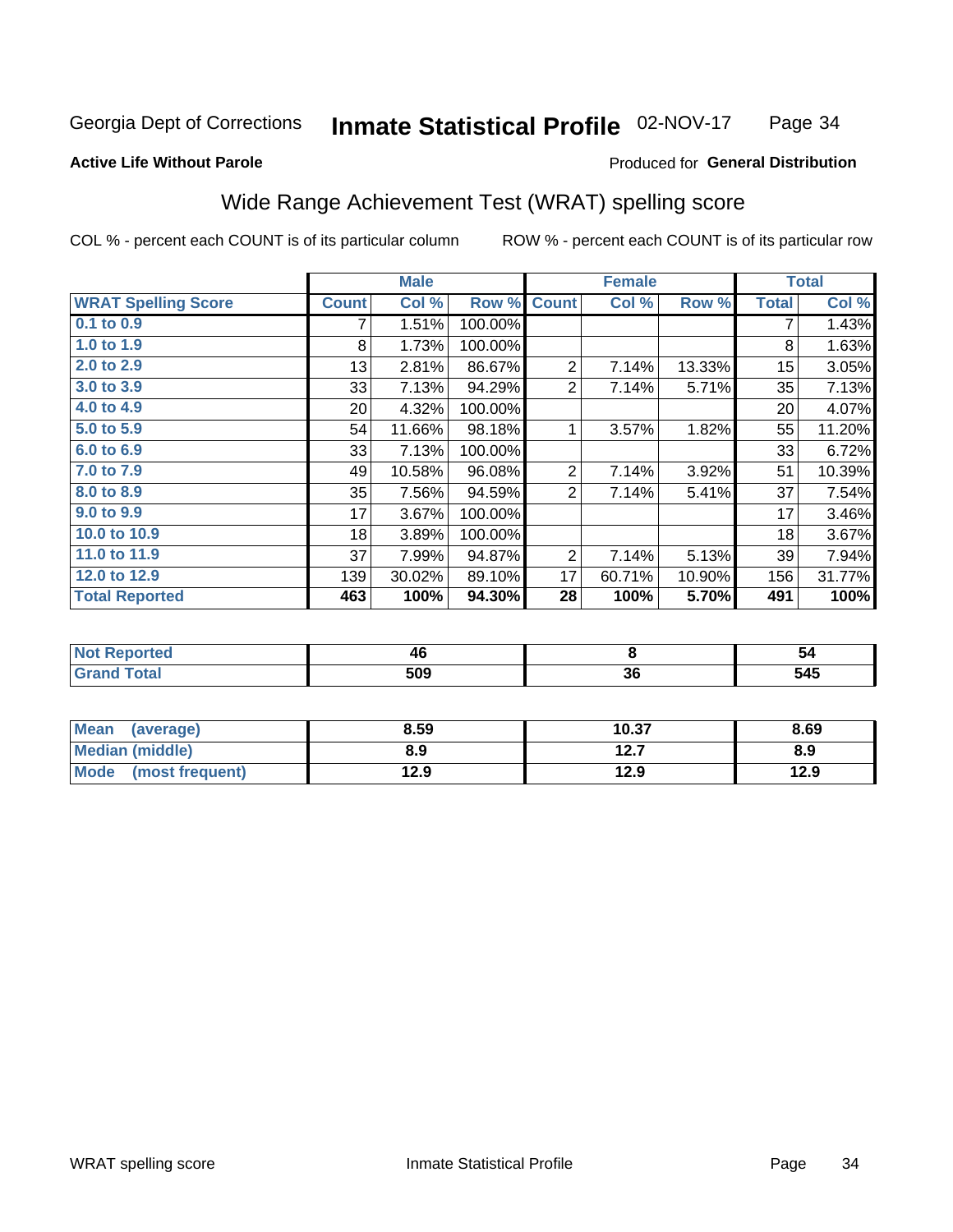## Inmate Statistical Profile 02-NOV-17 Page 35

#### **Active Life Without Parole**

#### Produced for General Distribution

## Current / last mental health treatment level

COL % - percent each COUNT is of its particular column

|                                    |                 | <b>Male</b> |         |              | <b>Female</b> |        |                  | <b>Total</b> |
|------------------------------------|-----------------|-------------|---------|--------------|---------------|--------|------------------|--------------|
| <b>Mental Health Treatment Lev</b> | <b>Count</b>    | Col %       | Row %   | <b>Count</b> | Col %         | Row %  | Total            | Col %        |
| 1 No problem at current time       | 72 <sub>1</sub> | 35.47%      | 94.74%  | 4            | 13.79%        | 5.26%  | 76               | 32.76%       |
| 2 Receiving outpatient             | 109             | 53.69%      | 82.58%  | 23           | 79.31%        | 17.42% | 132 <sub>1</sub> | 56.90%       |
| <b>Treatment</b>                   |                 |             |         |              |               |        |                  |              |
| 3 Inpatient, moderate              | 21              | 10.34%      | 91.30%  | 2            | 6.90%         | 8.70%  | 23               | 9.91%        |
| <b>Treatment</b>                   |                 |             |         |              |               |        |                  |              |
| 4 Inpatient, intensive             |                 | 0.49%       | 100.00% |              |               |        |                  | 0.43%        |
| Treatment                          |                 |             |         |              |               |        |                  |              |
| <b>Total Evaluated</b>             | 203             | 100%        | 87.50%  | 29           | 100%          | 12.50% | 232              | 100%         |

| Never had MH evaluation | 306 |    | 24c<br>J I J |
|-------------------------|-----|----|--------------|
| <b>Total</b>            | 509 | ათ | 545          |

| <b>Median (middle)</b>         | <b>Receiving outpatient</b><br>treatment | <b>Receiving outpatient</b><br>treatment | <b>Receiving</b><br>outpatient<br>treatment |  |
|--------------------------------|------------------------------------------|------------------------------------------|---------------------------------------------|--|
| <b>Mode</b><br>(most frequent) | <b>Receiving outpatient</b><br>treatment | <b>Receiving outpatient</b><br>treatment | <b>Receiving</b><br>outpatient<br>treatment |  |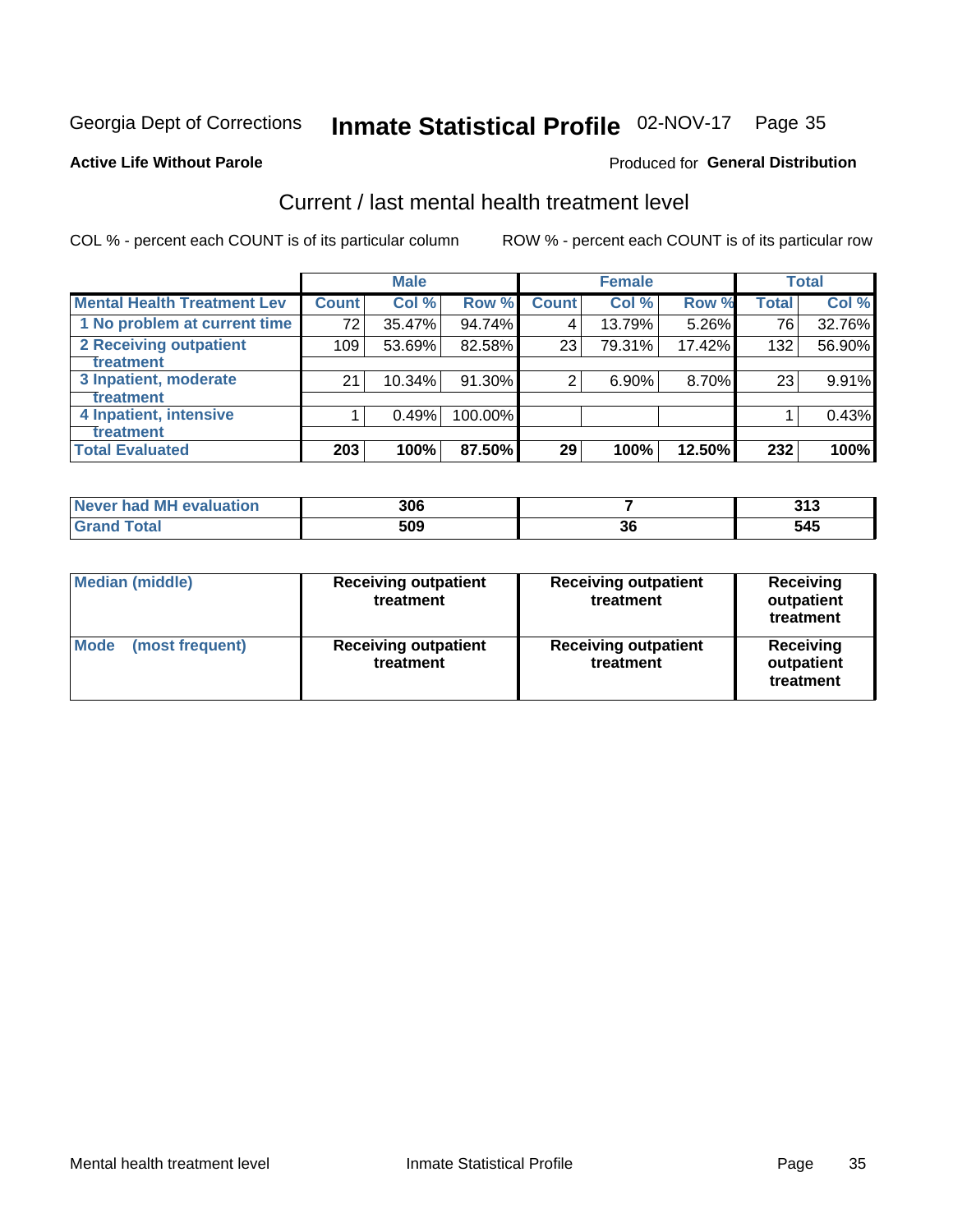#### Inmate Statistical Profile 02-NOV-17 Page 36

### **Active Life Without Parole**

### Produced for General Distribution

## PULHESDWIT medical scale - 'P' overall condition ('P'hysical)

COL % - percent each COUNT is of its particular column

|                                  |                  | <b>Male</b> |           |                    | <b>Female</b> |        |              | <b>Total</b> |
|----------------------------------|------------------|-------------|-----------|--------------------|---------------|--------|--------------|--------------|
| 'P' Overall Condition            | Count l          | Col %       |           | <b>Row % Count</b> | Col %         | Row %  | <b>Total</b> | Col %        |
| 1 No medical illness             | 343              | 74.73%      | 95.01%    | 18                 | 52.94%        | 4.99%  | 361          | 73.23%       |
| 2 Well-controlled chronic        | 109 <sub>1</sub> | 23.75%      | 87.90%    | 15                 | 44.12%        | 12.10% | 124          | 25.15%       |
| <b>illness</b>                   |                  |             |           |                    |               |        |              |              |
| 3 Poorly-controlled chronic      | 5                | 1.09%       | 83.33%    |                    | 2.94%         | 16.67% | 6            | 1.22%        |
| <b>illness</b>                   |                  |             |           |                    |               |        |              |              |
| 4 Significant problems requiring | ົ                | 0.44%       | 100.00%   |                    |               |        | 2            | 0.41%        |
| special housing                  |                  |             |           |                    |               |        |              |              |
| <b>Total Reported</b>            | 459              | 100%        | $93.10\%$ | 34                 | 100%          | 6.90%  | 493          | 100.0%       |

| ้วน |     | ◡▵ |
|-----|-----|----|
| 509 | - - | -- |

| <b>Mode</b> | (most frequent) | ' No medical illness | 1 No medical illness | 1 No medical<br>illness |
|-------------|-----------------|----------------------|----------------------|-------------------------|
|-------------|-----------------|----------------------|----------------------|-------------------------|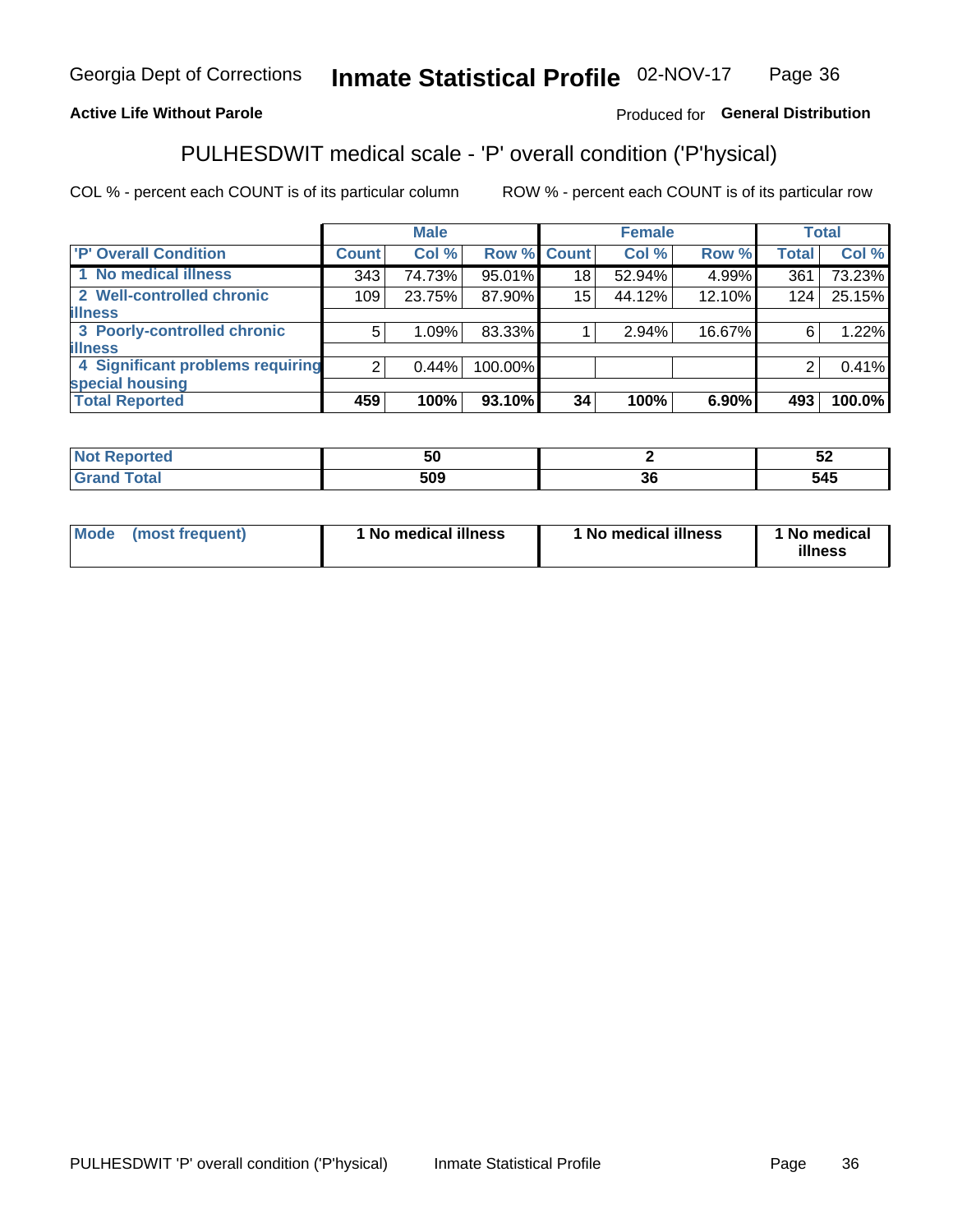#### **Active Life Without Parole**

### Produced for General Distribution

## PULHESDWIT medical scale - 'U' upper body

COL % - percent each COUNT is of its particular column

|                              |               | <b>Male</b> |         |              | <b>Female</b> |        |              | <b>Total</b> |
|------------------------------|---------------|-------------|---------|--------------|---------------|--------|--------------|--------------|
| <b>U' Upper Body</b>         | <b>Count!</b> | Col %       | Row %   | <b>Count</b> | Col %         | Row %  | <b>Total</b> | Col %        |
| 1 Upper bones, joints,       | 438           | 95.42%      | 93.19%  | 32           | 94.12%        | 6.81%  | 470          | 95.33%       |
| muscles all OK               |               |             |         |              |               |        |              |              |
| 2 One or both arms minimally | 17            | 3.70%       | 89.47%  | 2            | 5.88%         | 10.53% | 19           | 3.85%        |
| limited                      |               |             |         |              |               |        |              |              |
| 3 One or both arms           | 3             | 0.65%       | 100.00% |              |               |        | 3            | 0.61%        |
| <b>moderately limited</b>    |               |             |         |              |               |        |              |              |
| 4 One arm disabled,          |               | 0.22%       | 100.00% |              |               |        |              | 0.20%        |
| paralyzed, or amputated      |               |             |         |              |               |        |              |              |
| <b>Total Reported</b>        | 459           | 100%        | 93.10%  | 34           | 100%          | 6.90%  | 493          | 100%         |

| <b>Not Reported</b><br>⋯ | วบ  |    | ◡▵  |
|--------------------------|-----|----|-----|
| <b>Total</b>             | 509 | ^^ | 515 |
| <b>UI 41 I 4</b>         |     | u  | りケソ |

|  | Mode (most frequent) | 1 Upper bones, joints,<br>muscles all OK | 1 Upper bones, joints,<br>muscles all OK | 1 Upper bones,<br>ljoints, muscles all<br>ΟK |
|--|----------------------|------------------------------------------|------------------------------------------|----------------------------------------------|
|--|----------------------|------------------------------------------|------------------------------------------|----------------------------------------------|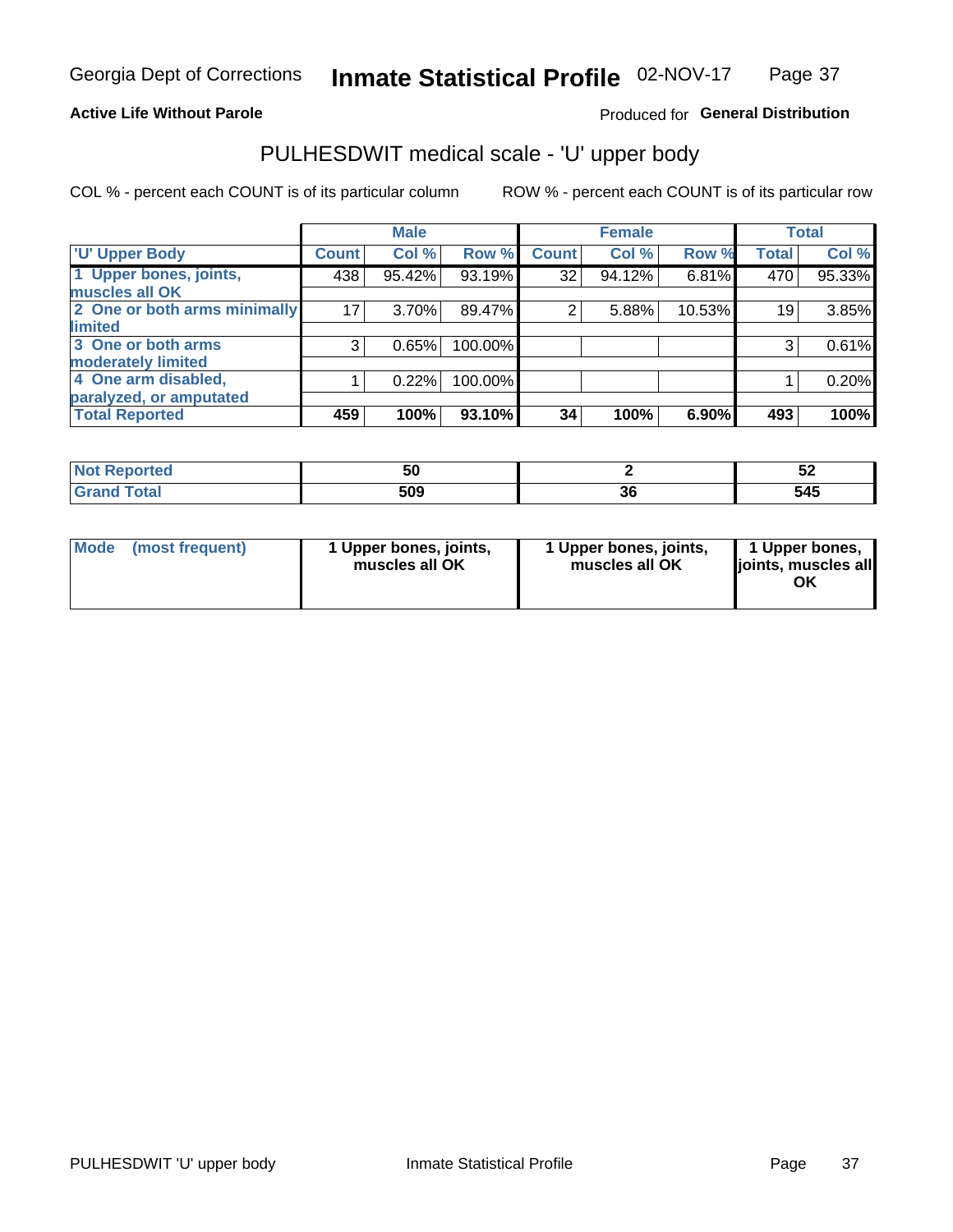#### **Active Life Without Parole**

### Produced for General Distribution

## PULHESDWIT medical scale - 'L' lower body

COL % - percent each COUNT is of its particular column

|                                     | <b>Male</b> |              | <b>Female</b>                                             |       |              | <b>Total</b> |
|-------------------------------------|-------------|--------------|-----------------------------------------------------------|-------|--------------|--------------|
| <b>Count</b>                        | Col %       | <b>Count</b> | Col %                                                     | Row % | <b>Total</b> | Col %        |
| 407                                 | 88.67%      | 30           | 88.24%                                                    | 6.86% | 437          | 88.64%       |
|                                     |             |              |                                                           |       |              |              |
| 2 One or both legs minimally<br>44  | 9.59%       | 4            | 11.76%                                                    |       | 48           | 9.74%        |
|                                     |             |              |                                                           |       |              |              |
| 5                                   | 1.09%       |              |                                                           |       | 5            | 1.01%        |
|                                     |             |              |                                                           |       |              |              |
| 4 One leg disabled, paralyzed,<br>3 | 0.65%       |              |                                                           |       | 3            | 0.61%        |
|                                     |             |              |                                                           |       |              |              |
| 459                                 | 100%        | 34           | 100%                                                      | 6.90% | 493          | 100%         |
|                                     |             |              | Row %<br>93.14%<br>91.67%<br>100.00%<br>100.00%<br>93.10% |       |              | 8.33%        |

| <b>Not Reported</b><br>⋯ | วบ  |    | ◡▵  |
|--------------------------|-----|----|-----|
| <b>Total</b>             | 509 | ^^ | 515 |
| <b>UI 41 I 4</b>         |     | u  | りケソ |

|  | Mode (most frequent) | 1 Lower bones, joints,<br>muscles all OK | 1 Lower bones, joints,<br>muscles all OK | 1 Lower bones,<br>ljoints, muscles all<br>ΟK |
|--|----------------------|------------------------------------------|------------------------------------------|----------------------------------------------|
|--|----------------------|------------------------------------------|------------------------------------------|----------------------------------------------|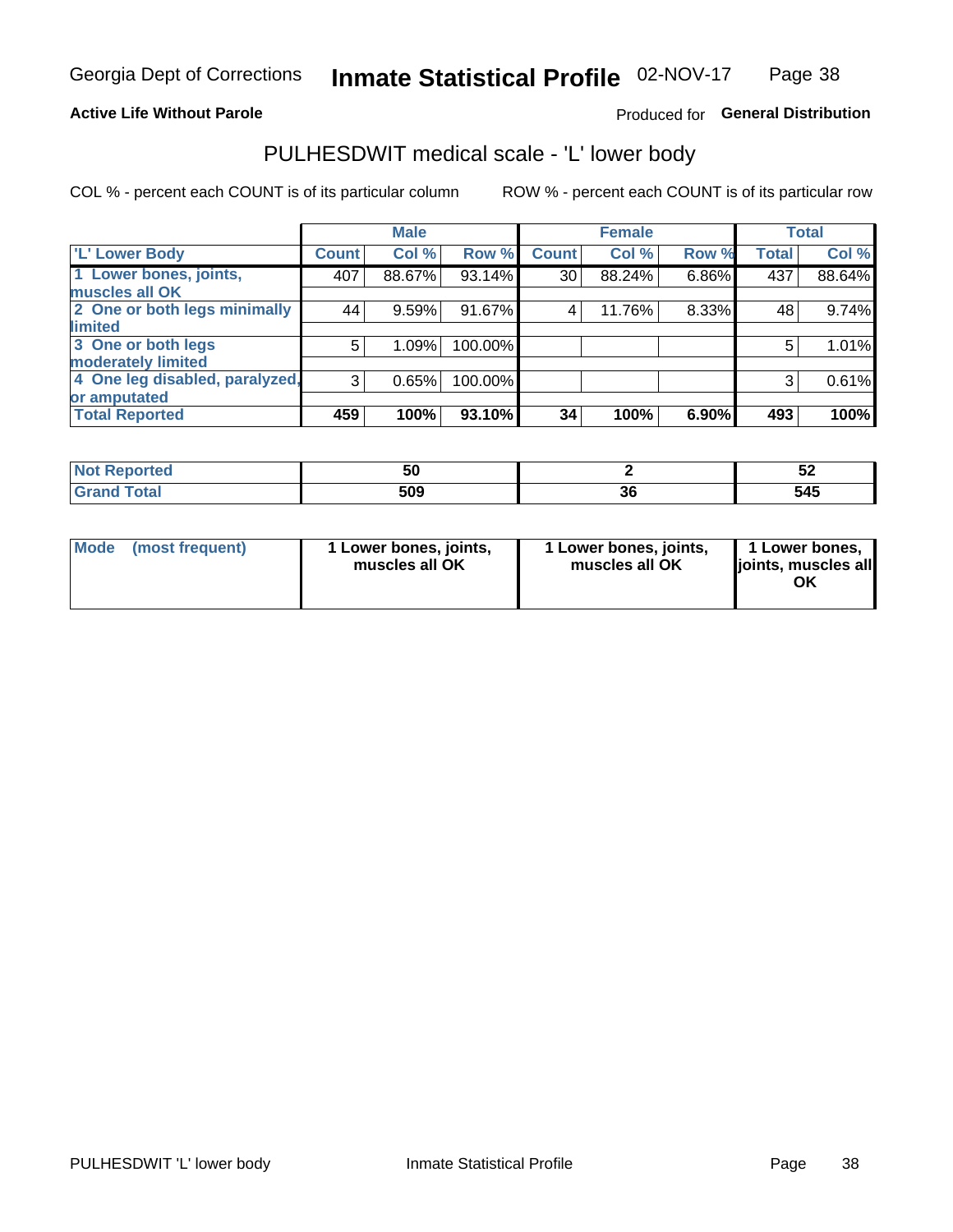**Active Life Without Parole** 

Produced for General Distribution

## PULHESDWIT medical scale - 'H' hearing

COL % - percent each COUNT is of its particular column

|                              | <b>Male</b>  |          | <b>Female</b>      |    |            | Total |              |        |
|------------------------------|--------------|----------|--------------------|----|------------|-------|--------------|--------|
| <b>H'</b> Hearing            | <b>Count</b> | Col%     | <b>Row % Count</b> |    | Col%       | Row % | <b>Total</b> | Col %  |
| 1 Normal hearing both ears   | 456          | 99.56%   | 93.06%             | 34 | $100.00\%$ | 6.94% | 490          | 99.59% |
| 3 Total loss in one ear with | ⌒            | $0.44\%$ | 100.00%            |    |            |       |              | 0.41%  |
| mild loss in other           |              |          |                    |    |            |       |              |        |
| <b>Total Reported</b>        | 458'         | 100%     | 93.09%             | 34 | 100%       | 6.91% | 492          | 100%   |

| $\sim$              |    | ◡   |
|---------------------|----|-----|
| EAN<br>りひこ<br>- - - | JС | 545 |

|  | Mode (most frequent) | 1 Normal hearing both ears 1 Normal hearing both ears 1 Normal hearing |  | both ears |
|--|----------------------|------------------------------------------------------------------------|--|-----------|
|--|----------------------|------------------------------------------------------------------------|--|-----------|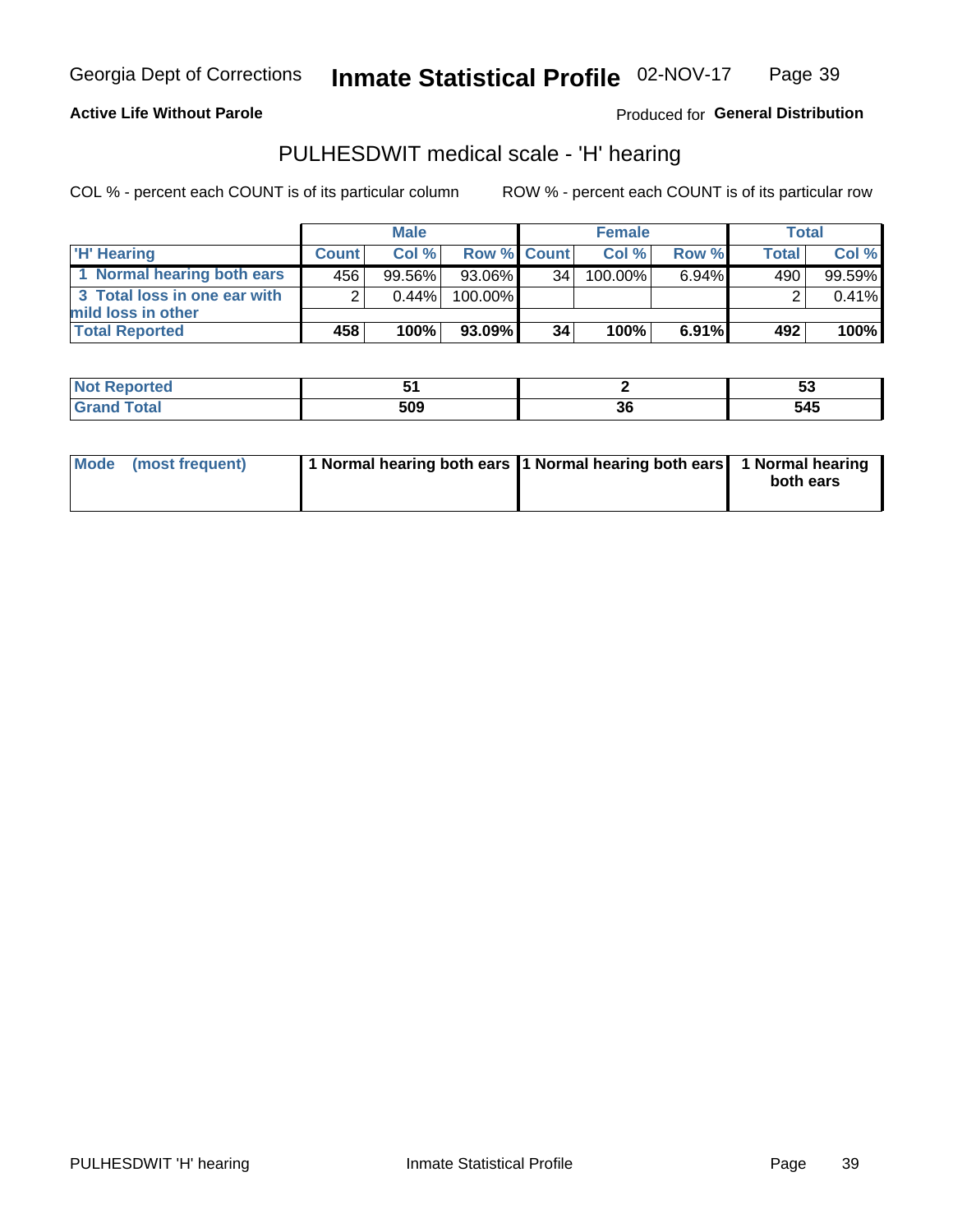**Active Life Without Parole** 

Produced for General Distribution

## PULHESDWIT medical scale - 'E' vision

COL % - percent each COUNT is of its particular column

|                                |              | <b>Male</b> |           |                    | <b>Female</b> |        |              | <b>Total</b> |
|--------------------------------|--------------|-------------|-----------|--------------------|---------------|--------|--------------|--------------|
| 'E' Vision                     | <b>Count</b> | Col %       |           | <b>Row % Count</b> | Col %         | Row %  | <b>Total</b> | Col %        |
| 1 Correctable to 20/40 in both | 367          | 80.66%      | 96.07%    | 15 <sub>1</sub>    | 46.88%        | 3.93%  | 382          | 78.44%       |
| eyes                           |              |             |           |                    |               |        |              |              |
| 2 Correctable to 20/70 in one  | 82           | 18.02%      | 83.67%    | 16                 | 50.00%        | 16.33% | 98           | 20.12%       |
| eye, may be blind in other     |              |             |           |                    |               |        |              |              |
| 3 Correctable to 20/200 in one | 6            | 1.32%       | 85.71%    |                    | 3.13%         | 14.29% |              | 1.44%        |
| eye, may be blind in other     |              |             |           |                    |               |        |              |              |
| <b>Total Reported</b>          | 455          | 100%        | $93.43\%$ | 32                 | 100%          | 6.57%  | 487          | 100%         |

| <b>Reported</b> |     |    | . სბ |
|-----------------|-----|----|------|
| <b>Oldi</b>     | 509 | JЧ | 545  |

| Mode (most frequent) | 1 Correctable to 20/40 in both 2 Correctable to 20/70 in one 1 Correctable to |                                                       |  |
|----------------------|-------------------------------------------------------------------------------|-------------------------------------------------------|--|
|                      | eves                                                                          | eye, may be blind in other $\vert$ 20/40 in both eyes |  |
|                      |                                                                               |                                                       |  |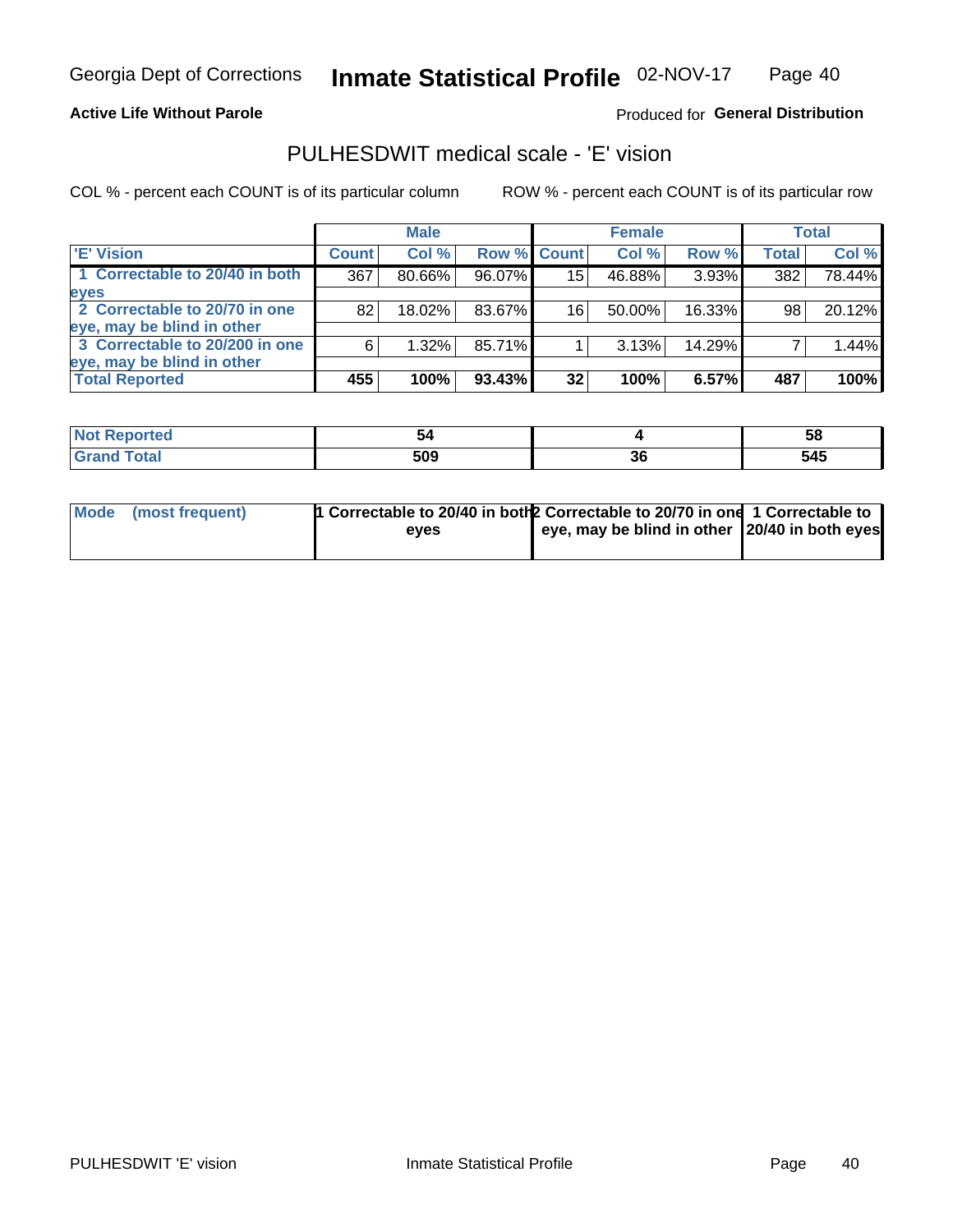#### **Active Life Without Parole**

### Produced for General Distribution

## PULHESDWIT medical scale - 'S' pSychiatric

COL % - percent each COUNT is of its particular column

|                                        |                 | <b>Male</b> |             |    | <b>Female</b> |        |              | Total  |
|----------------------------------------|-----------------|-------------|-------------|----|---------------|--------|--------------|--------|
| 'S' pSychiatric                        | <b>Count</b>    | Col %       | Row % Count |    | Col %         | Row %  | <b>Total</b> | Col %  |
| 1 No impairment or disorders           | 405             | 82.32%      | 98.30%      |    | 28.00%        | 1.70%  | 412          | 79.69% |
| 2 Stable, or in remission, or          | 72              | 14.63%      | 80.90%      | 17 | 68.00%        | 19.10% | 89           | 17.21% |
| mild impairment or retardation         |                 |             |             |    |               |        |              |        |
| 3 Requires moderate inpatient          | 13 <sub>1</sub> | 2.64%       | 92.86%      |    | 4.00%         | 7.14%  | 14           | 2.71%  |
| treatment                              |                 |             |             |    |               |        |              |        |
| <b>5 Requires Crisis Stabilization</b> | ◠               | 0.41%       | 100.00%     |    |               |        | 2            | 0.39%  |
| Unit (CSU) inpatient care              |                 |             |             |    |               |        |              |        |
| <b>Total Reported</b>                  | 492             | 100%        | 95.16%      | 25 | 100%          | 4.84%  | 517          | 100%   |

| 11 – 10 |              |           | ഹ<br>ZO |
|---------|--------------|-----------|---------|
|         | 509<br>- - - | ^ ^<br>JС | 545     |

| Mode (most frequent) | <sup>1</sup> No impairment or disorders 2 Stable, or in remission, <sup>1</sup> No impairment or |                       |           |
|----------------------|--------------------------------------------------------------------------------------------------|-----------------------|-----------|
|                      |                                                                                                  | or mild impairment or | disorders |
|                      |                                                                                                  | retardation           |           |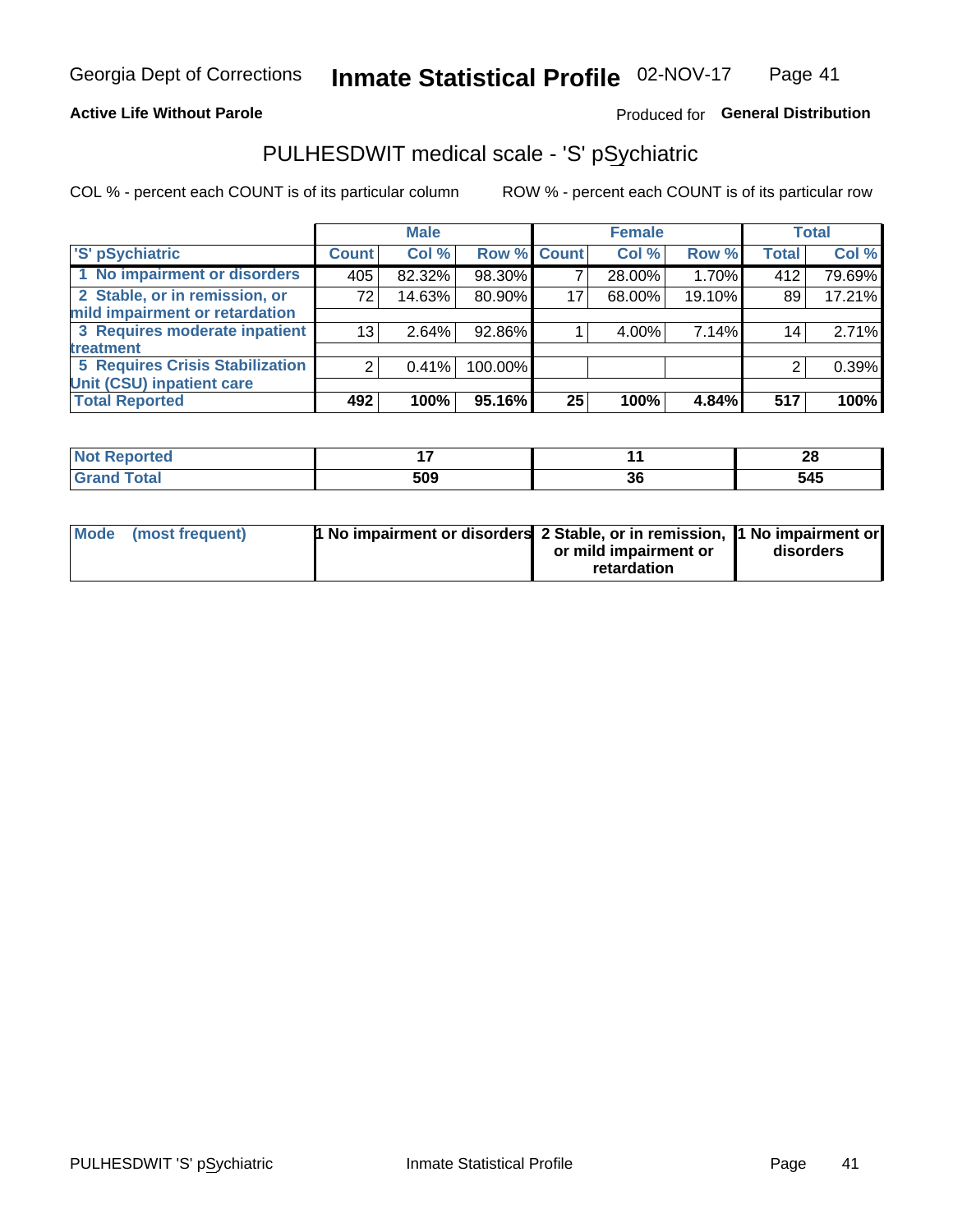#### **Active Life Without Parole**

### Produced for General Distribution

## PULHESDWIT medical scale - 'D' dental

COL % - percent each COUNT is of its particular column

|                                 |                 | <b>Male</b> |         |             | <b>Female</b> |       |              | <b>Total</b> |
|---------------------------------|-----------------|-------------|---------|-------------|---------------|-------|--------------|--------------|
| <b>D'</b> Dental                | <b>Count</b>    | Col %       |         | Row % Count | Col %         | Row % | <b>Total</b> | Col %        |
| 1 Minimal routine dental health | 304             | 67.56%      | 92.97%  | 23          | 82.14%        | 7.03% | 327          | 68.41%       |
| <b>needs</b>                    |                 |             |         |             |               |       |              |              |
| 2 Moderate cavities and/or gum  | 125             | 27.78%      | 97.66%  | 3           | 10.71%        | 2.34% | 128          | 26.78%       |
| disease                         |                 |             |         |             |               |       |              |              |
| 3 Extensive gum disease         | 20 <sub>1</sub> | 4.44%       | 90.91%  | 2           | 7.14%         | 9.09% | 22           | 4.60%        |
| and/or widespread decay         |                 |             |         |             |               |       |              |              |
| 4 Urgent need for dental        |                 | 0.22%       | 100.00% |             |               |       |              | 0.21%        |
| <b>services</b>                 |                 |             |         |             |               |       |              |              |
| <b>Total Reported</b>           | 450             | 100%        | 94.14%  | 28          | 100%          | 5.86% | 478          | 100%         |

| prτea<br><b>NOT REDO</b><br>$\sim$ | 59  |          | ~7  |
|------------------------------------|-----|----------|-----|
| Total                              | 509 | ^'<br>ახ | 545 |

| <b>Mode</b> | (most frequent) | <b>Minimal routine dental</b><br>health needs | 1 Minimal routine dental<br>health needs | <b>11 Minimal routine I</b><br>dental health<br>needs |
|-------------|-----------------|-----------------------------------------------|------------------------------------------|-------------------------------------------------------|
|-------------|-----------------|-----------------------------------------------|------------------------------------------|-------------------------------------------------------|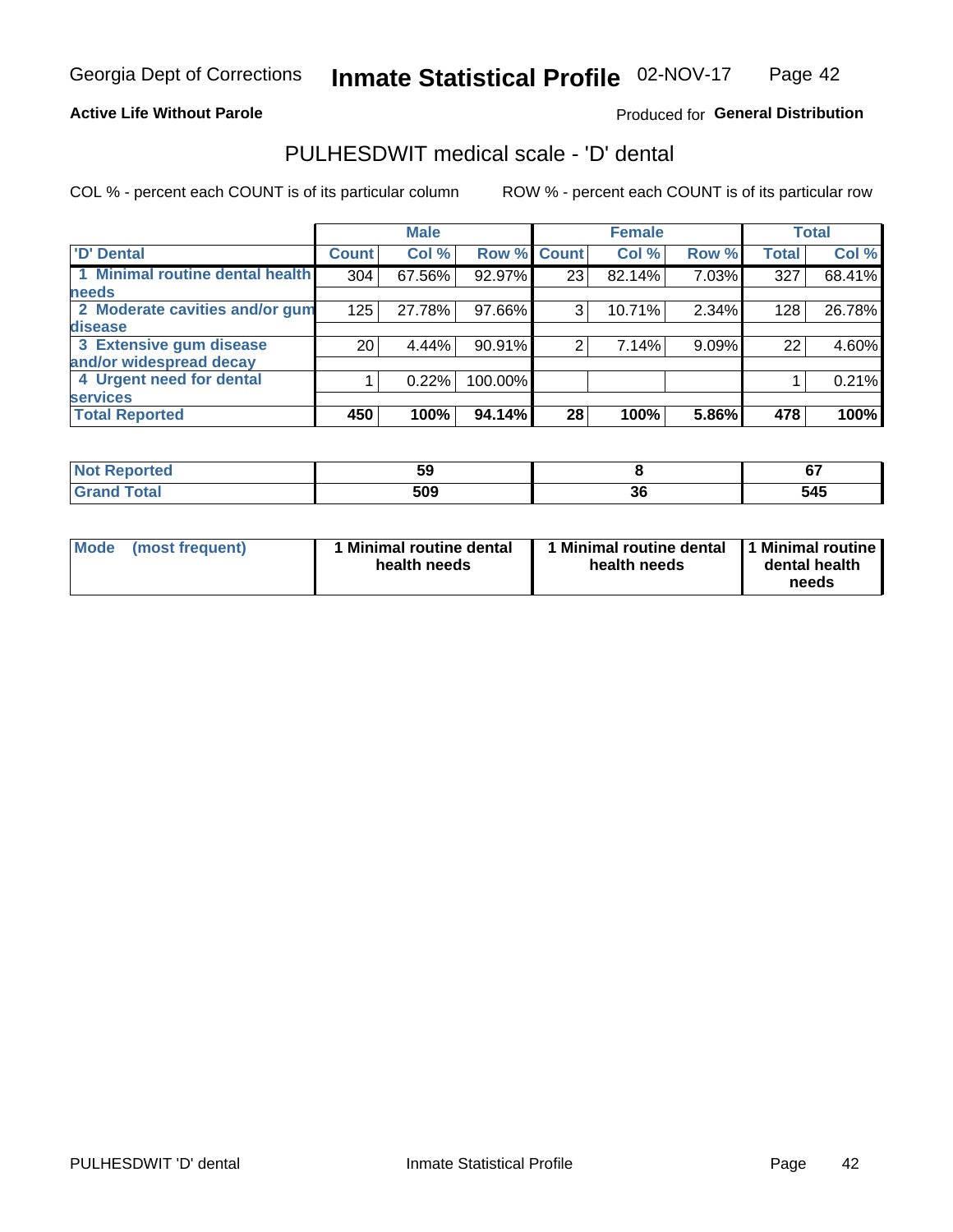#### **Active Life Without Parole**

### Produced for General Distribution

## PULHESDWIT medical scale - 'W' work ability

COL % - percent each COUNT is of its particular column

|                                 |                 | <b>Male</b> |                    |    | <b>Female</b> |        |              | <b>Total</b> |
|---------------------------------|-----------------|-------------|--------------------|----|---------------|--------|--------------|--------------|
| <b>W' work ability</b>          | <b>Count</b>    | Col %       | <b>Row % Count</b> |    | Col %         | Row %  | <b>Total</b> | Col %        |
| 1 Unrestricted work or activity | 390             | 85.15%      | 94.20%             | 24 | 70.59%        | 5.80%  | 414          | 84.15%       |
| 2 Minor restrictions on type of | 53              | 11.57%      | 85.48%             | 9  | 26.47%        | 14.52% | 62           | 12.60%       |
| <b>work</b>                     |                 |             |                    |    |               |        |              |              |
| 3 Moderate restrictions on type | 10 <sub>1</sub> | 2.18%       | 90.91%             |    | 2.94%         | 9.09%  | 11           | 2.24%        |
| of work                         |                 |             |                    |    |               |        |              |              |
| 4 Major restrictions on type of | 5               | 1.09%       | 100.00%            |    |               |        | 5            | 1.02%        |
| <b>work</b>                     |                 |             |                    |    |               |        |              |              |
| <b>Total Reported</b>           | 458             | 100%        | 93.09%             | 34 | 100%          | 6.91%  | 492          | 100.0%       |

| п дан | $\sim$ |           | v,  |
|-------|--------|-----------|-----|
|       | 509    | ^^<br>oc. | 545 |

| Mode            | 1 Unrestricted work or | 1 Unrestricted work or | 1 Unrestricted   |
|-----------------|------------------------|------------------------|------------------|
| (most frequent) | activity               | activity               | work or activity |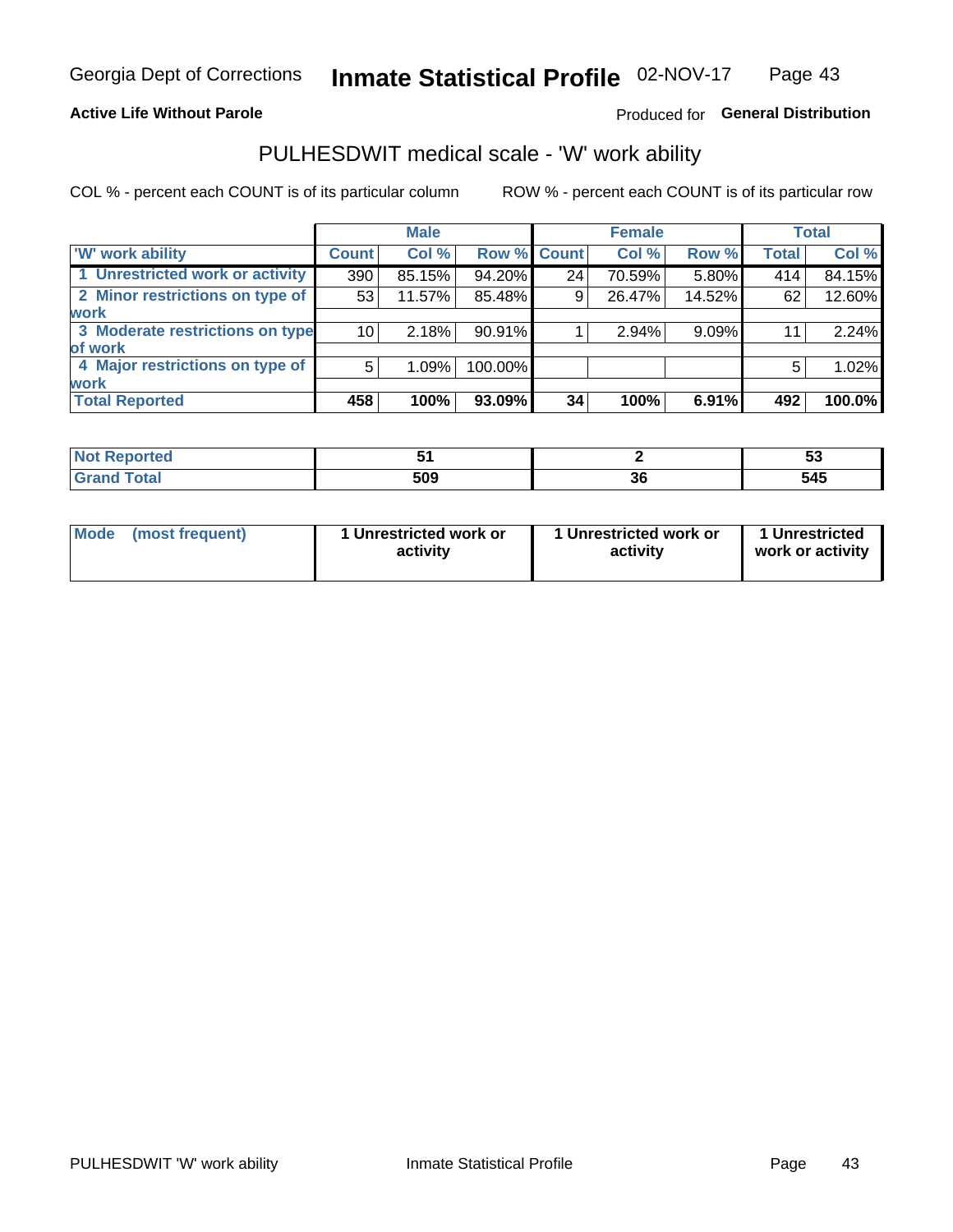**Active Life Without Parole** 

Produced for General Distribution

## PULHESDWIT medical scale - 'I' impairment

COL % - percent each COUNT is of its particular column

|                                 |              | <b>Male</b> |                    |    | <b>Female</b> |       |              | <b>Total</b> |
|---------------------------------|--------------|-------------|--------------------|----|---------------|-------|--------------|--------------|
| I'l' Impairment                 | <b>Count</b> | Col%        | <b>Row % Count</b> |    | Col%          | Row % | <b>Total</b> | Col %        |
| 1 No impairments or             | 454          | 99.13%      | $93.03\%$          | 34 | 100.00%       | 6.97% | 488          | 99.19%       |
| disabilities                    |              |             |                    |    |               |       |              |              |
| 2 Wheelchair-bound but          |              | 0.44%       | 100.00%            |    |               |       |              | 0.41%        |
| otherwise OK                    |              |             |                    |    |               |       |              |              |
| <b>5 Needs maximal Assisted</b> |              | 0.44%       | 100.00%            |    |               |       |              | 0.41%        |
| <b>Living (level III)</b>       |              |             |                    |    |               |       |              |              |
| <b>Total Reported</b>           | 458          | 100%        | 93.09%             | 34 | 100%          | 6.91% | 492          | 100.0%       |

| <b>Not</b><br>пео<br>a a vez di di di s |     |    | ◡            |
|-----------------------------------------|-----|----|--------------|
|                                         | 509 | ათ | - - -<br>545 |

| <b>Mode</b>     | 1 No impairments or | 1 No impairments or | 1 No impairments |
|-----------------|---------------------|---------------------|------------------|
| (most frequent) | disabilities        | disabilities        | or disabilities  |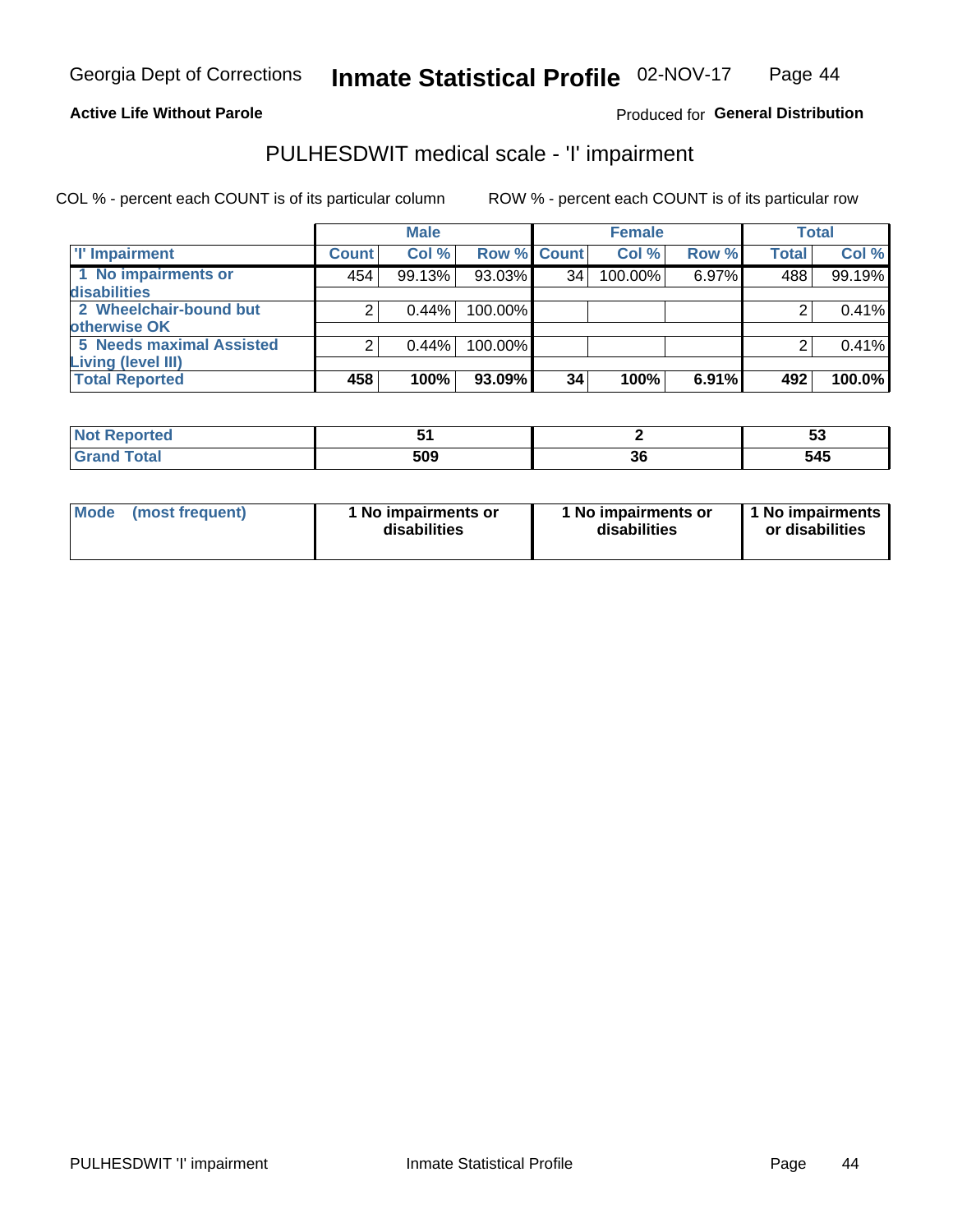#### **Active Life Without Parole**

#### Produced fo General Distribution

## PULHESDWIT medical scale - 'T' transportability

COL % - percent each COUNT is of its particular column

|                             |              | <b>Male</b> |                    |    | <b>Female</b> |          |              | Total  |
|-----------------------------|--------------|-------------|--------------------|----|---------------|----------|--------------|--------|
| <b>T' Transportability</b>  | <b>Count</b> | Col%        | <b>Row % Count</b> |    | Col %         | Row %    | <b>Total</b> | Col %  |
| 1 Can be transported in any | 458          | 99.57%      | $93.09\%$          | 34 | $100.00\%$    | $6.91\%$ | 492          | 99.60% |
| ordinary approved vehicle   |              |             |                    |    |               |          |              |        |
| 5 Requires ambulance        |              | 0.43%       | 100.00%            |    |               |          |              | 0.40%  |
| transport                   |              |             |                    |    |               |          |              |        |
| <b>Total Reported</b>       | 460          | 100%        | $93.12\%$          | 34 | 100%          | $6.88\%$ | 494          | 100%   |

| <b>Reported</b><br>ּ מש | 49  |    | . . |
|-------------------------|-----|----|-----|
| Total                   | 509 | ათ | 545 |

|  | Mode (most frequent) | 1 Can be transported in any 1 Can be transported in any | ordinary approved vehicle   ordinary approved vehicle   transported in any | 1 Can be<br>  ordinary approved  <br>vehicle |
|--|----------------------|---------------------------------------------------------|----------------------------------------------------------------------------|----------------------------------------------|
|--|----------------------|---------------------------------------------------------|----------------------------------------------------------------------------|----------------------------------------------|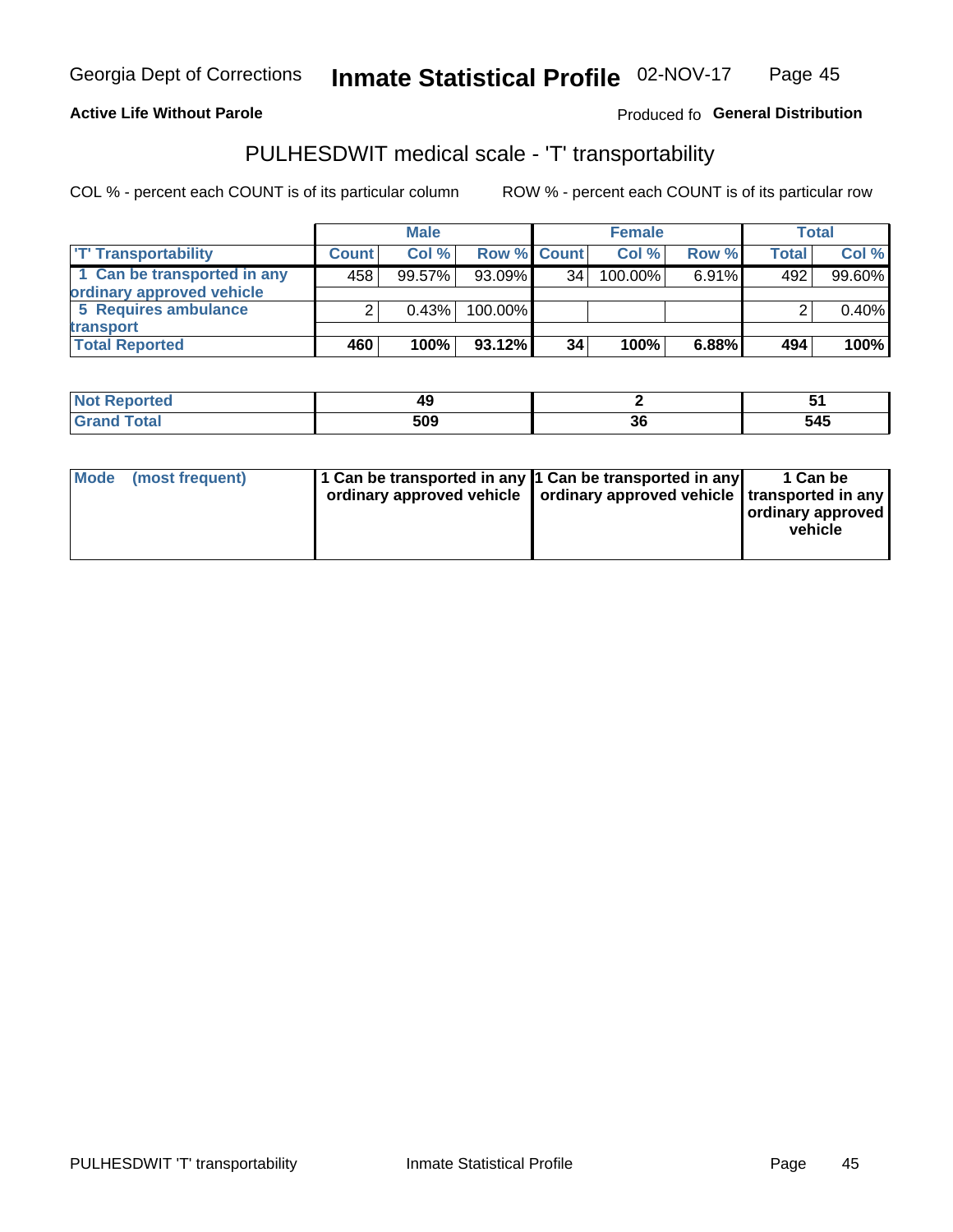## Inmate Statistical Profile 02-NOV-17 Page 46

#### **Active Life Without Parole**

#### Produced for General Distribution

## Number of prior Georgia incarcerations

COL % - percent each COUNT is of its particular column

|                                       |                 | <b>Male</b> |           |              | <b>Female</b> |       |       | <b>Total</b> |
|---------------------------------------|-----------------|-------------|-----------|--------------|---------------|-------|-------|--------------|
| <b>Num of Prior GA Incarcerations</b> | <b>Count</b>    | Col %       | Row %     | <b>Count</b> | Col %         | Row % | Total | Col %        |
|                                       | 353             | 69.35%      | 91.93%    | 31           | 86.11%        | 8.07% | 384   | 70.46%       |
|                                       | 68              | 13.36%      | $97.14\%$ | 2            | 5.56%         | 2.86% | 70    | 12.84%       |
|                                       | 40 l            | 7.86%       | 95.24%    | 2            | 5.56%         | 4.76% | 42    | 7.71%        |
| 3                                     | 27 <sup>1</sup> | 5.30%       | 96.43%    |              | 2.78%         | 3.57% | 28    | 5.14%        |
|                                       | 10 <sup>1</sup> | 1.96%       | 100.00%   |              |               |       | 10    | 1.83%        |
| 5                                     | 8               | 1.57%       | 100.00%   |              |               |       | 8     | 1.47%        |
| <b>More Than 5</b>                    | 3               | 0.59%       | 100.00%   |              |               |       | 3     | 0.55%        |
| <b>Total Reported</b>                 | 509             | 100%        | 93.39%    | 36           | 100.0%        | 6.61% | 545   | 100%         |

| nrreg          |     |    |     |
|----------------|-----|----|-----|
| otal<br>$\sim$ | חה: | IJ | 545 |

| Mean (average)       | -04 | ن ے. | ٥۷. |
|----------------------|-----|------|-----|
| Median (middle)      |     |      |     |
| Mode (most frequent) |     |      |     |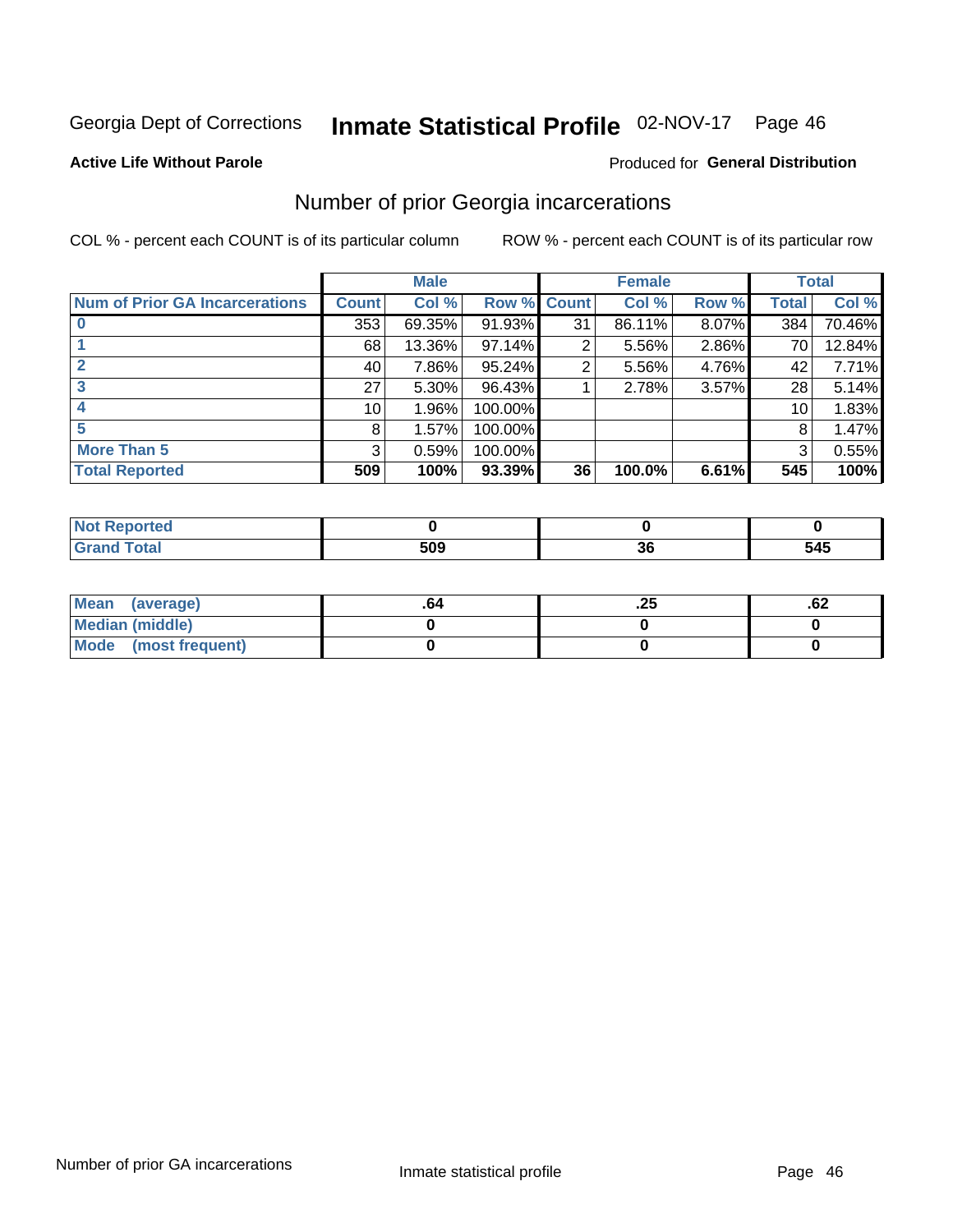#### Inmate Statistical Profile 02-NOV-17 Page 47

**Active Life Without Parole** 

Produced for General Distribution

## Prison sentence in years

COL % - percent each COUNT is of its particular column

ROW % - percent each COUNT is of its particular row

|                                 | <b>Male</b> |            |                    |    | <b>Female</b> | Total |       |         |
|---------------------------------|-------------|------------|--------------------|----|---------------|-------|-------|---------|
| <b>Prison Sentence In Years</b> | Count l     | Col %      | <b>Row % Count</b> |    | Col %         | Row % | Total | Col %   |
| <b>Life Without Parole</b>      | 509         | $100.00\%$ | $93.39\%$          | 36 | $100.00\%$    | 6.61% | 545   | 100.00% |
| <b>Total Reported</b>           | 509         | 100%       | $93.39\%$          | 36 | $100\%$       | 6.61% | 545   | 100%    |

| Reported<br>$\sim$ |     |     |              |
|--------------------|-----|-----|--------------|
|                    | 509 | IJL | - - -<br>545 |

#### **Determinate (numeric) sentences only**

| <b>Mean</b><br>(average) |  |  |
|--------------------------|--|--|
|--------------------------|--|--|

All sentences (including determinate), with life, life without parole, and death sentences figured at 45 years

| Me: |  |  |
|-----|--|--|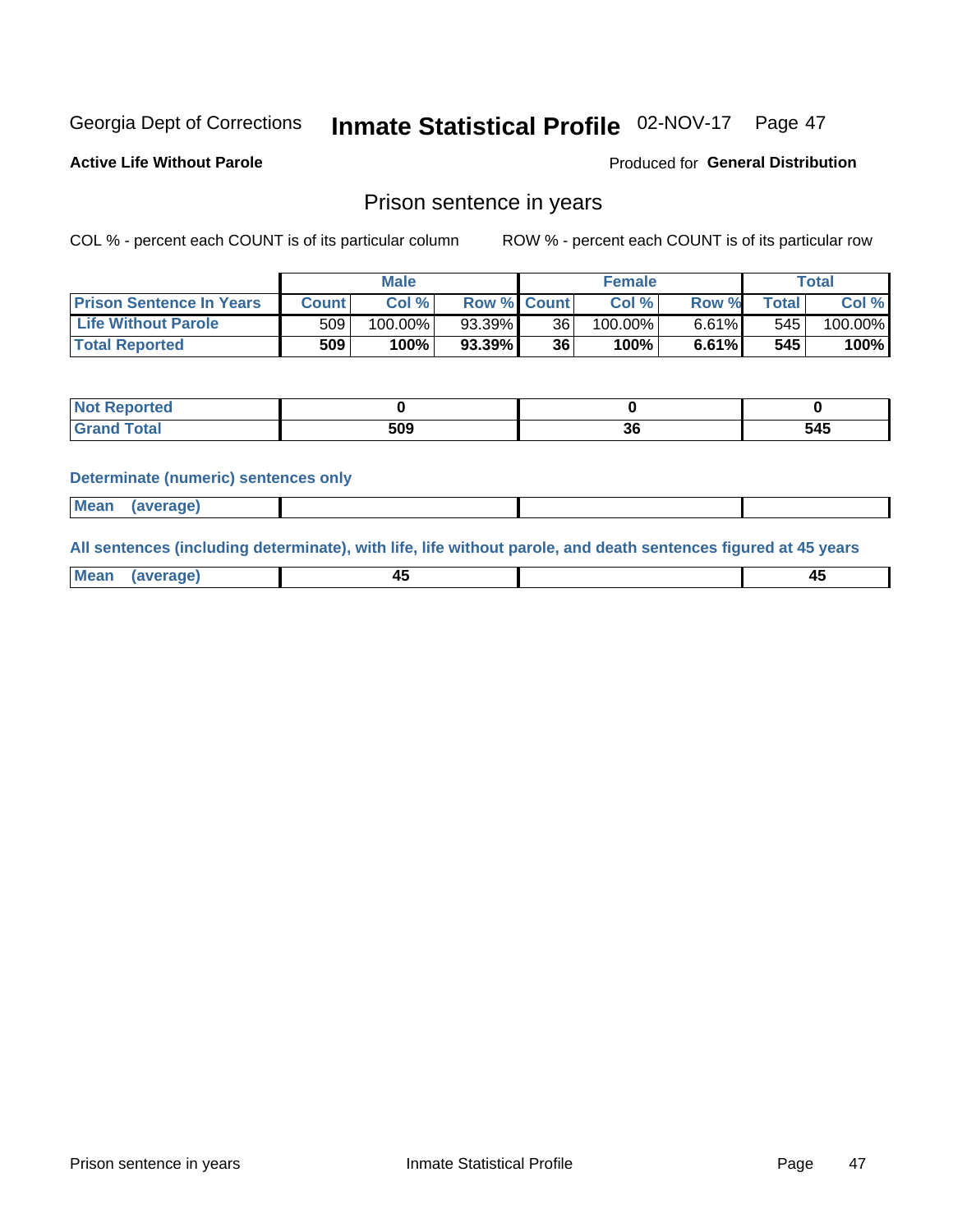#### Georgia Dept of Corrections Inmate Statistical Profile 02-NOV-17 Page 48

#### **Active Life Without Parole**

#### Produced for General Distribution

## Primary offense, broken out into felonies vs misdemeanors

COL % - percent each COUNT is of its particular column

|                                  | <b>Male</b>  |         |                    | <b>Female</b> |         |       | Total        |            |
|----------------------------------|--------------|---------|--------------------|---------------|---------|-------|--------------|------------|
| <b>Felonies and Misdemeanors</b> | <b>Count</b> | Col%    | <b>Row % Count</b> |               | Col%    | Row % | <b>Total</b> | Col %      |
| <b>Felonies</b>                  | 500          | 100.00% | 93.63%             | 34            | 100.00% | 6.37% | 534          | $100.00\%$ |
| <b>Total Reported</b>            | 500          | $100\%$ | $93.63\%$          | 34            | 100%    | 6.37% | 534          | 100%       |

| <b>Not Reported</b>        |             |     |     |
|----------------------------|-------------|-----|-----|
| <b>otal</b><br>Gran<br>uuu | . הר<br>JUJ | 502 | 545 |

| $Mc$<br>equent)<br>нез<br>$\sim$<br>. | onies<br>. | <b>onies</b><br>. |
|---------------------------------------|------------|-------------------|
|---------------------------------------|------------|-------------------|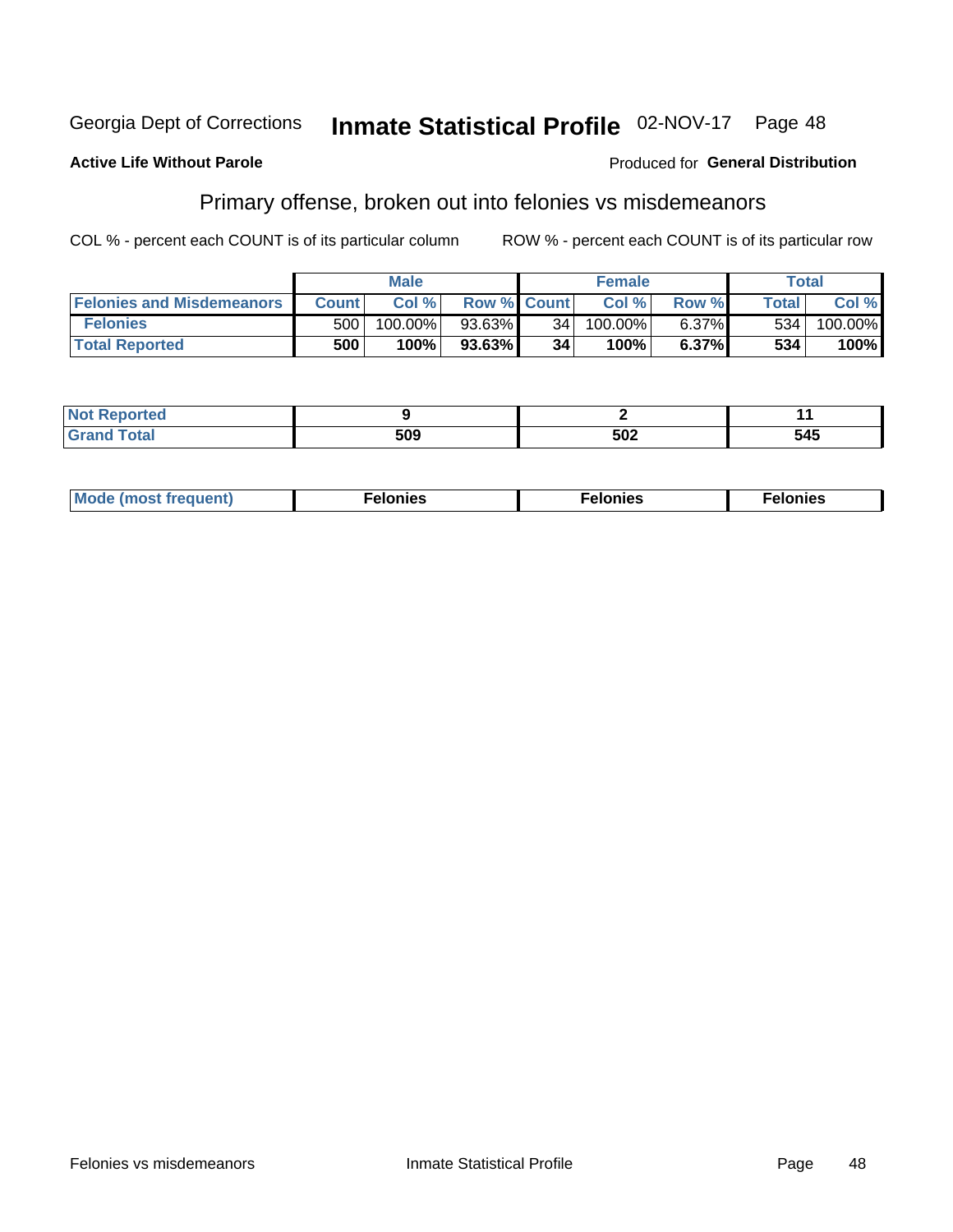#### Inmate Statistical Profile 02-NOV-17 Georgia Dept of Corrections Page 49

#### **Active Life Without Parole**

#### Produced for General Distribution

## Primary offense, broken out into six broad crime categories

COL % - percent each COUNT is of its particular column

|                         | <b>Male</b>  |        |                    | <b>Female</b>   |        |       | Total        |         |
|-------------------------|--------------|--------|--------------------|-----------------|--------|-------|--------------|---------|
| <b>Crime Categories</b> | <b>Count</b> | Col%   | <b>Row % Count</b> |                 | Col %  | Row % | <b>Total</b> | Col %   |
| <b>Violent</b>          | 439          | 86.59% | $92.62\%$          | 35              | 97.22% | 7.38% | 474          | 87.29%  |
| <b>Sex Crime</b>        | 66           | 13.02% | 98.51%             |                 | 2.78%  | 1.49% | 67           | 12.34%  |
| <b>Drug</b>             |              | .39%   | 100.00%            |                 | .00%   |       |              | $.37\%$ |
| <b>Total Reported</b>   | 507          | 100%   | 93.37%             | 36 <sub>1</sub> | 100%   | 6.63% | 543          | 100%    |

| ______ | EOO | - 11 | 686<br>34J<br>. . |
|--------|-----|------|-------------------|

| <b>Mode (most frequent)</b> | .             |         | .     |
|-----------------------------|---------------|---------|-------|
|                             | <b>ïolent</b> | ∕iolent | ∍lent |
|                             |               |         |       |
|                             |               |         |       |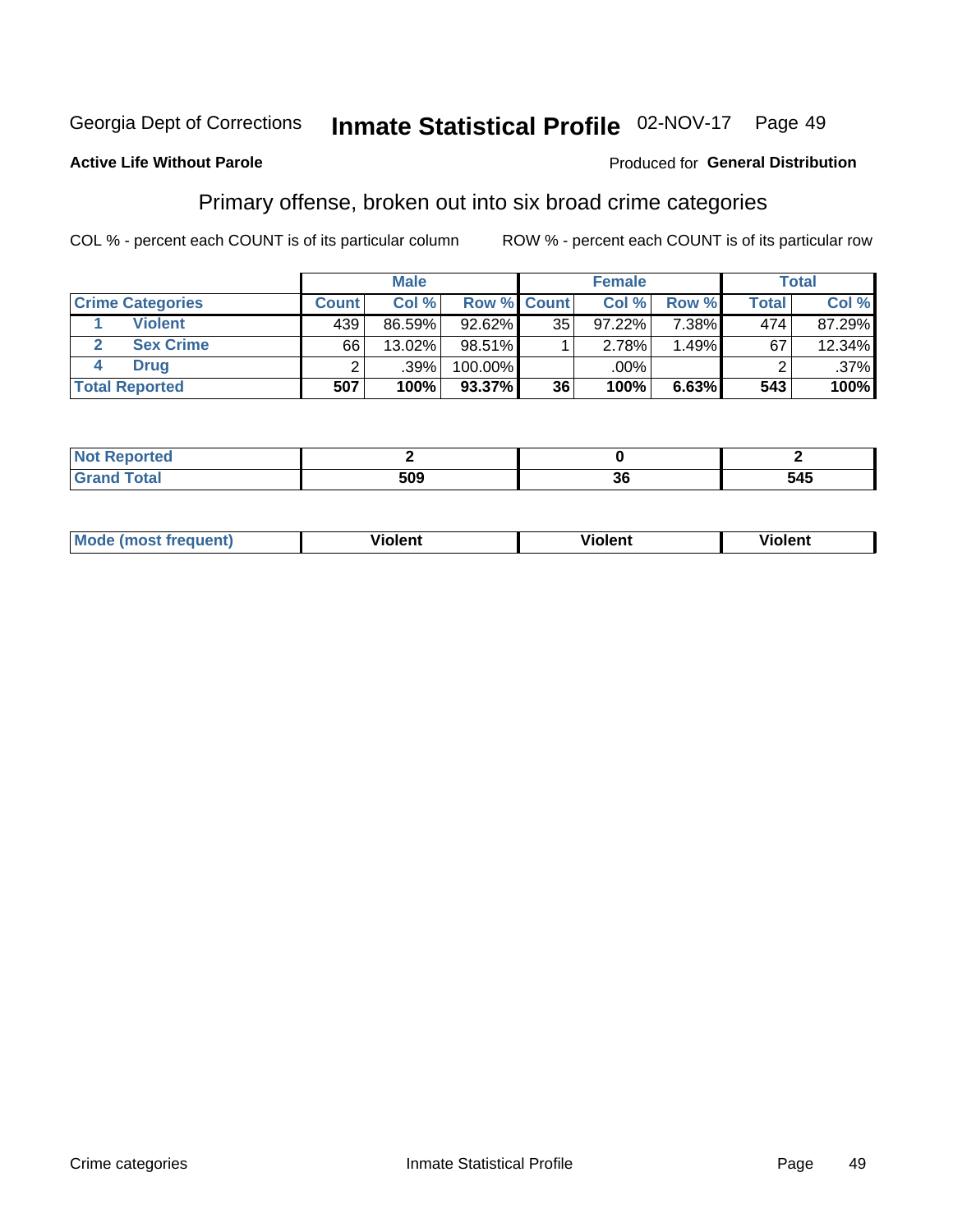## Inmate Statistical Profile 02-NOV-17 Page 50

#### **Active Life Without Parole**

#### Produced for General Distribution

## Primary offense, detailed offense code

COL % - percent each COUNT is of its particular column

|                                         |              | <b>Male</b> |         |              | <b>Female</b> |       |              | <b>Total</b> |
|-----------------------------------------|--------------|-------------|---------|--------------|---------------|-------|--------------|--------------|
| <b>Primary Offense</b>                  | <b>Count</b> | Col %       | Row %   | <b>Count</b> | Col %         | Row % | <b>Total</b> | Col %        |
| <b>Aggrav Child Molestation (2021)</b>  | 16           | 3.16%       | 100.00% |              |               |       | 16           | 2.95%        |
| <b>Aggrav Sexual Battery (2009)</b>     | 2            | .39%        | 100.00% |              |               |       | 2            | .37%         |
| <b>Aggrav Sodomy (2003)</b>             | 5            | .99%        | 100.00% |              |               |       | 5            | .92%         |
| <b>Armed Robbery (1902)</b>             | 34           | 6.71%       | 100.00% |              |               |       | 34           | 6.26%        |
| <b>Child Molestation (2019)</b>         | 3            | .59%        | 100.00% |              |               |       | 3            | .55%         |
| Kidnapping (1311)                       | 11           | 2.17%       | 100.00% |              |               |       | 11           | 2.03%        |
| <b>Murder (1101)</b>                    | 392          | 77.32%      | 91.80%  | 35           | 97.22%        | 8.20% | 427          | 78.64%       |
| <b>Poss Of Firearm Dur Crime</b>        |              | .20%        | 100.00% |              |               |       |              | .18%         |
| (2910)                                  |              |             |         |              |               |       |              |              |
| Rape (2001)                             | 40           | 7.89%       | 97.56%  |              | 2.78%         | 2.44% | 41           | 7.55%        |
| <b>Traf Cocaine 401+ Gm (4103)</b>      |              | .20%        | 100.00% |              |               |       |              | .18%         |
| <b>Traf Methamph 28-199 Gm</b>          |              | .20%        | 100.00% |              |               |       |              | .18%         |
| (4140)                                  |              |             |         |              |               |       |              |              |
| <b>Traffick Sexual Servitude (1331)</b> |              | .20%        | 100.00% |              |               |       |              | .18%         |
| <b>Total Rported</b>                    | 507          | 100%        | 93.37%  | 36           | 100%          | 6.63% | 543          | 100%         |

| <b>Reported</b><br>IMOT |            |          |     |
|-------------------------|------------|----------|-----|
| <b>otal</b>             | rno<br>ວບວ | п,<br>ად | 545 |

| <b>Mode (most frequent)</b> | 1101 Murder | 1101 Murder | 1101 Murder |
|-----------------------------|-------------|-------------|-------------|
|                             |             |             |             |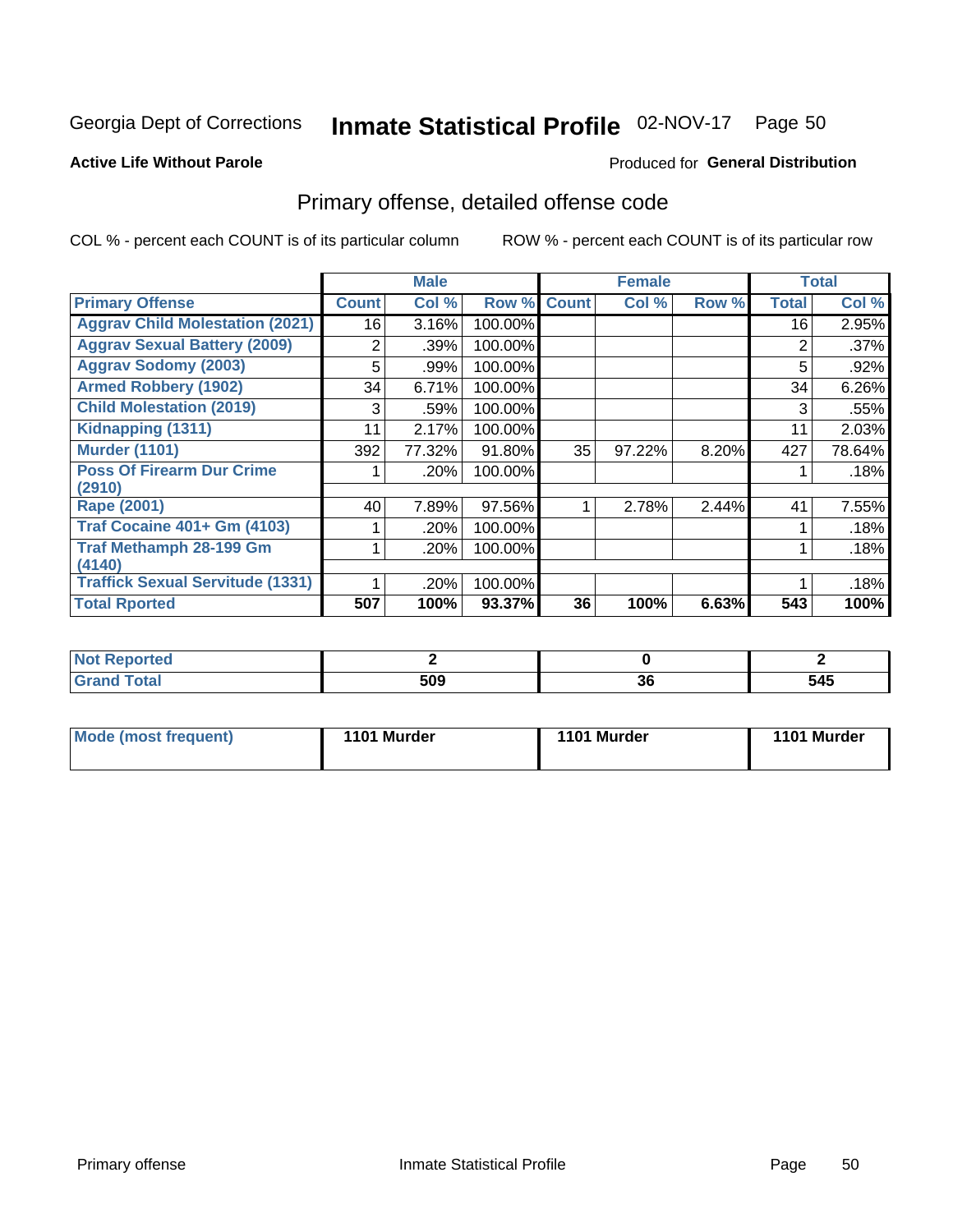## Inmate Statistical Profile 02-NOV-17 Page 51

#### **Active Life Without Parole**

#### Produced for General Distribution

## County of conviction of primary offense

COL % - percent each COUNT is of its particular column

|                                |                | <b>Male</b> |         |              | <b>Female</b> |        |                | <b>Total</b> |
|--------------------------------|----------------|-------------|---------|--------------|---------------|--------|----------------|--------------|
| <b>County of Conviction</b>    | <b>Count</b>   | Col%        | Row %   | <b>Count</b> | Col %         | Row %  | <b>Total</b>   | Col %        |
| 000<br><b>Unknown</b>          | 9              | 1.77%       | 81.82%  | 2            | 5.56%         | 18.18% | 11             | 2.02%        |
| <b>Appling County</b><br>001   | $\overline{2}$ | .39%        | 100.00% |              |               |        | $\overline{2}$ | .37%         |
| <b>Atkinson County</b><br>002  | 1              | .20%        | 100.00% |              |               |        | 1              | .18%         |
| <b>Bacon County</b><br>003     | 1              | .20%        | 100.00% |              |               |        | 1              | .18%         |
| <b>Banks County</b><br>006     | 1              | .20%        | 100.00% |              |               |        | 1              | .18%         |
| <b>Barrow County</b><br>007    | $\overline{2}$ | .39%        | 100.00% |              |               |        | $\overline{2}$ | .37%         |
| <b>Bartow County</b><br>008    | 3              | .59%        | 75.00%  | 1            | 2.78%         | 25.00% | 4              | .73%         |
| <b>Ben Hill County</b><br>009  | 1              | .20%        | 100.00% |              |               |        | 1              | .18%         |
| <b>Bibb County</b><br>011      | 15             | 2.95%       | 88.24%  | 2            | 5.56%         | 11.76% | 17             | 3.12%        |
| <b>Brooks County</b><br>014    | 1              | .20%        | 100.00% |              |               |        | 1              | .18%         |
| <b>Bulloch County</b><br>016   | $\overline{c}$ | .39%        | 100.00% |              |               |        | $\overline{c}$ | .37%         |
| <b>Burke County</b><br>017     | $\overline{3}$ | .59%        | 100.00% |              |               |        | $\overline{3}$ | .55%         |
| <b>Butts County</b><br>018     | 1              | .20%        | 100.00% |              |               |        | 1              | .18%         |
| <b>Camden County</b><br>020    | $\overline{2}$ | .39%        | 100.00% |              |               |        | $\sqrt{2}$     | .37%         |
| <b>Candler County</b><br>021   | 1              | .20%        | 100.00% |              |               |        | $\mathbf{1}$   | .18%         |
| <b>Carroll County</b><br>022   | $\overline{2}$ | .39%        | 100.00% |              |               |        | $\overline{2}$ | .37%         |
| <b>Catoosa County</b><br>023   | 3              | .59%        | 75.00%  | 1            | 2.78%         | 25.00% | 4              | .73%         |
| <b>Chatham County</b><br>025   | 15             | 2.95%       | 93.75%  | 1            | 2.78%         | 6.25%  | 16             | 2.94%        |
| <b>Chattooga County</b><br>027 | 1              | .20%        | 50.00%  | 1            | 2.78%         | 50.00% | 2              | .37%         |
| <b>Cherokee County</b><br>028  | $\overline{2}$ | .39%        | 100.00% |              |               |        | $\overline{2}$ | .37%         |
| <b>Clarke County</b><br>029    | 2              | .39%        | 100.00% |              |               |        | $\overline{c}$ | .37%         |
| <b>Clay County</b><br>030      | 1              | .20%        | 100.00% |              |               |        | 1              | .18%         |
| <b>Clayton County</b><br>031   | 29             | 5.70%       | 85.29%  | 5            | 13.89%        | 14.71% | 34             | 6.24%        |
| <b>Cobb County</b><br>033      | 27             | 5.30%       | 100.00% |              |               |        | 27             | 4.95%        |
| <b>Coffee County</b><br>034    | 3              | .59%        | 100.00% |              |               |        | $\mathfrak{S}$ | .55%         |
| <b>Columbia County</b><br>036  | $\overline{2}$ | .39%        | 66.67%  | 1            | 2.78%         | 33.33% | 3              | .55%         |
| <b>Cook County</b><br>037      | 1              | .20%        | 100.00% |              |               |        | $\mathbf{1}$   | .18%         |
| <b>Coweta County</b><br>038    | $\overline{3}$ | .59%        | 100.00% |              |               |        | $\overline{3}$ | .55%         |
| <b>Crisp County</b><br>040     | 1              | .20%        | 100.00% |              |               |        | $\mathbf{1}$   | .18%         |
| <b>Decatur County</b><br>043   | $\overline{2}$ | .39%        | 100.00% |              |               |        | $\overline{2}$ | .37%         |
| <b>Dekalb County</b><br>044    | 48             | 9.43%       | 97.96%  | 1            | 2.78%         | 2.04%  | 49             | 8.99%        |
| 047<br><b>Dougherty County</b> | 4              | .79%        | 80.00%  | 1            | 2.78%         | 20.00% | 5              | $.92\%$      |
| <b>Douglas County</b><br>048   | 13             | 2.55%       | 100.00% |              |               |        | 13             | 2.39%        |
| <b>Early County</b><br>049     | 1              | .20%        | 100.00% |              |               |        | 1              | .18%         |
| <b>Effingham County</b><br>051 | 3              | .59%        | 100.00% |              |               |        | 3              | .55%         |
| <b>Emanuel County</b><br>053   | 5              | .98%        | 100.00% |              |               |        | 5              | .92%         |
| <b>Fayette County</b><br>056   | 1              | .20%        | 100.00% |              |               |        | $\mathbf{1}$   | .18%         |
| <b>Floyd County</b><br>057     | 12             | 2.36%       | 92.31%  | $\mathbf{1}$ | 2.78%         | 7.69%  | 13             | 2.39%        |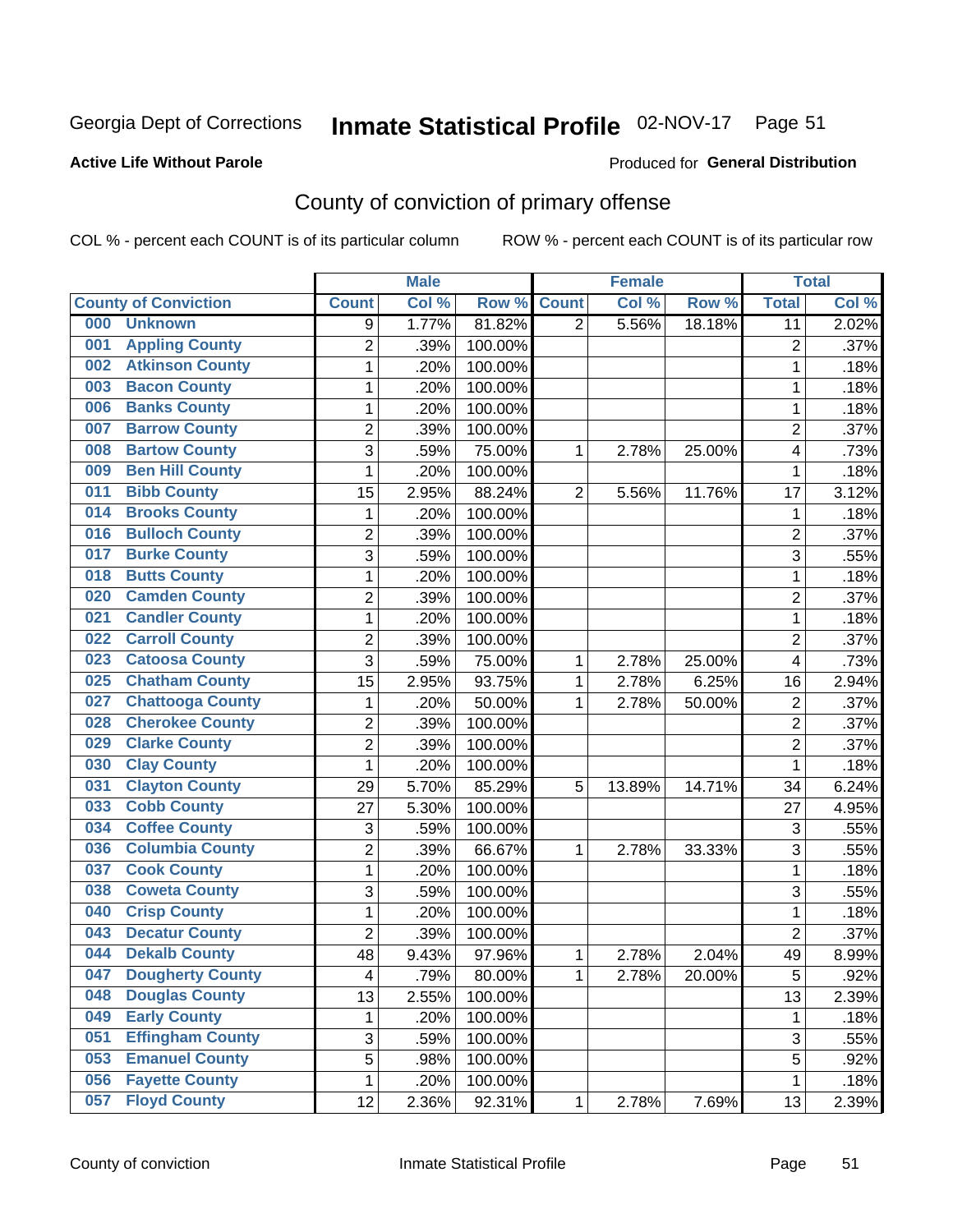## Inmate Statistical Profile 02-NOV-17 Page 52

#### **Active Life Without Parole**

#### Produced for General Distribution

## County of conviction of primary offense

COL % - percent each COUNT is of its particular column

|                                        |                         | <b>Male</b> |         |              | <b>Female</b> |        |                | <b>Total</b> |
|----------------------------------------|-------------------------|-------------|---------|--------------|---------------|--------|----------------|--------------|
| <b>County of Conviction</b>            | <b>Count</b>            | Col %       | Row %   | <b>Count</b> | Col %         | Row %  | <b>Total</b>   | Col %        |
| <b>Forsyth County</b><br>058           | 4                       | .79%        | 100.00% |              |               |        | 4              | .73%         |
| <b>Franklin County</b><br>059          | $\overline{2}$          | .39%        | 66.67%  | 1            | 2.78%         | 33.33% | 3              | .55%         |
| <b>Fulton County</b><br>060            | 64                      | 12.57%      | 94.12%  | 4            | 11.11%        | 5.88%  | 68             | 12.48%       |
| <b>Gilmer County</b><br>061            | 1                       | .20%        | 100.00% |              |               |        | $\mathbf 1$    | .18%         |
| <b>Glynn County</b><br>063             | 7                       | 1.38%       | 100.00% |              |               |        | $\overline{7}$ | 1.28%        |
| <b>Gordon County</b><br>064            | $\overline{2}$          | .39%        | 100.00% |              |               |        | $\overline{2}$ | .37%         |
| <b>Grady County</b><br>065             | $\overline{2}$          | .39%        | 100.00% |              |               |        | $\overline{2}$ | .37%         |
| <b>Gwinnett County</b><br>067          | 29                      | 5.70%       | 96.67%  | 1            | 2.78%         | 3.33%  | 30             | 5.50%        |
| <b>Habersham County</b><br>068         | 1                       | .20%        | 100.00% |              |               |        | 1              | .18%         |
| <b>Hall County</b><br>069              | 8                       | 1.57%       | 72.73%  | 3            | 8.33%         | 27.27% | 11             | 2.02%        |
| <b>Haralson County</b><br>071          | 1                       | .20%        | 100.00% |              |               |        | 1              | .18%         |
| <b>Henry County</b><br>075             | $\overline{2}$          | .39%        | 66.67%  | 1            | 2.78%         | 33.33% | 3              | .55%         |
| <b>Houston County</b><br>076           | 4                       | .79%        | 100.00% |              |               |        | 4              | .73%         |
| <b>Jackson County</b><br>078           | 3                       | .59%        | 100.00% |              |               |        | 3              | .55%         |
| <b>Jeff Davis County</b><br>080        | $\mathbf{1}$            | .20%        | 100.00% |              |               |        | 1              | .18%         |
| <b>Jefferson County</b><br>081         | $\overline{3}$          | .59%        | 100.00% |              |               |        | 3              | .55%         |
| <b>Jenkins County</b><br>082           | $\mathbf{1}$            | .20%        | 100.00% |              |               |        | $\mathbf{1}$   | .18%         |
| <b>Johnson County</b><br>083           | $\mathbf{1}$            | .20%        | 100.00% |              |               |        | $\mathbf{1}$   | .18%         |
| <b>Jones County</b><br>084             | $\mathbf{1}$            | .20%        | 50.00%  | 1            | 2.78%         | 50.00% | $\overline{2}$ | .37%         |
| <b>Laurens County</b><br>087           | $\overline{2}$          | .39%        | 100.00% |              |               |        | $\overline{2}$ | .37%         |
| <b>Lee County</b><br>088               | $\mathbf{1}$            | .20%        | 100.00% |              |               |        | $\mathbf{1}$   | .18%         |
| <b>Liberty County</b><br>089           | 3                       | .59%        | 100.00% |              |               |        | 3              | .55%         |
| <b>Long County</b><br>091              | 3                       | .59%        | 100.00% |              |               |        | 3              | .55%         |
| <b>Lowndes County</b><br>092           | 1                       | .20%        | 100.00% |              |               |        | $\mathbf{1}$   | .18%         |
| <b>Madison County</b><br>095           | $\mathbf{1}$            | .20%        | 100.00% |              |               |        | 1              | .18%         |
| <b>Mcduffie County</b><br>097          | $\overline{2}$          | .39%        | 100.00% |              |               |        | $\overline{2}$ | .37%         |
| <b>Mitchell County</b><br>101          | $\mathbf{1}$            | .20%        | 100.00% |              |               |        | 1              | .18%         |
| <b>Monroe County</b><br>102            | 1                       | .20%        | 100.00% |              |               |        | 1              | .18%         |
| <b>Morgan County</b><br>104            | $\mathbf{1}$            | .20%        | 100.00% |              |               |        | $\mathbf{1}$   | .18%         |
| <b>Murray County</b><br>105            | 3                       | .59%        | 100.00% |              |               |        | 3              | .55%         |
| <b>Muscogee County</b><br>106          | 14                      | 2.75%       | 93.33%  | 1            | 2.78%         | 6.67%  | 15             | 2.75%        |
| 107<br><b>Newton County</b>            | 6                       | 1.18%       | 85.71%  | 1            | 2.78%         | 14.29% | $\prime$       | 1.28%        |
| <b>Oglethorpe County</b><br>109        | 1                       | .20%        | 100.00% |              |               |        | 1              | .18%         |
| <b>Paulding County</b><br>110          | $\overline{c}$          | .39%        | 100.00% |              |               |        | $\overline{2}$ | .37%         |
| <b>Peach County</b><br>111             | $\overline{\mathbf{c}}$ | .39%        | 100.00% |              |               |        | $\overline{c}$ | .37%         |
| <b>Pickens County</b><br>112           | $\overline{2}$          | .39%        | 100.00% |              |               |        | $\overline{2}$ | .37%         |
| <b>Pike County</b><br>114              | 1                       | .20%        | 50.00%  | 1            | 2.78%         | 50.00% | $\overline{c}$ | .37%         |
| <b>Polk County</b><br>$\overline{115}$ | $\overline{2}$          | .39%        | 100.00% |              |               |        | $\overline{2}$ | .37%         |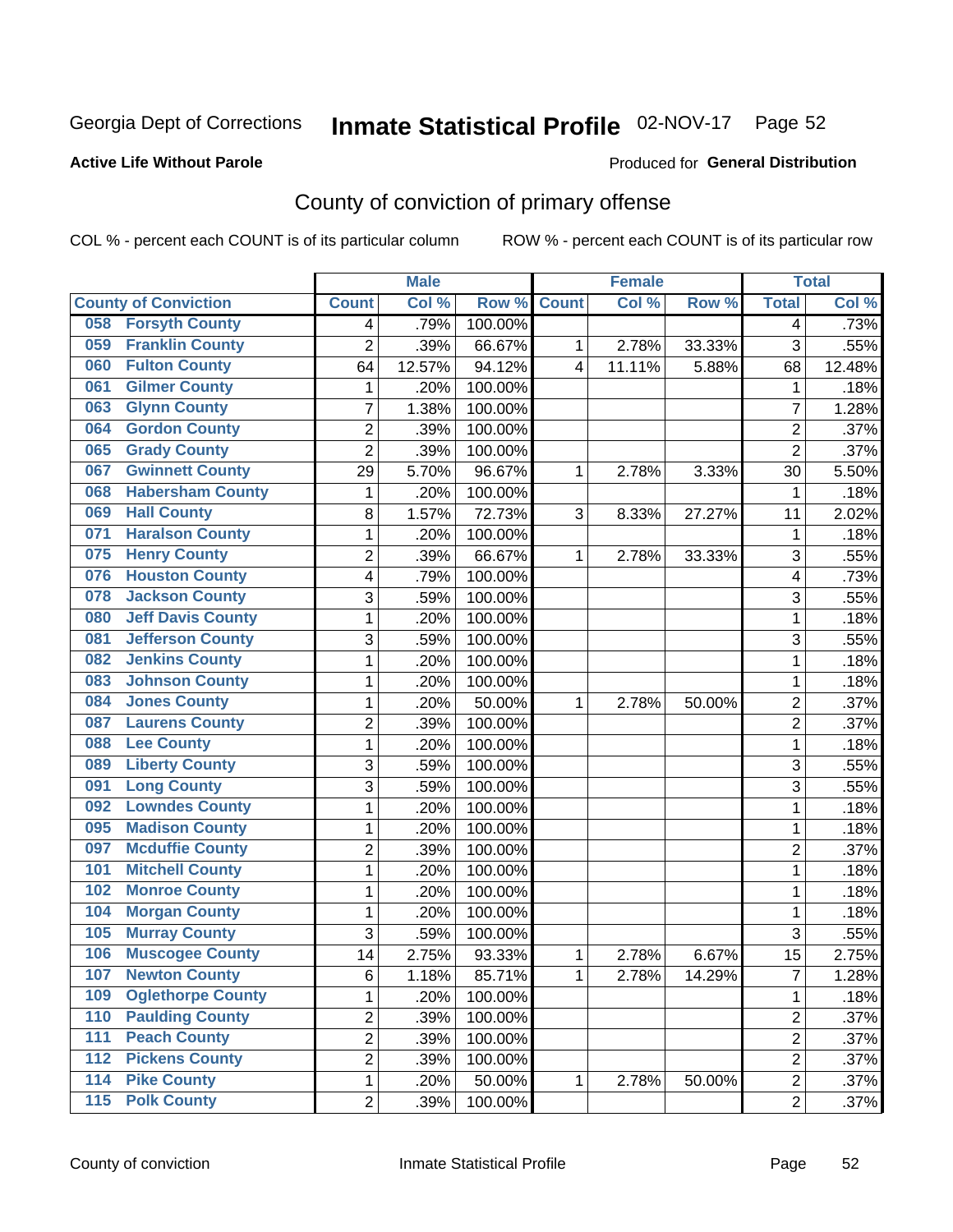## Inmate Statistical Profile 02-NOV-17 Page 53

#### **Active Life Without Parole**

### **Produced for General Distribution**

## County of conviction of primary offense

COL % - percent each COUNT is of its particular column

|                                |                | <b>Male</b> |         |              | <b>Female</b> |         |                | <b>Total</b> |
|--------------------------------|----------------|-------------|---------|--------------|---------------|---------|----------------|--------------|
| <b>County of Conviction</b>    | <b>Count</b>   | Col %       | Row %   | <b>Count</b> | Col %         | Row %   | <b>Total</b>   | Col %        |
| <b>Randolph County</b><br>120  | 1              | .20%        | 100.00% |              |               |         | 1              | .18%         |
| <b>Richmond County</b><br>121  | 39             | 7.66%       | 97.50%  | 1            | 2.78%         | 2.50%   | 40             | 7.34%        |
| <b>Rockdale County</b><br>122  | 3              | .59%        | 100.00% |              |               |         | 3              | .55%         |
| <b>Screven County</b><br>124   | 1              | .20%        | 100.00% |              |               |         | 1              | .18%         |
| <b>Seminole County</b><br>125  | $\overline{2}$ | .39%        | 100.00% |              |               |         | $\overline{2}$ | .37%         |
| <b>Spalding County</b><br>126  | 8              | 1.57%       | 100.00% |              |               |         | 8              | 1.47%        |
| <b>Stephens County</b><br>127  | 1              | .20%        | 100.00% |              |               |         | 1              | .18%         |
| <b>Sumter County</b><br>129    | 1              | .20%        | 100.00% |              |               |         | 1              | .18%         |
| <b>Tattnall County</b><br>132  |                |             |         | 1            | 2.78%         | 100.00% | 1              | .18%         |
| <b>Thomas County</b><br>136    | 3              | .59%        | 100.00% |              |               |         | 3              | .55%         |
| <b>Tift County</b><br>137      | $\overline{2}$ | .39%        | 100.00% |              |               |         | $\overline{2}$ | .37%         |
| <b>Toombs County</b><br>138    | $\overline{c}$ | .39%        | 100.00% |              |               |         | $\overline{2}$ | .37%         |
| <b>Treutlen County</b><br>140  | $\overline{c}$ | .39%        | 100.00% |              |               |         | $\overline{2}$ | .37%         |
| <b>Troup County</b><br>141     | $\overline{c}$ | .39%        | 66.67%  | 1            | 2.78%         | 33.33%  | 3              | .55%         |
| <b>Turner County</b><br>142    | 1              | .20%        | 100.00% |              |               |         | 1              | .18%         |
| <b>Twiggs County</b><br>143    | 1              | .20%        | 100.00% |              |               |         | 1              | .18%         |
| <b>Upson County</b><br>145     | $\overline{2}$ | .39%        | 100.00% |              |               |         | $\overline{2}$ | .37%         |
| <b>Walker County</b><br>146    | $\overline{2}$ | .39%        | 100.00% |              |               |         | $\overline{2}$ | .37%         |
| <b>Walton County</b><br>147    | $\overline{7}$ | 1.38%       | 100.00% |              |               |         | $\overline{7}$ | 1.28%        |
| <b>Ware County</b><br>148      | $\overline{2}$ | .39%        | 100.00% |              |               |         | $\overline{2}$ | .37%         |
| <b>Warren County</b><br>149    | 1              | .20%        | 50.00%  | 1            | 2.78%         | 50.00%  | $\overline{2}$ | .37%         |
| <b>Wayne County</b><br>151     | 9              | 1.77%       | 100.00% |              |               |         | 9              | 1.65%        |
| <b>Whitfield County</b><br>155 | 4              | .79%        | 80.00%  | 1            | 2.78%         | 20.00%  | 5              | .92%         |
| <b>Wilkes County</b><br>157    | 1              | .20%        | 100.00% |              |               |         | 1              | .18%         |
| <b>Total Rported</b>           | 509            | 100%        | 93.39%  | 36           | 100%          | 6.61%   | 545            | 100%         |

| : Reported<br>'NOT           |     |           |     |
|------------------------------|-----|-----------|-----|
| <b>Total</b><br><b>Grand</b> | 509 | ^^<br>ึงเ | 545 |

| <b>Mode (most frequent)</b> | <b>Fulton County</b> | <b>Clayton County</b> | <b>Fulton County</b> |
|-----------------------------|----------------------|-----------------------|----------------------|
|-----------------------------|----------------------|-----------------------|----------------------|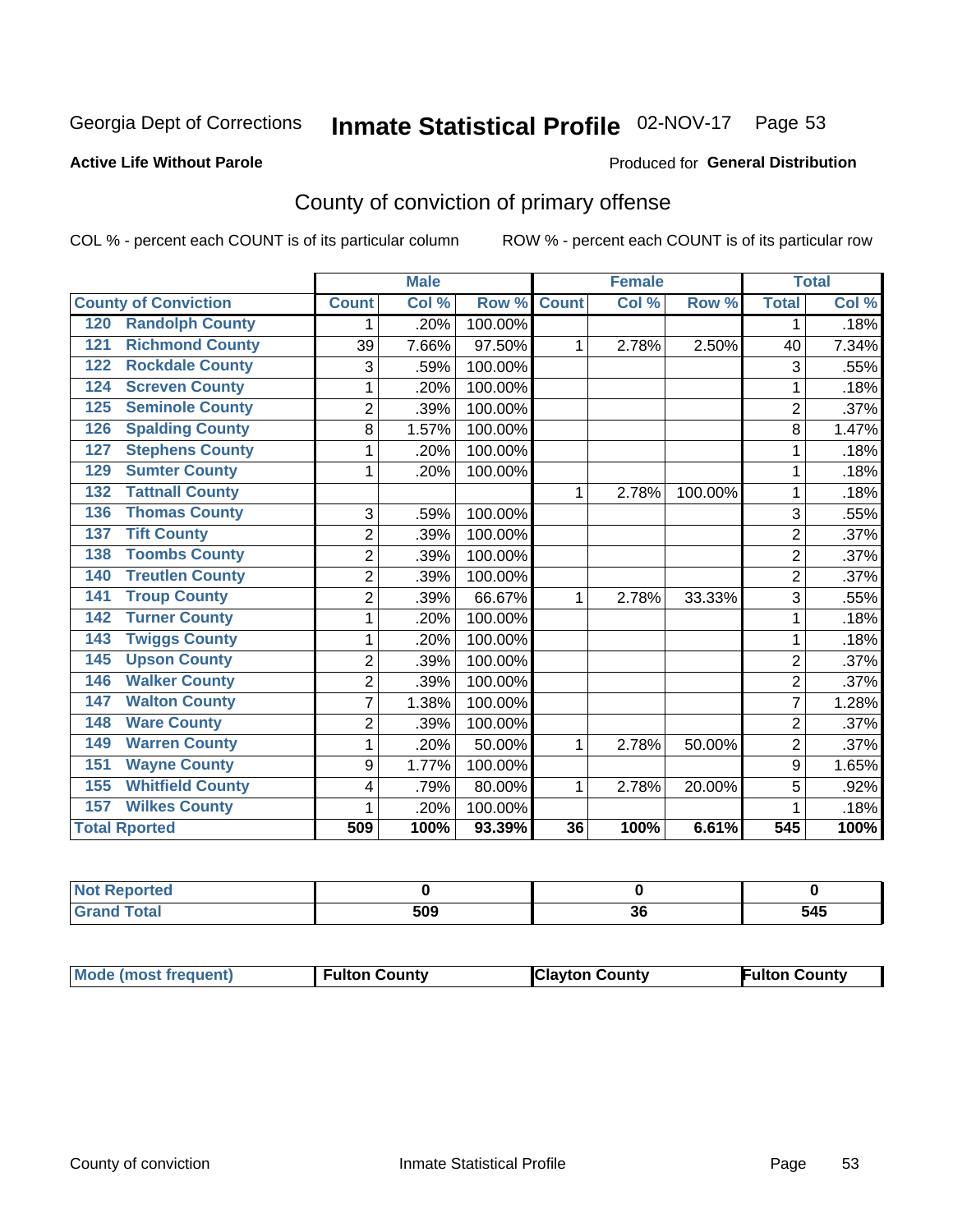## Georgia Dept of Corrections **Active Life Without Parole**

# Inmate Statistical Profile 02-NOV-17 Page 54

Produced for General Distribution

## Circuit of conviction of primary offense

|                         |                                 |                         | <b>Male</b> |         |                | <b>Female</b> |        |                           | <b>Total</b> |
|-------------------------|---------------------------------|-------------------------|-------------|---------|----------------|---------------|--------|---------------------------|--------------|
|                         | <b>Circuit of Conviction</b>    | <b>Count</b>            | Col %       | Row %   | <b>Count</b>   | Col %         | Row %  | <b>Total</b>              | Col %        |
| 1                       | <b>Alapaha Circuit</b>          | 2                       | .40%        | 100.00% |                |               |        | $\overline{2}$            | .37%         |
| $\overline{2}$          | <b>Alcovy Circuit</b>           | 13                      | 2.60%       | 92.86%  | 1              | 2.94%         | 7.14%  | 14                        | 2.62%        |
| $\overline{\mathbf{3}}$ | <b>Atlanta Circuit</b>          | 64                      | 12.80%      | 94.12%  | 4              | 11.76%        | 5.88%  | 68                        | 12.73%       |
| 4                       | <b>Atlantic Circuit</b>         | 6                       | 1.20%       | 85.71%  | 1              | 2.94%         | 14.29% | $\overline{7}$            | 1.31%        |
| 5                       | <b>Augusta Circuit</b>          | 44                      | 8.80%       | 95.65%  | $\overline{2}$ | 5.88%         | 4.35%  | 46                        | 8.61%        |
| $\overline{6}$          | <b>Blue Ridge Circuit</b>       | $\overline{2}$          | .40%        | 100.00% |                |               |        | $\overline{2}$            | .37%         |
| 7                       | <b>Brunswick Circuit</b>        | 21                      | 4.20%       | 100.00% |                |               |        | 21                        | 3.93%        |
| 8                       | <b>Chattahoochee Circuit</b>    | 14                      | 2.80%       | 93.33%  | 1              | 2.94%         | 6.67%  | 15                        | 2.81%        |
| $\overline{9}$          | <b>Cherokee Circuit</b>         | 5                       | 1.00%       | 83.33%  | 1              | 2.94%         | 16.67% | $6\phantom{1}6$           | 1.12%        |
| 10                      | <b>Clayton Circuit</b>          | 29                      | 5.80%       | 85.29%  | 5              | 14.71%        | 14.71% | 34                        | 6.37%        |
| $\overline{11}$         | <b>Cobb Circuit</b>             | 27                      | 5.40%       | 100.00% |                |               |        | 27                        | 5.06%        |
| $\overline{12}$         | <b>Conasauga Circuit</b>        | $\overline{7}$          | 1.40%       | 87.50%  | 1              | 2.94%         | 12.50% | 8                         | 1.50%        |
| 13                      | <b>Cordele Circuit</b>          | 2                       | .40%        | 100.00% |                |               |        | $\overline{2}$            | .37%         |
| 14                      | <b>Coweta Circuit</b>           | 7                       | 1.40%       | 87.50%  | $\mathbf{1}$   | 2.94%         | 12.50% | 8                         | 1.50%        |
| $\overline{15}$         | <b>Dougherty Circuit</b>        | $\overline{\mathbf{4}}$ | .80%        | 80.00%  | $\mathbf{1}$   | 2.94%         | 20.00% | 5                         | .94%         |
| 16                      | <b>Dublin Circuit</b>           | 6                       | 1.20%       | 100.00% |                |               |        | 6                         | 1.12%        |
| 17                      | <b>Eastern Circuit</b>          | 15                      | 3.00%       | 93.75%  | 1              | 2.94%         | 6.25%  | 16                        | 3.00%        |
| 18                      | <b>Flint Circuit</b>            | $\overline{2}$          | .40%        | 66.67%  | $\mathbf{1}$   | 2.94%         | 33.33% | 3                         | .56%         |
| 19                      | <b>Griffin Circuit</b>          | 12                      | 2.40%       | 92.31%  | 1              | 2.94%         | 7.69%  | 13                        | 2.43%        |
| 20                      | <b>Gwinnett Circuit</b>         | 29                      | 5.80%       | 96.67%  | 1              | 2.94%         | 3.33%  | 30                        | 5.62%        |
| $\overline{21}$         | <b>Houston Circuit</b>          | $\overline{\mathbf{4}}$ | .80%        | 100.00% |                |               |        | $\overline{\mathbf{4}}$   | .75%         |
| $\overline{22}$         | <b>Lookout Mountain Circuit</b> | $\,6$                   | 1.20%       | 75.00%  | $\overline{2}$ | 5.88%         | 25.00% | 8                         | 1.50%        |
| 23                      | <b>Macon Circuit</b>            | 17                      | 3.40%       | 89.47%  | $\overline{2}$ | 5.88%         | 10.53% | 19                        | 3.56%        |
| $\overline{24}$         | <b>Middle Circuit</b>           | 11                      | 2.20%       | 100.00% |                |               |        | 11                        | 2.06%        |
| 25                      | <b>Mountain Circuit</b>         | $\mathbf 2$             | .40%        | 100.00% |                |               |        | $\overline{2}$            | .37%         |
| 26                      | <b>Northeastern Circuit</b>     | 8                       | 1.60%       | 72.73%  | 3              | 8.82%         | 27.27% | 11                        | 2.06%        |
| $\overline{27}$         | <b>Northern Circuit</b>         | 4                       | .80%        | 80.00%  | 1              | 2.94%         | 20.00% | 5                         | .94%         |
| 28                      | <b>Ocmulgee Circuit</b>         | $\overline{2}$          | .40%        | 66.67%  | 1              | 2.94%         | 33.33% | $\ensuremath{\mathsf{3}}$ | .56%         |
| 30                      | <b>Ogeechee Circuit</b>         | 7                       | 1.40%       | 100.00% |                |               |        | 7                         | 1.31%        |
| $\overline{31}$         | <b>Pataula Circuit</b>          | 5                       | 1.00%       | 100.00% |                |               |        | 5                         | .94%         |
| $\overline{32}$         | <b>Piedmont Circuit</b>         | $\overline{6}$          | 1.20%       | 100.00% |                |               |        | $\,6$                     | 1.12%        |
| 33                      | <b>Rome Circuit</b>             | 12                      | 2.40%       | 92.31%  | 1              | 2.94%         | 7.69%  | 13                        | 2.43%        |
| 34                      | <b>South Georgia Circuit</b>    | 5                       | 1.00%       | 100.00% |                |               |        | 5                         | .94%         |
| 35                      | <b>Southern Circuit</b>         | 5                       | 1.00%       | 100.00% |                |               |        | 5                         | .94%         |
| 36                      | <b>Southwestern Circuit</b>     | 2                       | .40%        | 100.00% |                |               |        | $\overline{2}$            | .37%         |
| 37                      | <b>Stone Mountain Circuit</b>   | 48                      | 9.60%       | 97.96%  | 1              | 2.94%         | 2.04%  | 49                        | 9.18%        |
| 38                      | <b>Tallapoosa Circuit</b>       | 3                       | .60%        | 100.00% |                |               |        | 3                         | .56%         |
| 39                      | <b>Tifton Circuit</b>           | 3                       | .60%        | 100.00% |                |               |        | 3                         | .56%         |
| 40                      | <b>Toombs Circuit</b>           | $\overline{\mathbf{4}}$ | .80%        | 80.00%  | 1              | 2.94%         | 20.00% | 5                         | .94%         |
| 41                      | <b>Waycross Circuit</b>         | 6                       | 1.20%       | 100.00% |                |               |        | 6                         | 1.12%        |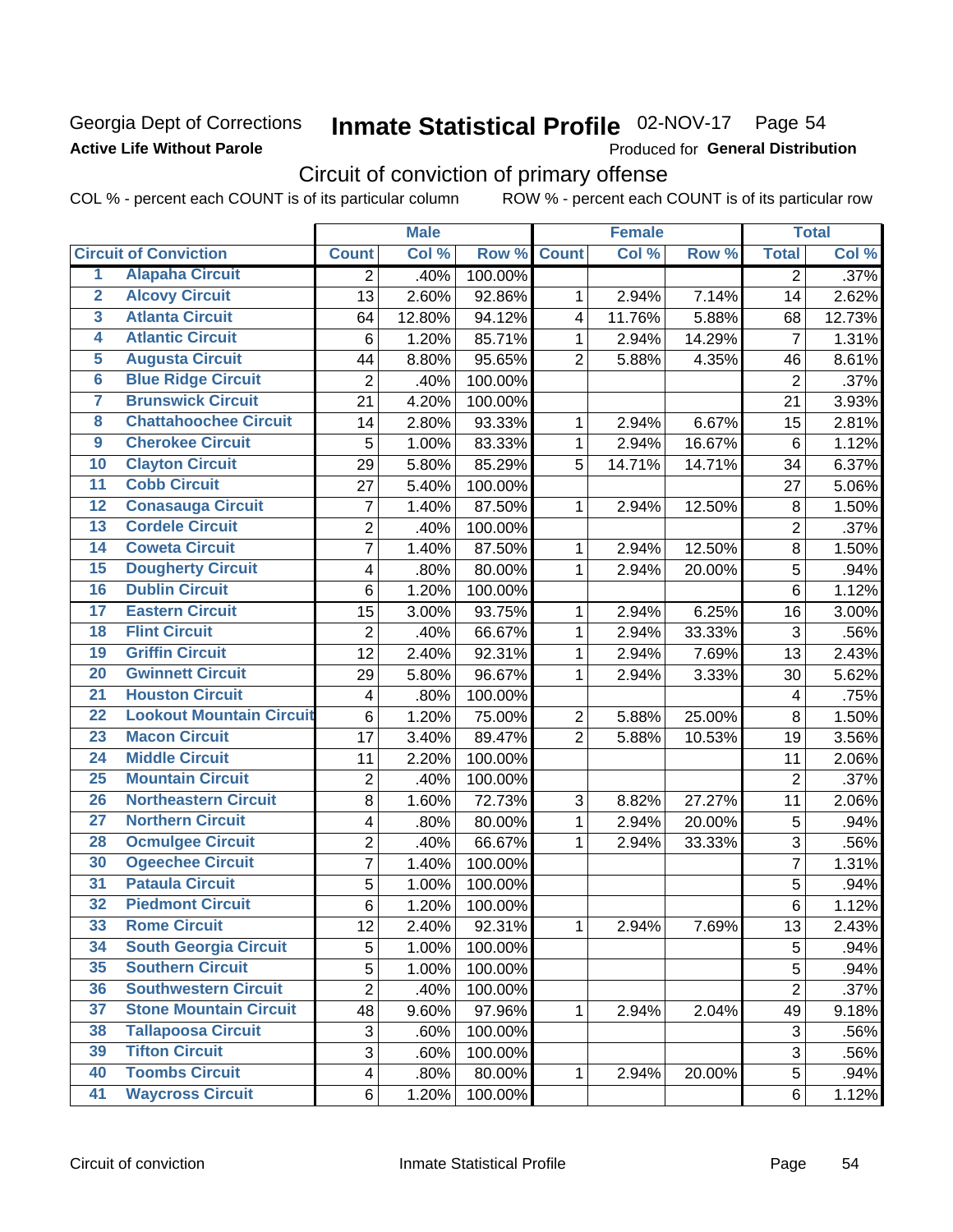## Georgia Dept of Corrections **Active Life Without Parole**

# Inmate Statistical Profile 02-NOV-17 Page 55

Produced for General Distribution

## Circuit of conviction of primary offense

|                                        |              | <b>Male</b>    |                    |    | <b>Female</b> |       |                | <b>Total</b>   |
|----------------------------------------|--------------|----------------|--------------------|----|---------------|-------|----------------|----------------|
| <b>Circuit of Conviction</b>           | <b>Count</b> | Col %          | <b>Row % Count</b> |    | Col %         | Row % | <b>Total</b>   | Col %          |
| <b>Western Circuit</b><br>42           | 2            | .40%           | 100.00%            |    |               |       | 2              | .37%           |
| <b>Rockdale Circuit</b><br>43          | 3            | $.60\%$        | 100.00%            |    |               |       | 3              | .56%           |
| <b>Douglas Circuit</b><br>44           | 13           | 2.60%          | 100.00%            |    |               |       | 13             | 2.43%          |
| <b>Appalachian Circuit</b><br>45       | 3            | $.60\%$        | 100.00%            |    |               |       | 3              | .56%           |
| <b>Bell-Forsyth J.C.</b><br>47         | 4            | $.80\%$        | 100.00%            |    |               |       | 4              | .75%           |
| <b>Towaliga Judicial Circuit</b><br>48 | 2            | .40%           | 100.00%            |    |               |       | 2              | .37%           |
| <b>Paulding Circuit</b><br>49          | 2            | .40%           | 100.00%            |    |               |       | $\overline{2}$ | .37%           |
| <b>Total Rported</b>                   | 500          | 100%           | 93.63%             | 34 | 100%          | 6.37% | 534            | 100%           |
| <b>Not Reported</b>                    |              | 9              |                    |    | $\mathbf{2}$  |       |                | 11             |
| <b>Grand Total</b>                     | 509          |                | 36                 |    |               | 545   |                |                |
| <b>Mode (most frequent)</b>            |              | <b>Atlanta</b> |                    |    | Clayton       |       |                | <b>Atlanta</b> |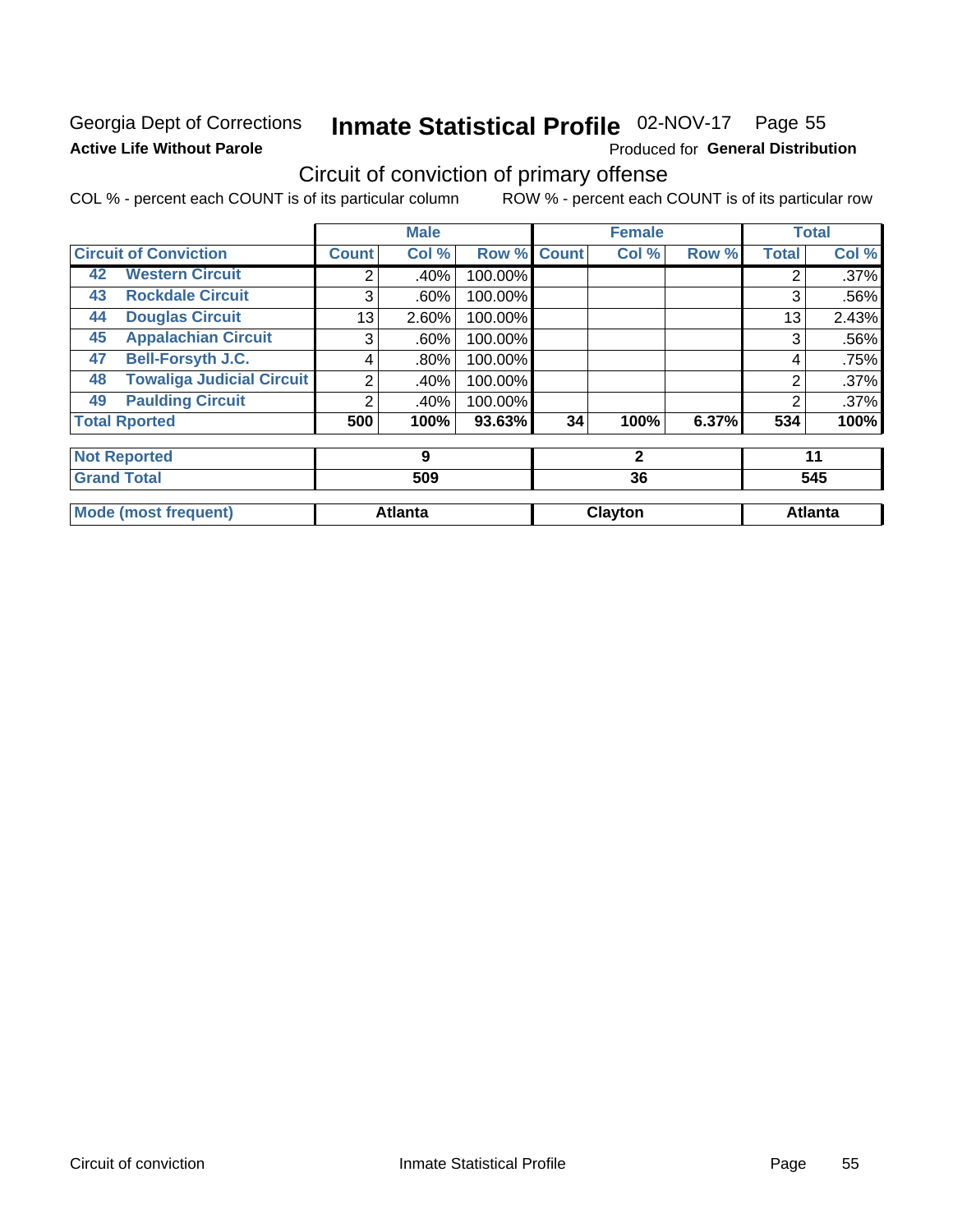### **Active Life Without Parole**

### Produced for General Distribution

## Years served (jail + prison) in this incarceration

COL % - percent each COUNT is of its particular column

|                       |              | <b>Male</b> |         |                 | <b>Female</b> |        |                  | <b>Total</b> |
|-----------------------|--------------|-------------|---------|-----------------|---------------|--------|------------------|--------------|
| <b>Years Served</b>   | <b>Count</b> | Col %       | Row %   | <b>Count</b>    | Col %         | Row %  | <b>Total</b>     | Col %        |
| Less than one year    | 13           | 2.56%       | 100.00% |                 |               |        | 13               | 2.39%        |
| 1 to 1.99 years       | 27           | 5.33%       | 90.00%  | 3               | 8.33%         | 10.00% | 30               | 5.52%        |
| 2 to 2.99 years       | 49           | 9.66%       | 98.00%  | 1               | 2.78%         | 2.00%  | 50               | 9.21%        |
| 3 to 3.99 years       | 66           | 13.02%      | 90.41%  | 7               | 19.44%        | 9.59%  | 73               | 13.44%       |
| 4 to 4.99 years       | 76           | 14.99%      | 90.48%  | 8               | 22.22%        | 9.52%  | 84               | 15.47%       |
| $5$ to $5.99$ years   | 68           | 13.41%      | 91.89%  | 6               | 16.67%        | 8.11%  | 74               | 13.63%       |
| 6 to 6.99 years       | 68           | 13.41%      | 94.44%  | 4               | 11.11%        | 5.56%  | 72               | 13.26%       |
| 7 to 7.99 years       | 47           | 9.27%       | 92.16%  | 4               | 11.11%        | 7.84%  | 51               | 9.39%        |
| 8 to 8.99 years       | 35           | 6.90%       | 92.11%  | 3               | 8.33%         | 7.89%  | 38               | 7.00%        |
| 9 to 9.99 years       | 23           | 4.54%       | 100.00% |                 |               |        | 23               | 4.24%        |
| 10 to 10.99 years     | 16           | 3.16%       | 100.00% |                 |               |        | 16               | 2.95%        |
| 11 to 11.99 years     | 5            | 0.99%       | 100.00% |                 |               |        | 5                | 0.92%        |
| 12 to 12.99 years     | 5            | 0.99%       | 100.00% |                 |               |        | 5                | 0.92%        |
| 13 to 13.99 years     | 4            | 0.79%       | 100.00% |                 |               |        | 4                | 0.74%        |
| 14 to 14.99 years     | 1            | 0.20%       | 100.00% |                 |               |        | 1                | 0.18%        |
| 19 to 19.99 years     | 1            | 0.20%       | 100.00% |                 |               |        | 1                | 0.18%        |
| 20 to 20.99 years     | 1            | 0.20%       | 100.00% |                 |               |        | 1                | 0.18%        |
| Thirty + years        | 2            | 0.39%       | 100.00% |                 |               |        | 2                | 0.37%        |
| <b>Total Reported</b> | 507          | 100%        | 93.37%  | $\overline{36}$ | 100%          | 6.63%  | $\overline{543}$ | 100%         |

| -- |            |               |           |
|----|------------|---------------|-----------|
|    | <b>EOO</b> | <b></b><br>v. | --<br>ノイソ |

| Mean<br>(average)    | 5.67            | 5.07            | 5.63            |
|----------------------|-----------------|-----------------|-----------------|
| Median (middle)      | 5.24            | 4.905           | 5.21            |
| Mode (most frequent) | 5 to 5.99 years | 7 to 7.99 years | 5 to 5.99 years |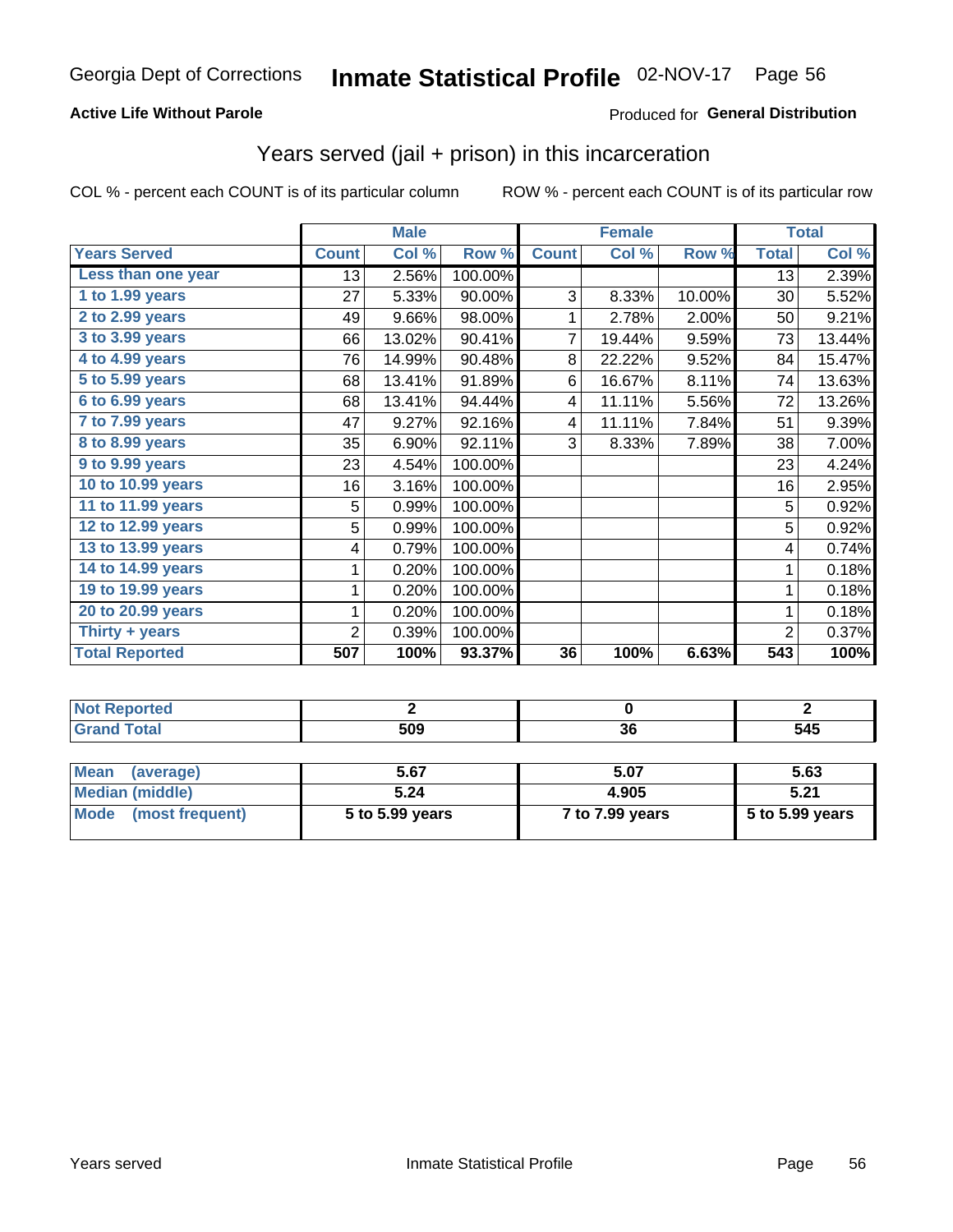## Inmate Statistical Profile 02-NOV-17 Page 57

### **Active Life Without Parole**

Produced for General Distribution

## Results of most recent HIV tests

COL % - percent each COUNT is of its particular column

|                         | <b>Male</b>  |        |         | <b>Female</b>   |         |       | Total       |        |
|-------------------------|--------------|--------|---------|-----------------|---------|-------|-------------|--------|
| <b>HIV Test Results</b> | <b>Count</b> | Col%   | Row %I  | <b>Count</b>    | Col %   | Row % | $\tau$ otal | Col %  |
| <b>Positive</b>         |              | 1.05%  | 100.00% |                 |         |       |             | 0.98%  |
| <b>Negative</b>         | 473          | 98.95% | 93.66%  | 32 <sub>1</sub> | 100.00% | 6.34% | 505         | 99.02% |
| <b>Total Reported</b>   | 478          | 100%   | 93.73%  | 32              | 100%    | 6.27% | 510         | 100%   |

| Reported<br><b>NOT</b> |     |    | . .<br>v, |
|------------------------|-----|----|-----------|
| <b>otal</b>            | 509 | კხ | 545       |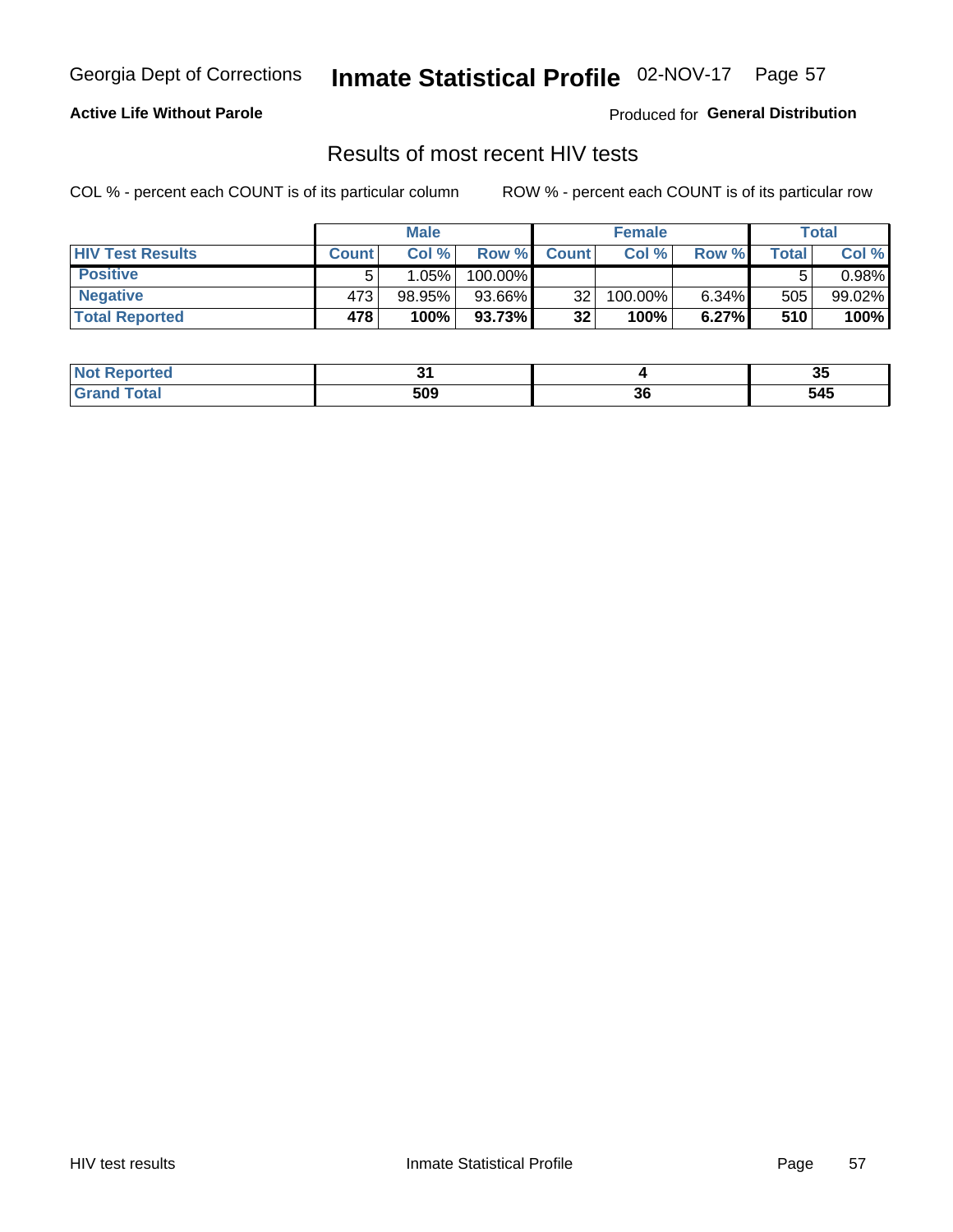## Georgia Dept of Corrections **Inmate Statistical Profile** 02-NOV-17 Page 58

### **Active Life Without Parole**

Produced for **General Distribution**

## Results of most recent tuberculosis test

|                                  | <b>Male</b>  |        |           | <b>Female</b> |        |       | Total |        |
|----------------------------------|--------------|--------|-----------|---------------|--------|-------|-------|--------|
| <b>Tuberculosis Test Results</b> | <b>Count</b> | Col%   | Row %I    | <b>Count</b>  | Col%   | Row % | Total | Col %  |
| <b>Positive on current test</b>  | 74           | 14.92% | 97.37%    |               | 6.25%  | 2.63% | 76    | 14.39% |
| <b>Negative</b>                  | 422          | 85.08% | 93.36%    | 30            | 93.75% | 6.64% | 452   | 85.61% |
| <b>Total Reported</b>            | 496          | 100%   | $93.94\%$ | 32            | 100%   | 6.06% | 528   | 100%   |

| <b>Not Reported</b> |     |         |     |
|---------------------|-----|---------|-----|
| <b>Total</b>        | 509 | …<br>ად | 545 |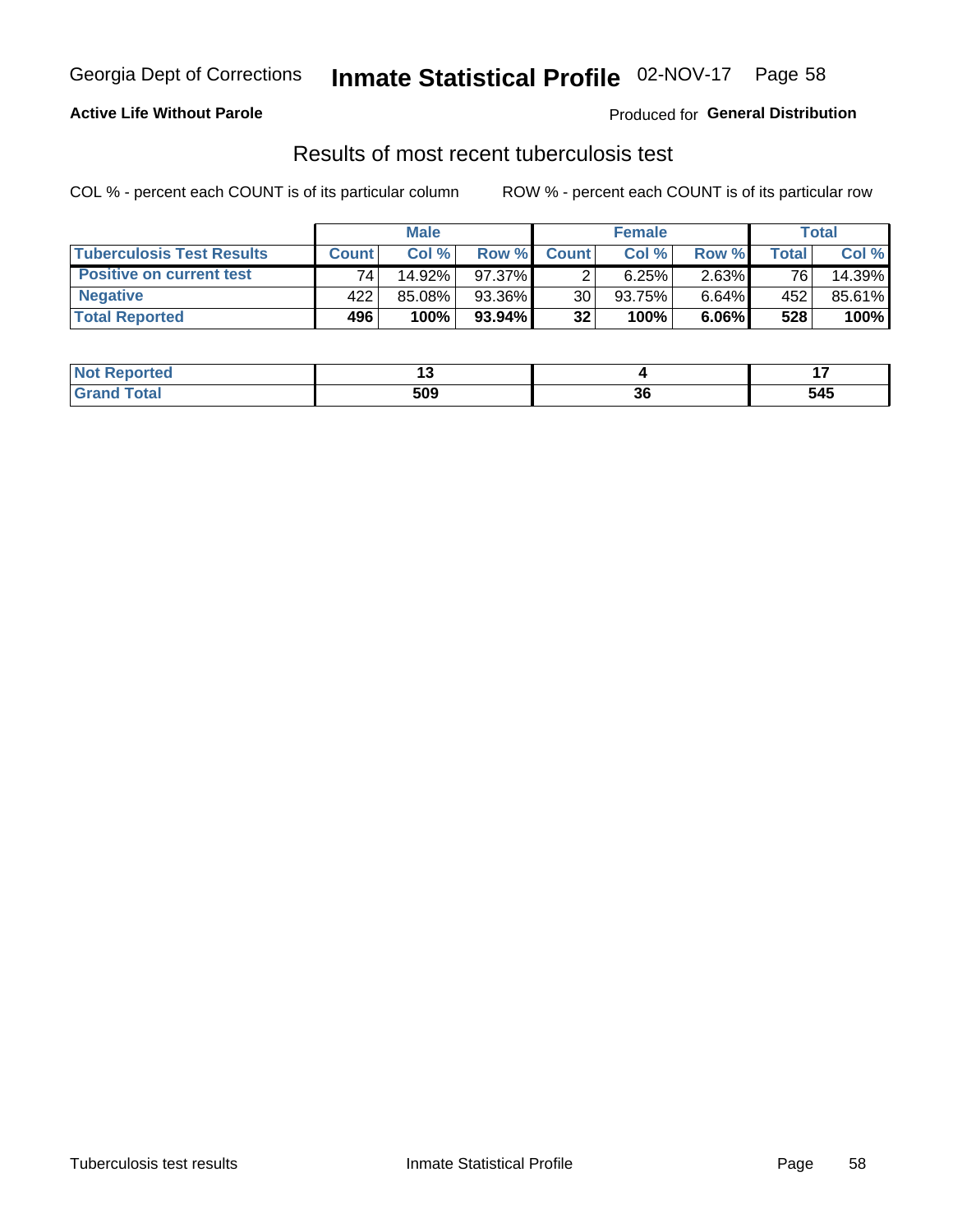## Georgia Dept of Corrections **Inmate Statistical Profile** 02-NOV-17 Page 59

### **Active Life Without Parole**

Produced for **General Distribution**

## Results of most recent syphilis test

|                                 | <b>Male</b>  |           |           | <b>Female</b> |         |          | Total |          |
|---------------------------------|--------------|-----------|-----------|---------------|---------|----------|-------|----------|
| <b>Syphilis Test Results</b>    | <b>Count</b> | Col%      | Row %     | <b>Count</b>  | Col %   | Row %I   | Total | Col %    |
| <b>Positive on current test</b> |              | $2.08\%$  | 100.00%   |               |         |          |       | $2.00\%$ |
| <b>Negative</b>                 | 47           | $97.92\%$ | $95.92\%$ |               | 100.00% | 4.08%    | 49    | 98.00%   |
| <b>Total Reported</b>           | 48           | 100%      | $96.00\%$ |               | 100%    | $4.00\%$ | 50    | 100%     |

| <b>Not Reported</b> | 461 | 34       | 495 |
|---------------------|-----|----------|-----|
| <b>Grand Total</b>  | 509 | ^^<br>კხ | 545 |